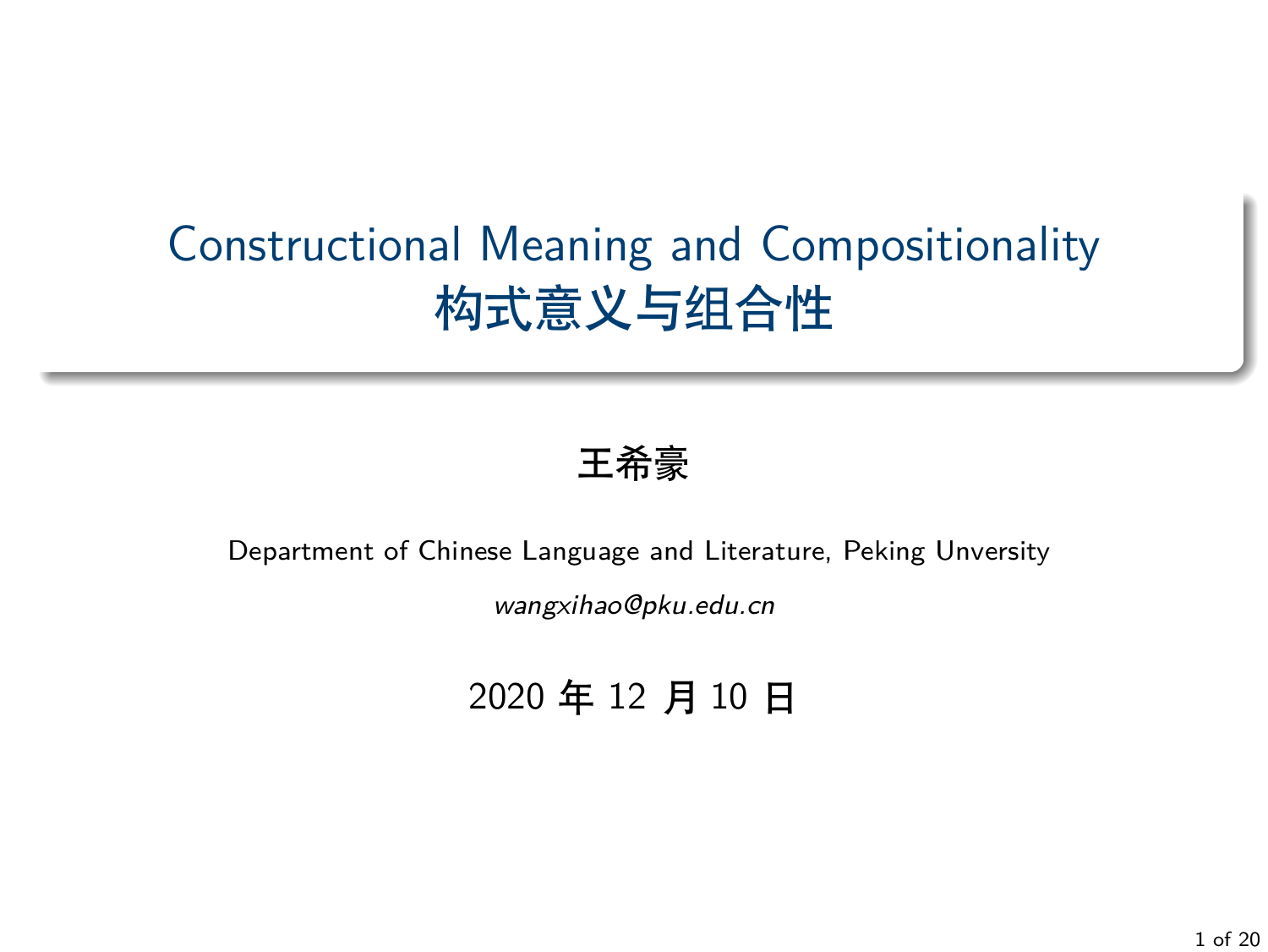### <span id="page-1-0"></span><sup>1</sup> 概述 [\(Introduction\)](#page-1-0)

- <sup>2</sup> 惯用语的连续性 [\(Continuum of idiomaticity\)](#page-14-0)
- <sup>3</sup> 构式意义的种类 [\(Kinds of constructional meanings\)](#page-22-0)
- **信息流 [\(Information flow\)](#page-63-0)**
- <sup>5</sup> 总结 [\(Summary\)](#page-67-0)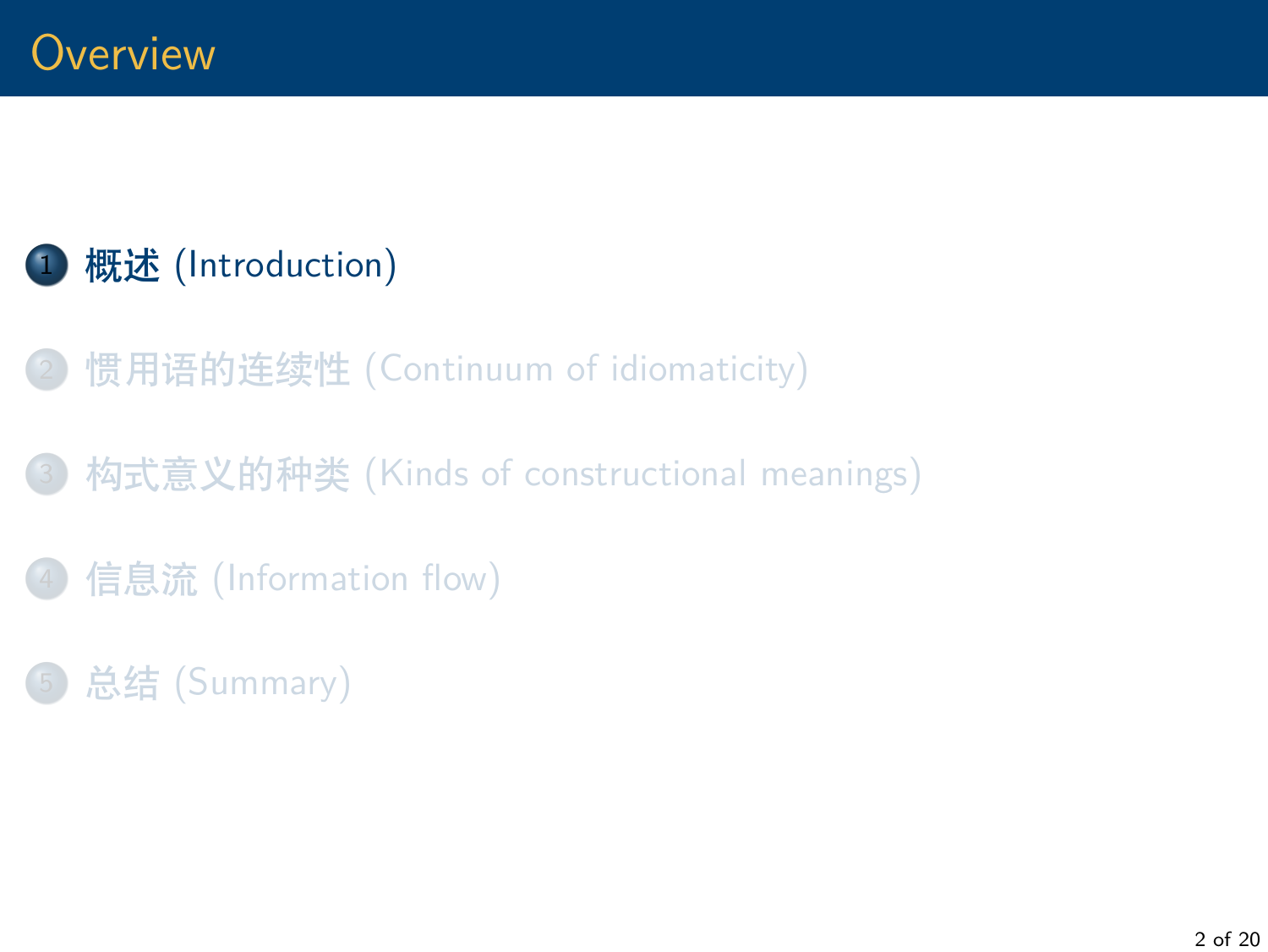#### Construction

C is a CONSTRUCTION iffdef C is a form-meaning pair  $\langle Fi, Si \rangle$  such that some aspect of Fi or some aspect of Si is not strictly predicatable from C's component parts or from some other previously established constructions.

任何一个语言学模式,只要其形式或意义(功能)中的某些特征不能从 其组成成分或已有的其他构式中严格预测出来,该模式就是构式。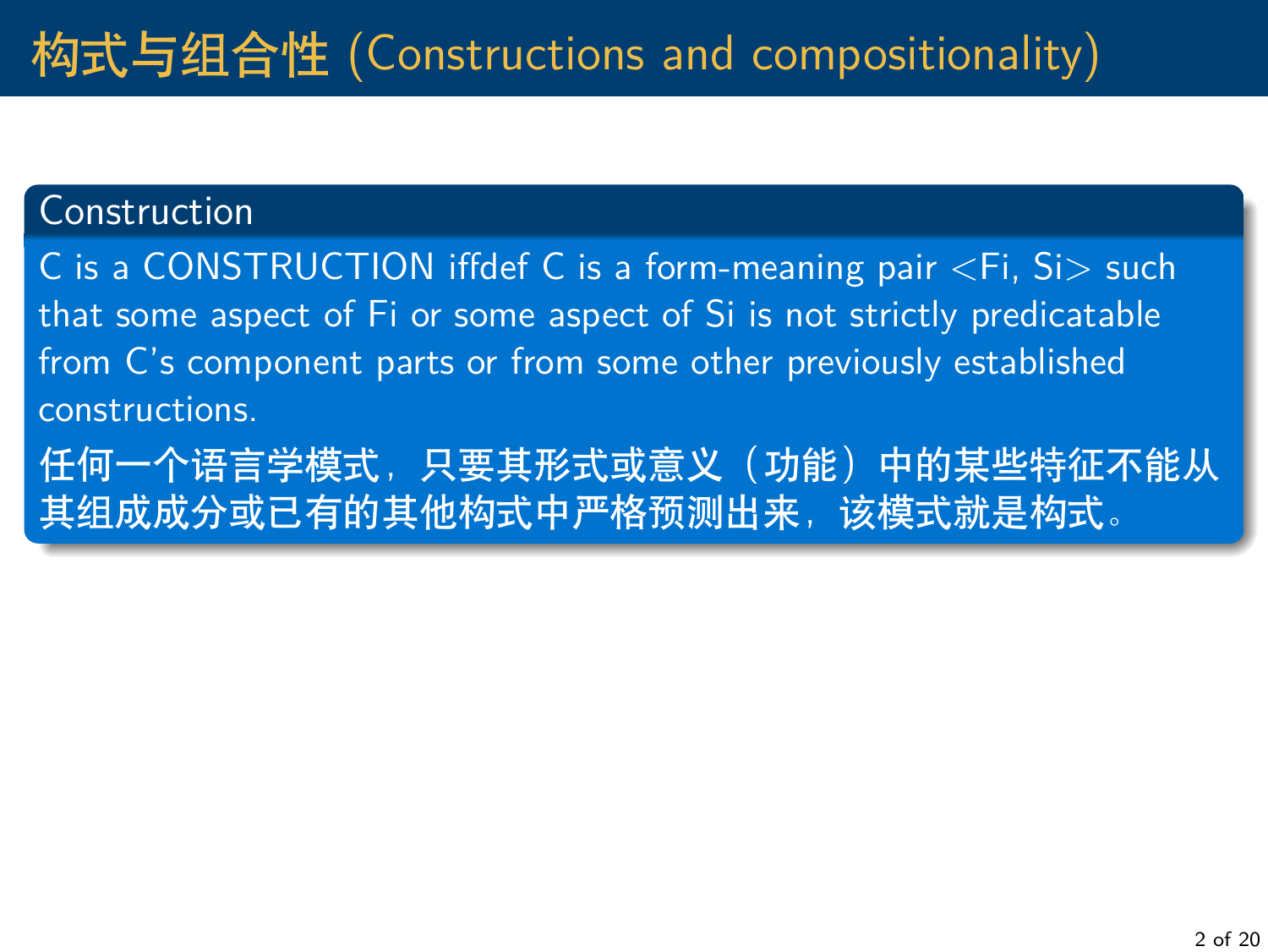#### Construction

C is a CONSTRUCTION iffdef C is a form-meaning pair <Fi, Si> such that some aspect of Fi or some aspect of Si is not strictly predicatable from C's component parts or from some other previously established constructions.

任何一个语言学模式,只要其形式或意义(功能)中的某些特征不能从 其组成成分或已有的其他构式中严格预测出来,该模式就是构式。

#### The Principle of Compositionality (Frege's Principle)

The meaning of an expression is a function of the meanings of its parts and of the way they are syntactically combined. 一个表达的意义由它每部分的意义按照语法规则组合得到。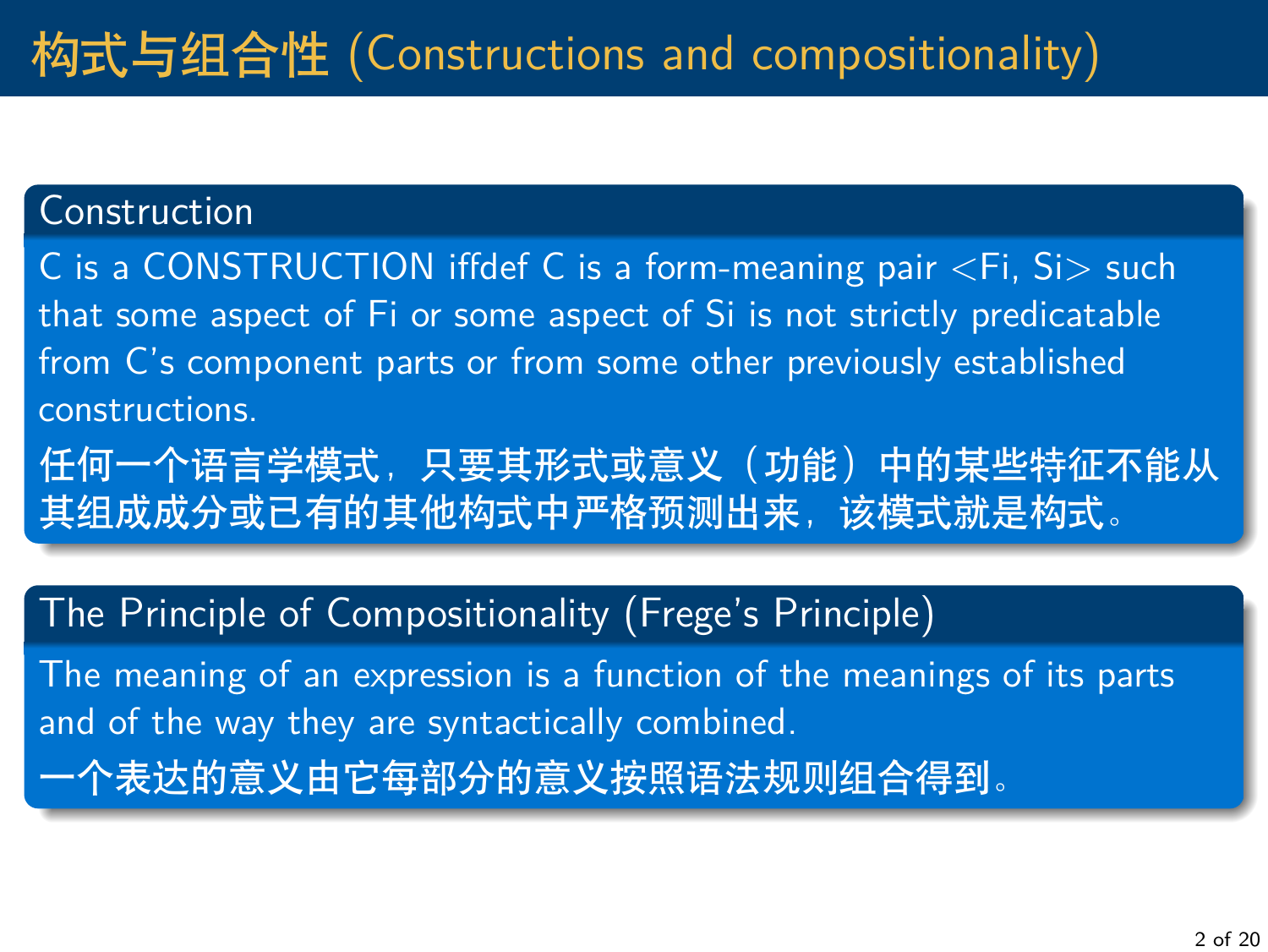# 构式与组合性 (Constructions and compositionality)

### **句法和组合语义**

- 句法规则和意义是直接相关的。
- 语义组合的基础是,每个词语都表示意义,句法规则仅从句法目的 上决定符号的组合。
- 句法规则将词语组合成短语时, 不能加入新的概念到词语提供的意 义中,也不能改变词语的组合性质。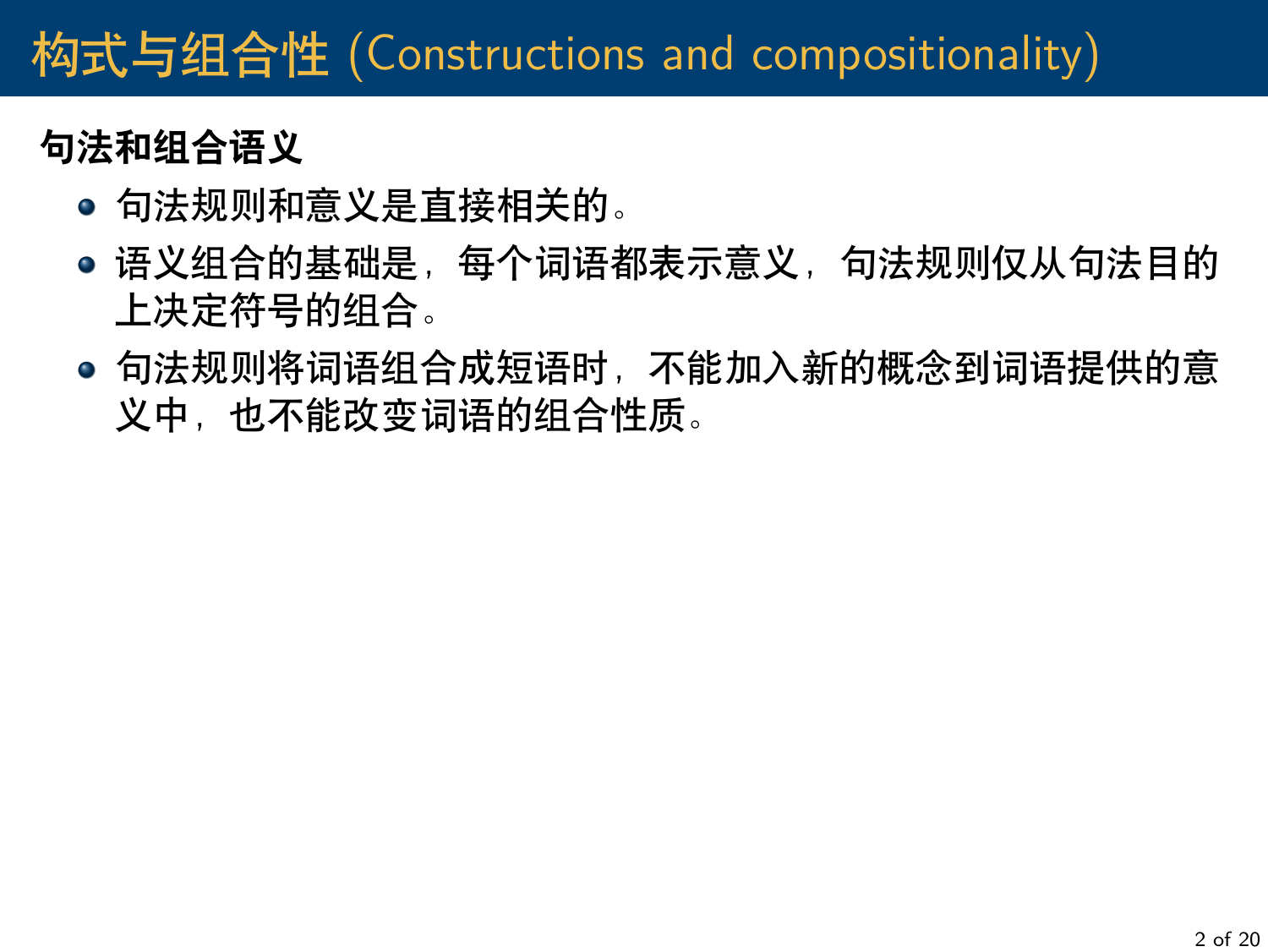# 构式与组合性 (Constructions and compositionality)

### **句法和组合语义**

- 句法规则和意义是直接相关的。
- 语义组合的基础是,每个词语都表示意义,句法规则仅从句法目的 上决定符号的组合。
- 句法规则将词语组合成短语时, 不能加入新的概念到词语提供的意 义中,也不能改变词语的组合性质。

*To embrace a construction-based model of semantic composition is not to reject the existence of syntactically transparent composition but instead to treat it as a "default in a wider array of options".* 接受*/*承认基于构造模型的语义组合,并不代表拒绝句法透明组 合的存在,而要将其视为"一般选项的默认值"。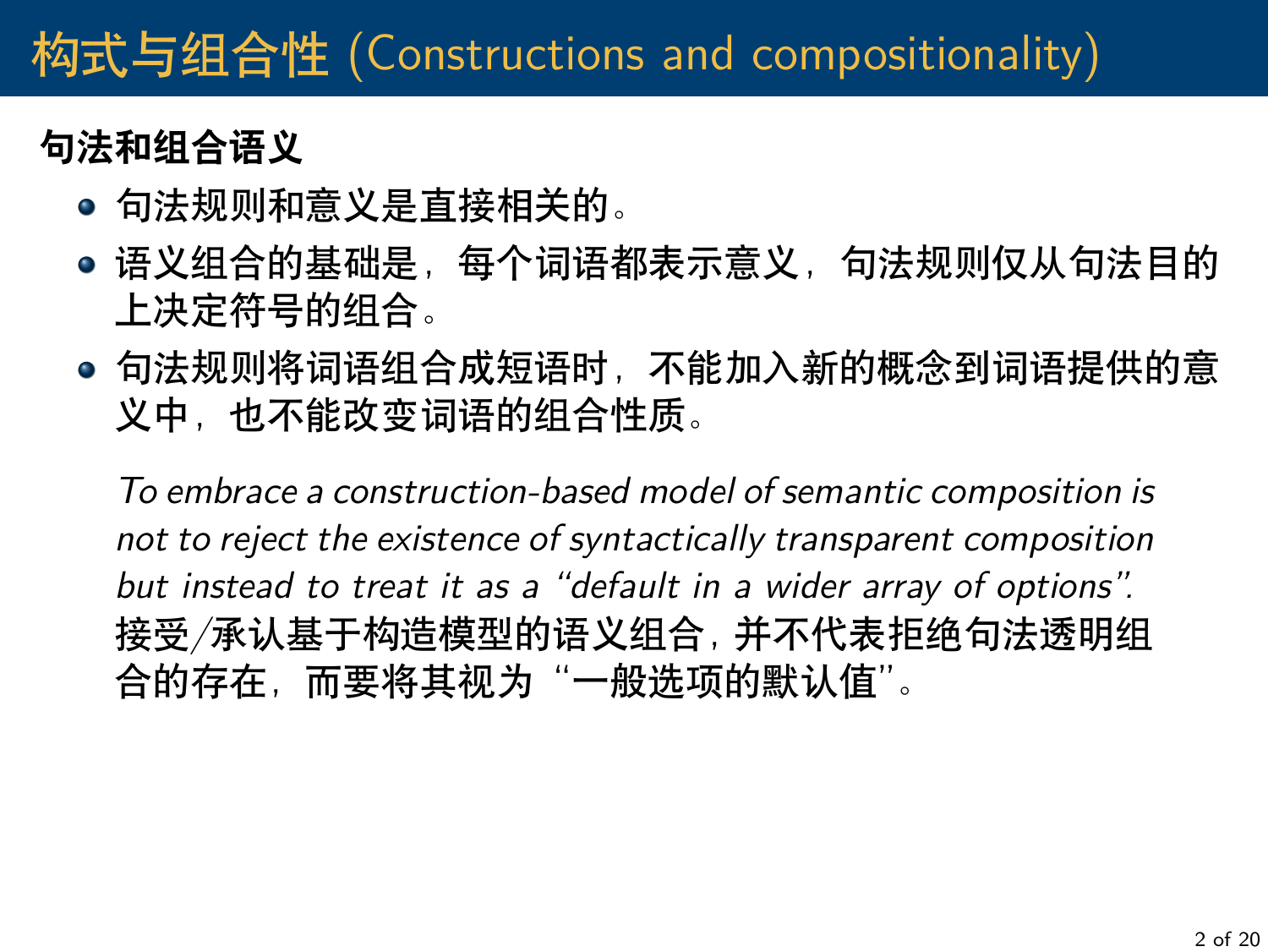# 构式与组合性 (Constructions and compositionality)

### **句法和组合语义**

- 句法规则和意义是直接相关的。
- 语义组合的基础是,每个词语都表示意义,句法规则仅从句法目的 上决定符号的组合。
- 句法规则将词语组合成短语时, 不能加入新的概念到词语提供的意 义中,也不能改变词语的组合性质。

*To embrace a construction-based model of semantic composition is not to reject the existence of syntactically transparent composition but instead to treat it as a "default in a wider array of options".* 接受*/*承认基于构造模型的语义组合,并不代表拒绝句法透明组 合的存在,而要将其视为"一般选项的默认值"。

#### **短语的意义有两种解释 (interpretation):**

- 一般的 "句法结构透明的组合语义" 解释
- 构式本身赋予的语义解释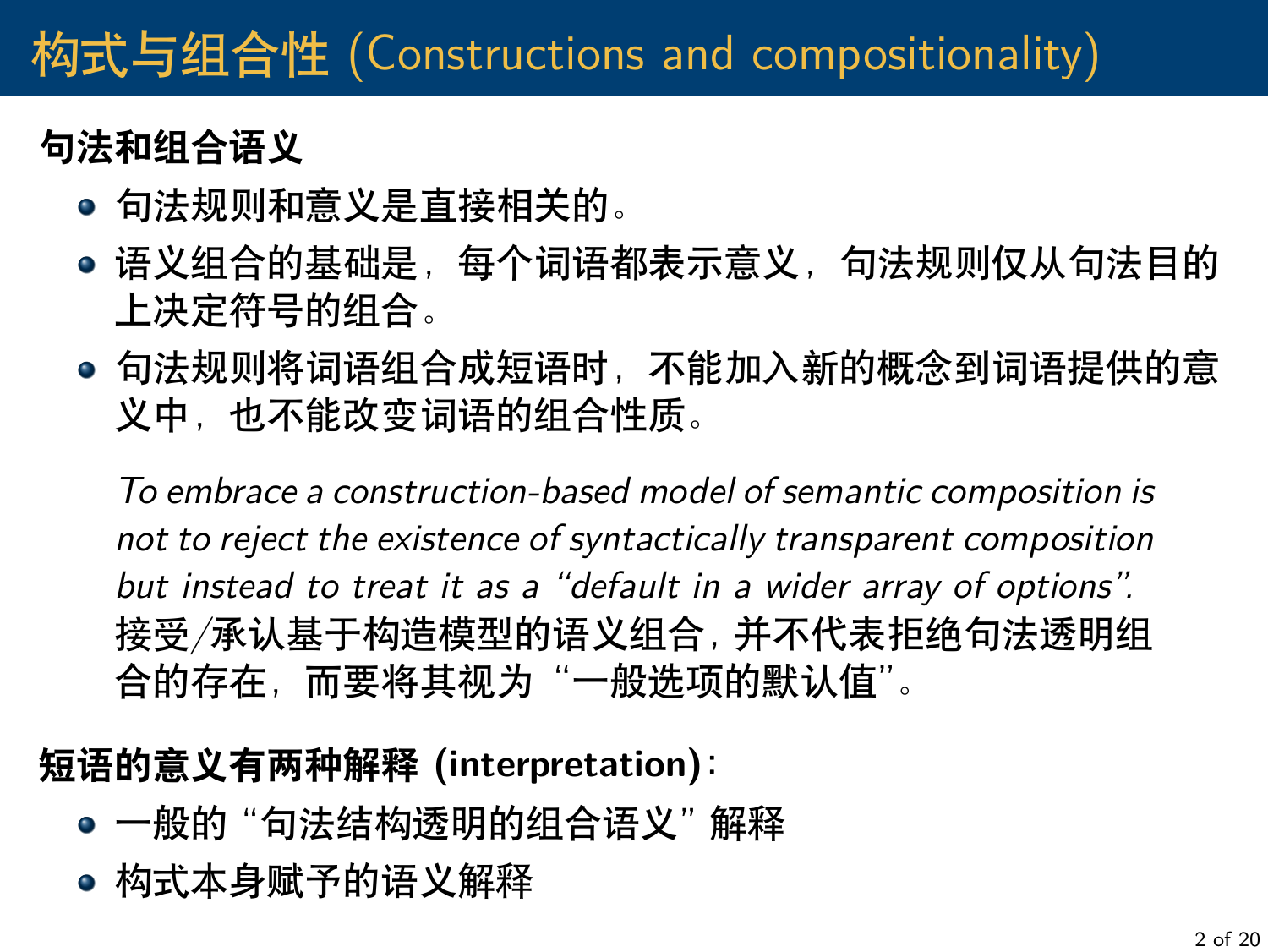- <span id="page-7-0"></span>(1) a. If you're 3Com right now, you're considering buying add space in next week's issue.
	- b. If you're George Bush, you're now allowed to lie in the faces of trusting young voters.
	- c. If you're Betty Ford right now, you're probably thinking, you know, I hope everybody's OK.

<span id="page-7-2"></span><span id="page-7-1"></span>(2) If you're pleased with the outcome, you may feel like celebrating. 例子 ([1](#page-7-0)) 中的句子都是伪条件句, 句子 ([2](#page-7-1)) 是普通条件句。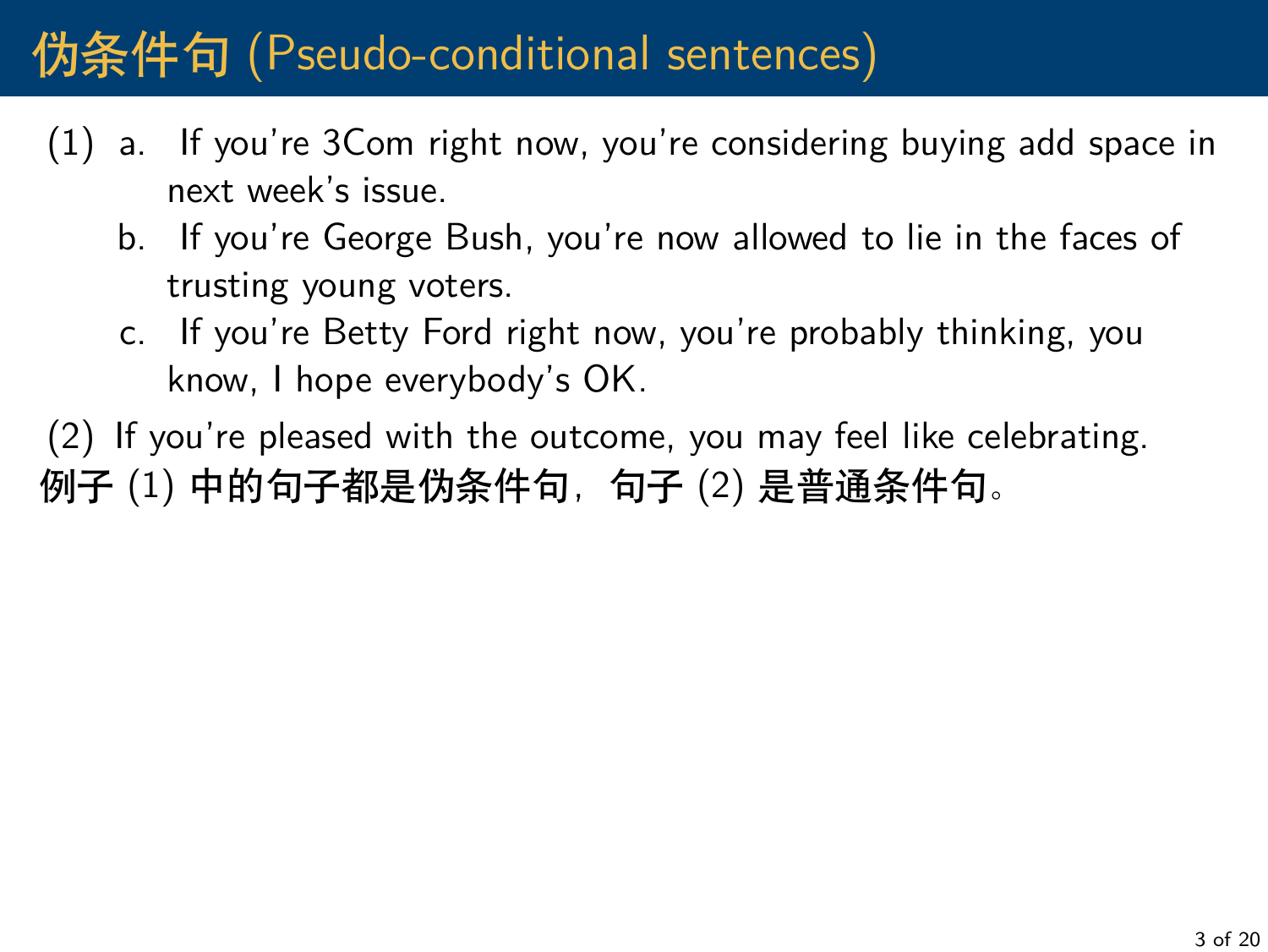- (1) a. If you're 3Com right now, you're considering buying add space in next week's issue.
	- b. If you're George Bush, you're now allowed to lie in the faces of trusting young voters.
	- c. If you're Betty Ford right now, you're probably thinking, you know, I hope everybody's OK.

(2) If you're pleased with the outcome, you may feel like celebrating. 例子 ([1](#page-7-0)) 中的句子都是伪条件句, 句子 ([2](#page-7-1)) 是普通条件句。

普通条件句 [\(2\)](#page-7-1) 的条件从句对于对话者来说是可能发生的。 例子 ([1](#page-7-0)) 中句子的条件从句对于对话者来说是不可能成立的,甚至说话 者真正想表达的内容也很难确定(含有言外之意)。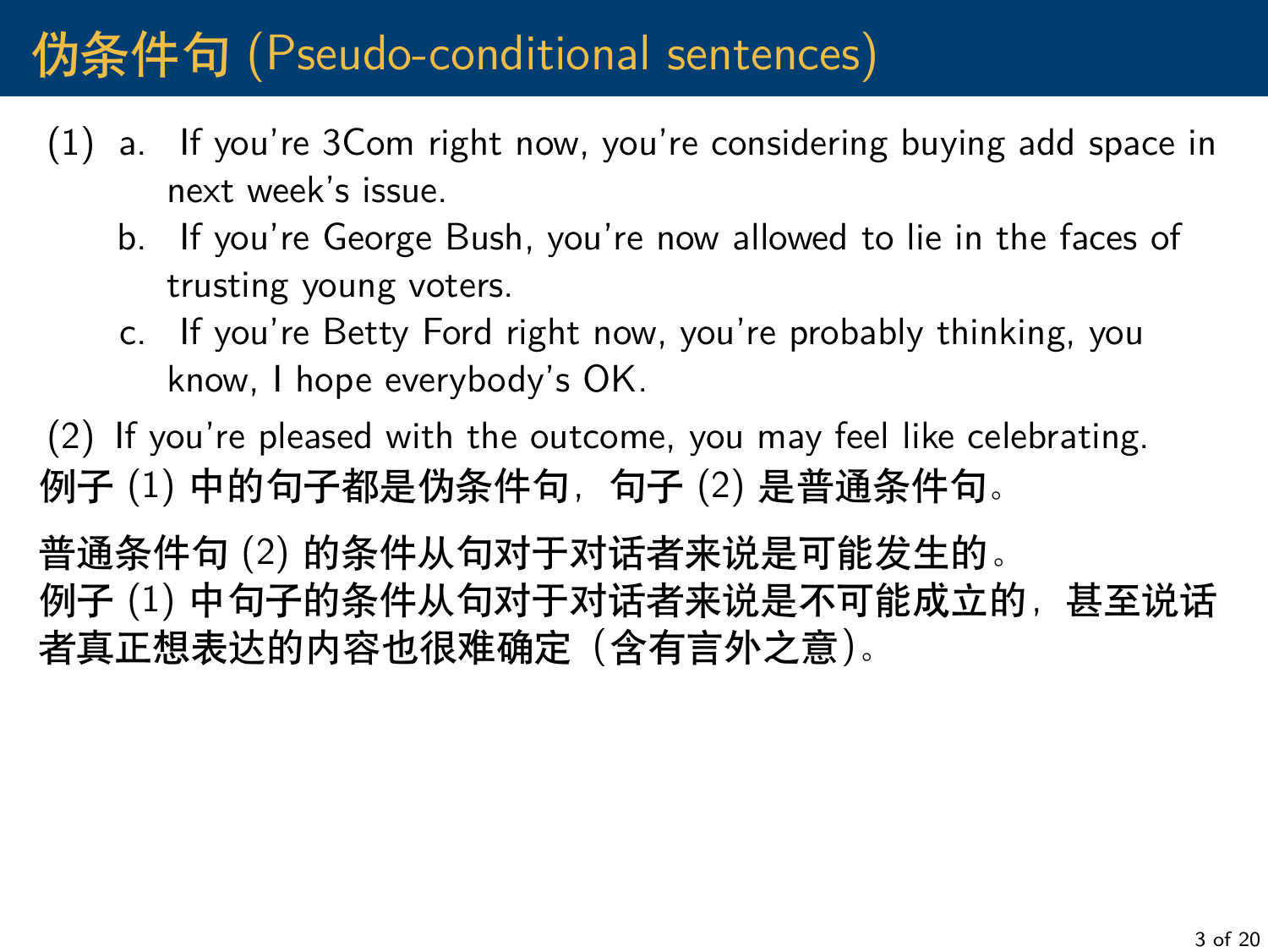- (1) a. If you're 3Com right now, you're considering buying add space in next week's issue.
	- b. If you're George Bush, you're now allowed to lie in the faces of trusting young voters.
	- c. If you're Betty Ford right now, you're probably thinking, you know, I hope everybody's OK.

(2) If you're pleased with the outcome, you may feel like celebrating. 例子 ([1](#page-7-0)) 中的句子都是伪条件句, 句子 ([2](#page-7-1)) 是普通条件句。

普通条件句 [\(2\)](#page-7-1) 的条件从句对于对话者来说是可能发生的。 例子 ([1](#page-7-0)) 中句子的条件从句对于对话者来说是不可能成立的,甚至说话 者真正想表达的内容也很难确定(含有言外之意)。

但是,两类条件句都可以用 ([3](#page-7-2)) 的形式表示。

(3) If you are *x*, *p(x)*.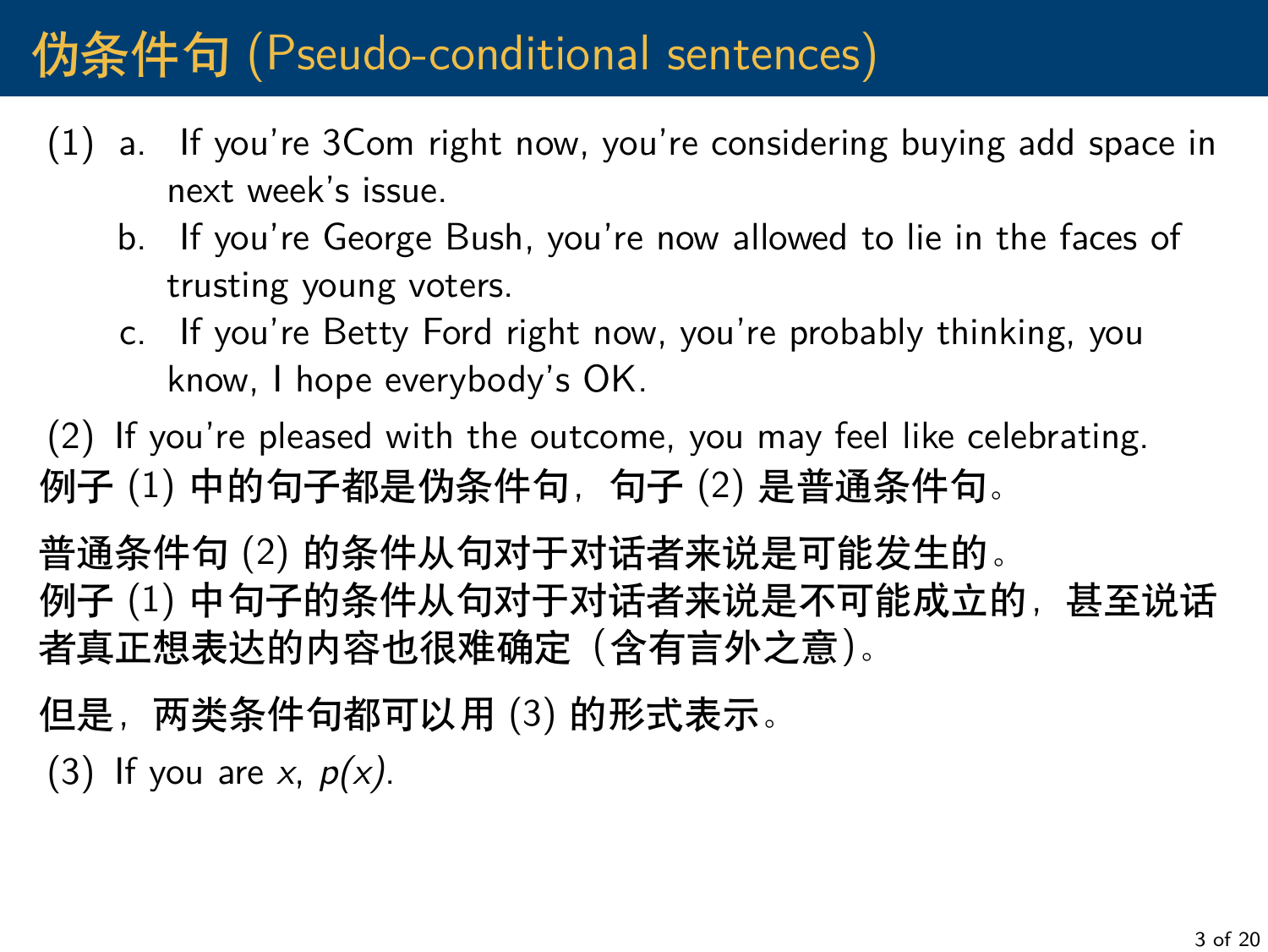- (1) a. If you're 3Com right now, you're considering buying add space in next week's issue.
	- b. If you're George Bush, you're now allowed to lie in the faces of trusting young voters.
	- c. If you're Betty Ford right now, you're probably thinking, you know, I hope everybody's OK.
- (2) If you're pleased with the outcome, you may feel like celebrating.
- (3) If you are *x*, *p(x)*.

#### **伪条件句说明的问题**

- 句子除了组合义以外,还可能存在构式赋予的意义。
- 构式不等同于表达形式的固化 (inflexibility)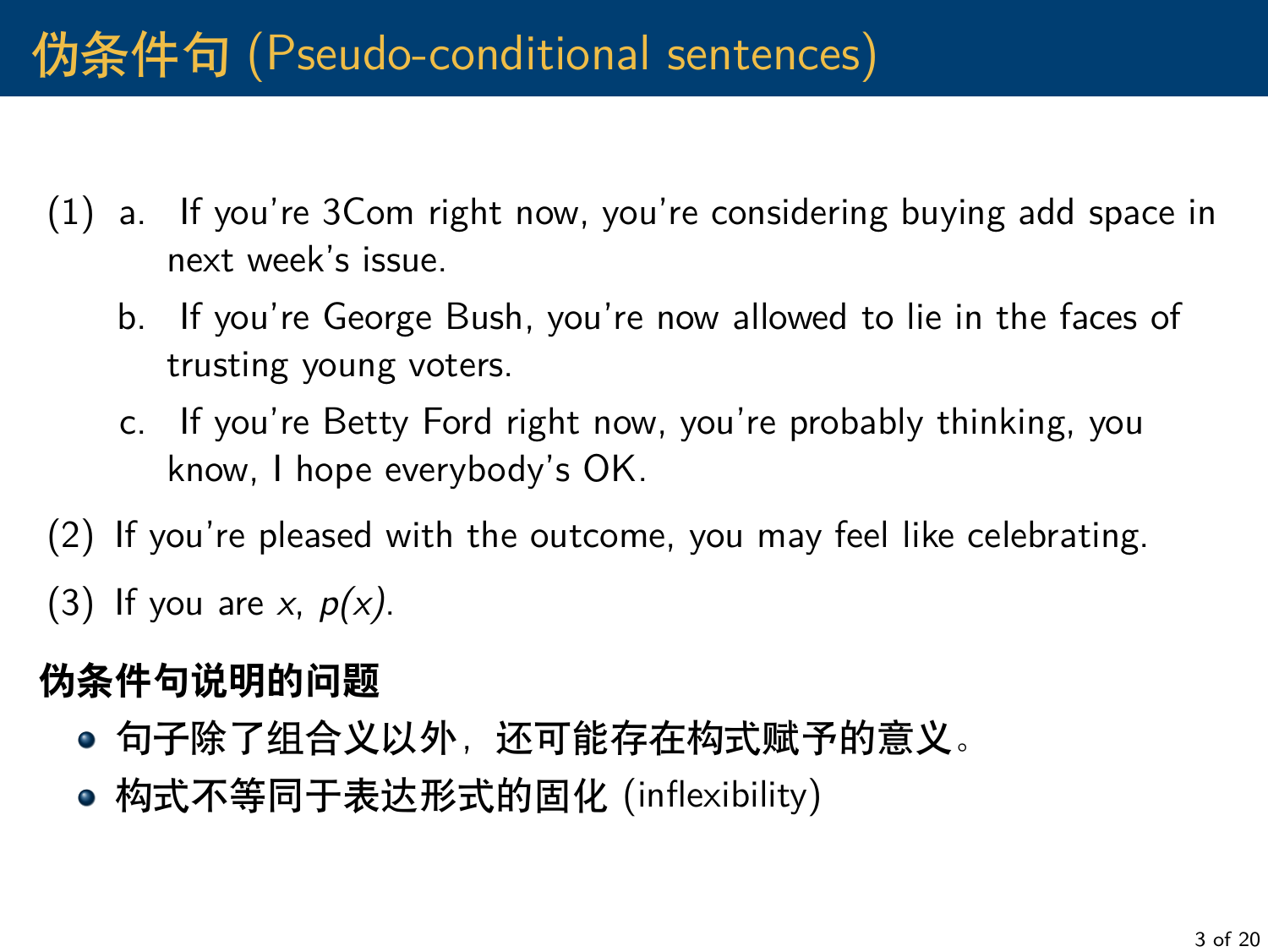### 句法透明组合 (Syntactically transparent composition)

*If a language is compositional, it cannot contain a pair of nonsynonymous complex expressions with identical structure and pairwise synonymous constituents.*

如果一种语言是组合性的,那么它就不存在一对意义不同却具 有相同结构和元素的表达。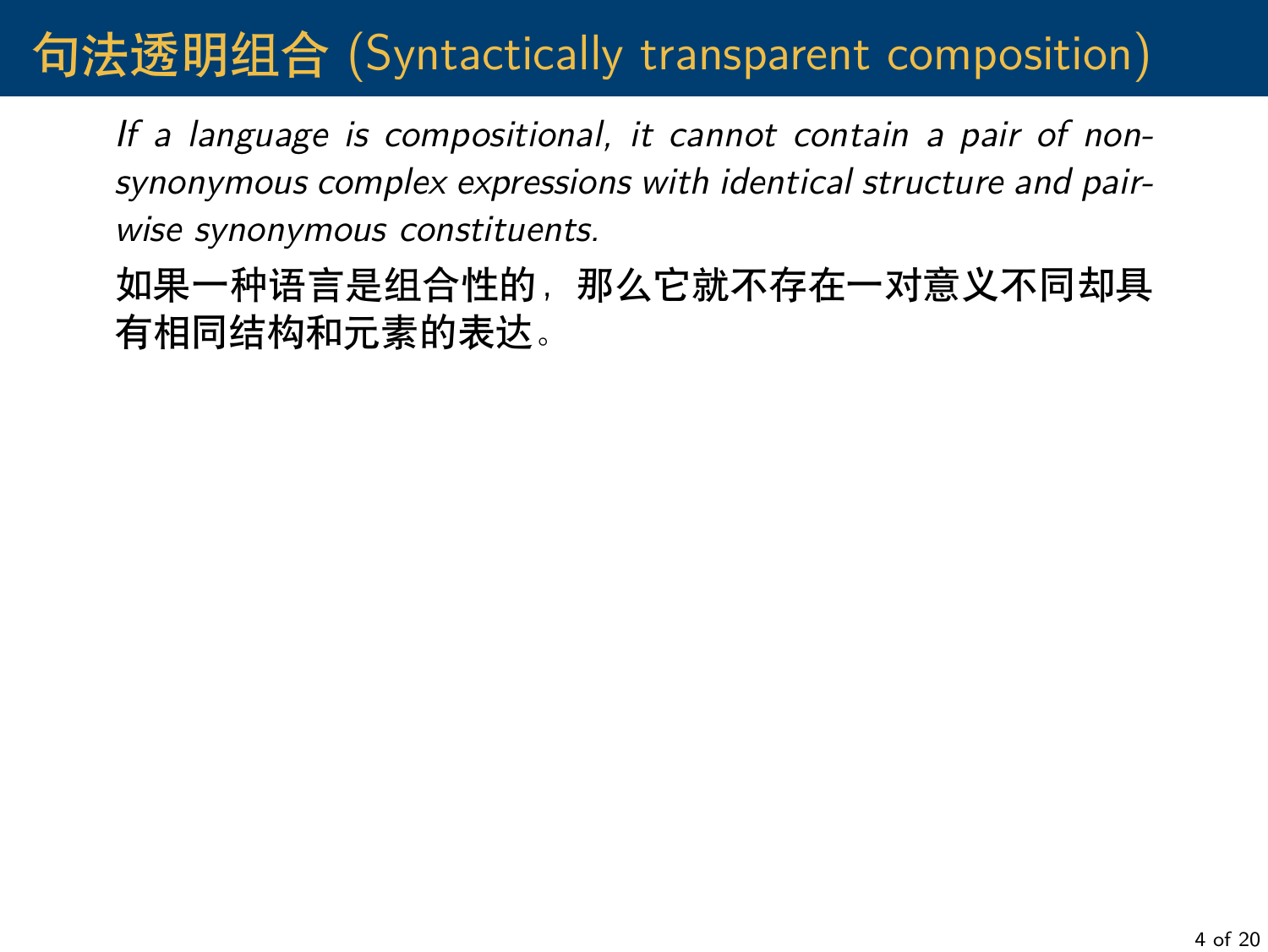# 句法透明组合 (Syntactically transparent composition)

*If a language is compositional, it cannot contain a pair of nonsynonymous complex expressions with identical structure and pairwise synonymous constituents.*

如果一种语言是组合性的,那么它就不存在一对意义不同却具 有相同结构和元素的表达。

- (4) a. My yoga instructor sometimes pulls my leg.
	- b. 瑜伽教练有时会拉伸我的腿。 c. 瑜伽教练有时会和我开玩笑。
- (5) a. I'm afraid he's going to spill the beans.
	- b. 我担心他会把豆子洒出来。
	- c. 我担心他会泄漏秘密。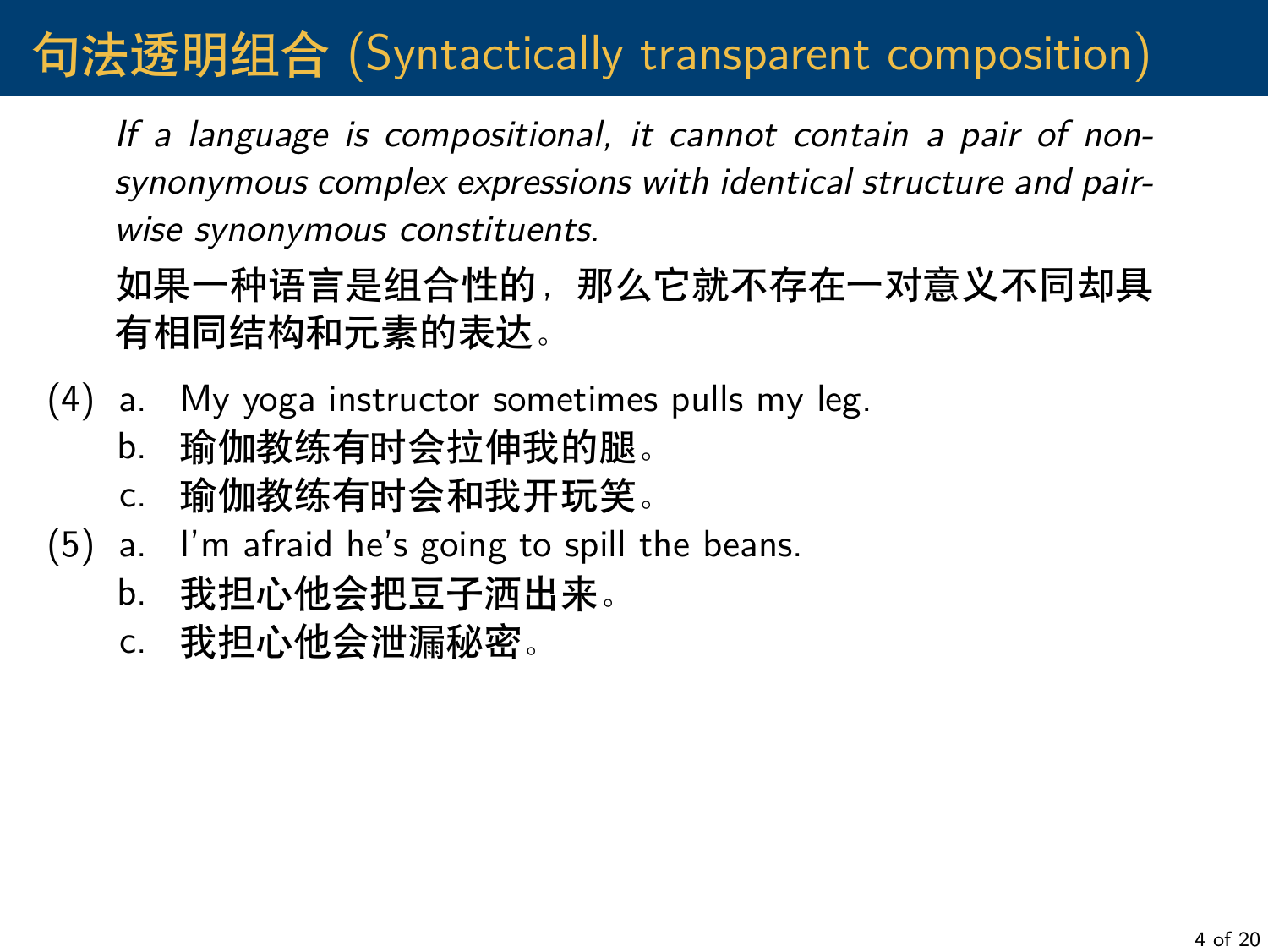## 句法透明组合 (Syntactically transparent composition)

*If a language is compositional, it cannot contain a pair of nonsynonymous complex expressions with identical structure and pairwise synonymous constituents.*

如果一种语言是组合性的,那么它就不存在一对意义不同却具 有相同结构和元素的表达。

- (4) a. My yoga instructor sometimes pulls my leg.
	- b. 瑜伽教练有时会拉伸我的腿。
	- c. 瑜伽教练有时会和我开玩笑。
- (5) a. I'm afraid he's going to spill the beans.
	- b. 我担心他会把豆子洒出来。
	- c. 我担心他会泄漏秘密。

*Constructional approaches recognize as instances of compositionality cases in which two different meanings for the same syntactic form are licensed by two different collections of form-meaning licensers, i.e., by two different collections of constructions.* 构式方法允许同样的语法形式被不同的构式赋予不同的意义。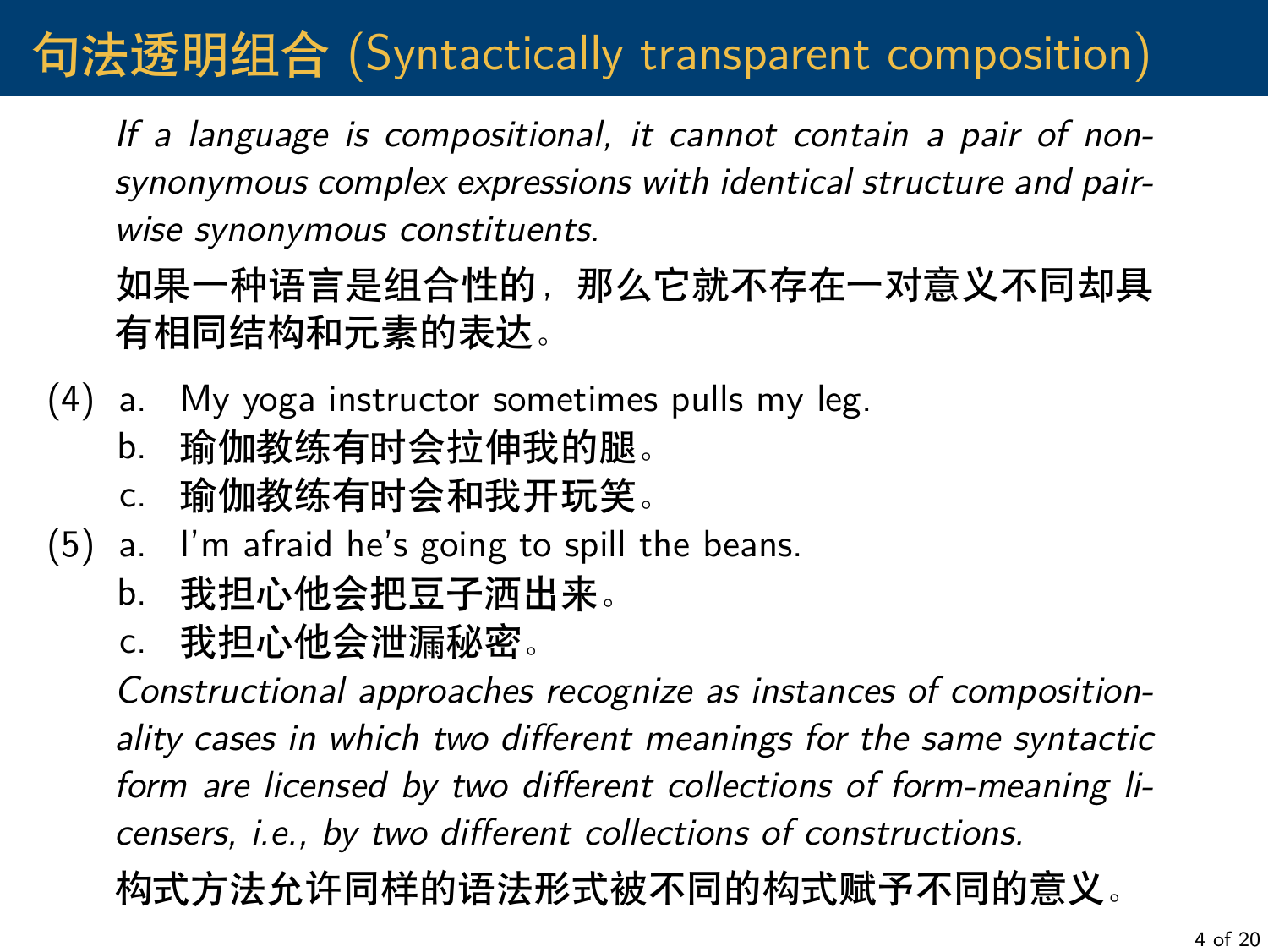### <span id="page-14-0"></span>**概述 [\(Introduction\)](#page-1-0)**

### <sup>2</sup> 惯用语的连续性 [\(Continuum of idiomaticity\)](#page-14-0)

- <sup>3</sup> 构式意义的种类 [\(Kinds of constructional meanings\)](#page-22-0)
- **信息流 [\(Information flow\)](#page-63-0)**
- <sup>5</sup> 总结 [\(Summary\)](#page-67-0)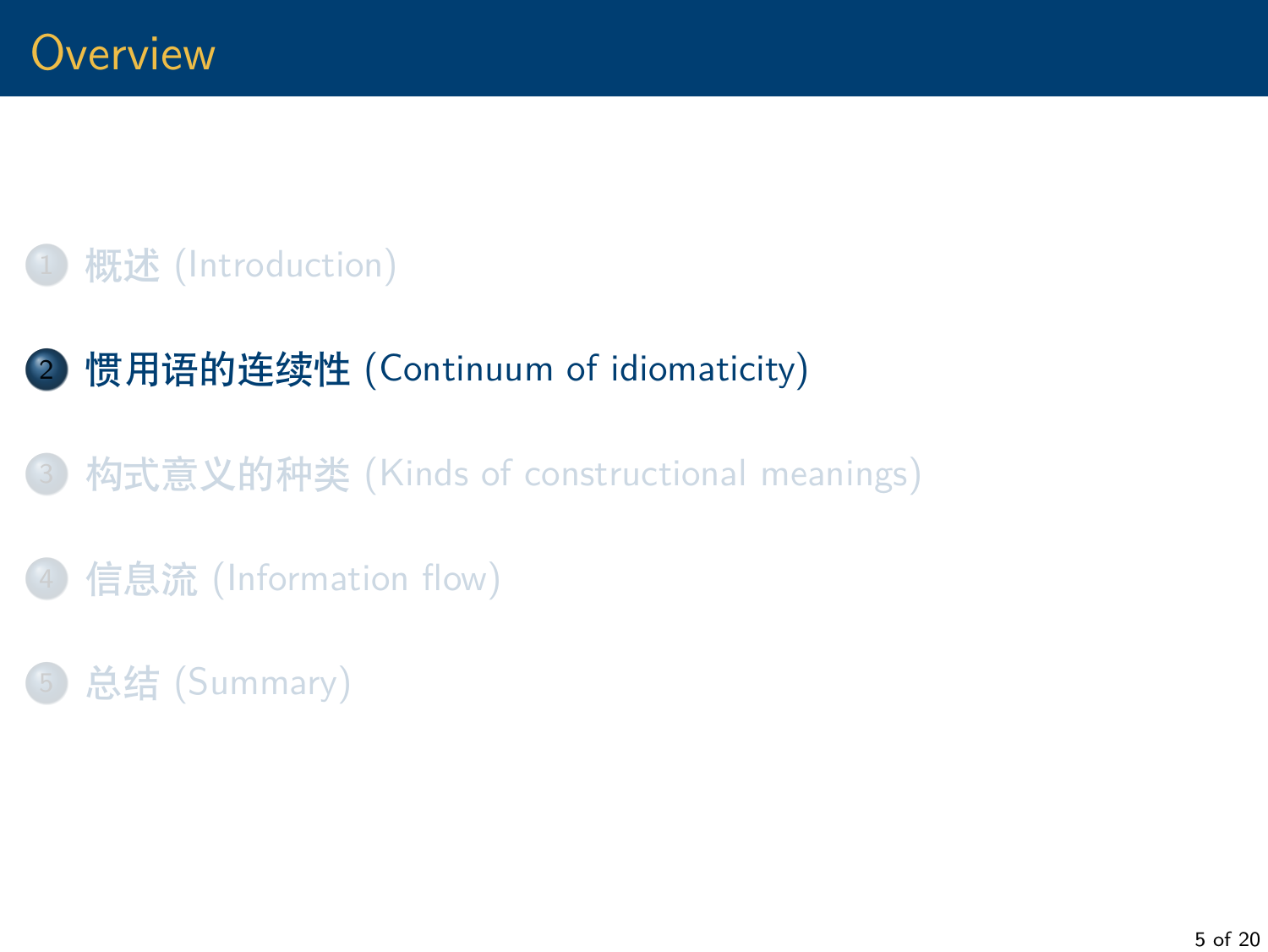### 惯用语的连续性 (Continuum of idiomaticity)

*There exists a gradient of idiomaticity-to-productivity stretching from frozen idioms to fully productive rules.*

固定习语和生成规则之间不是割裂的。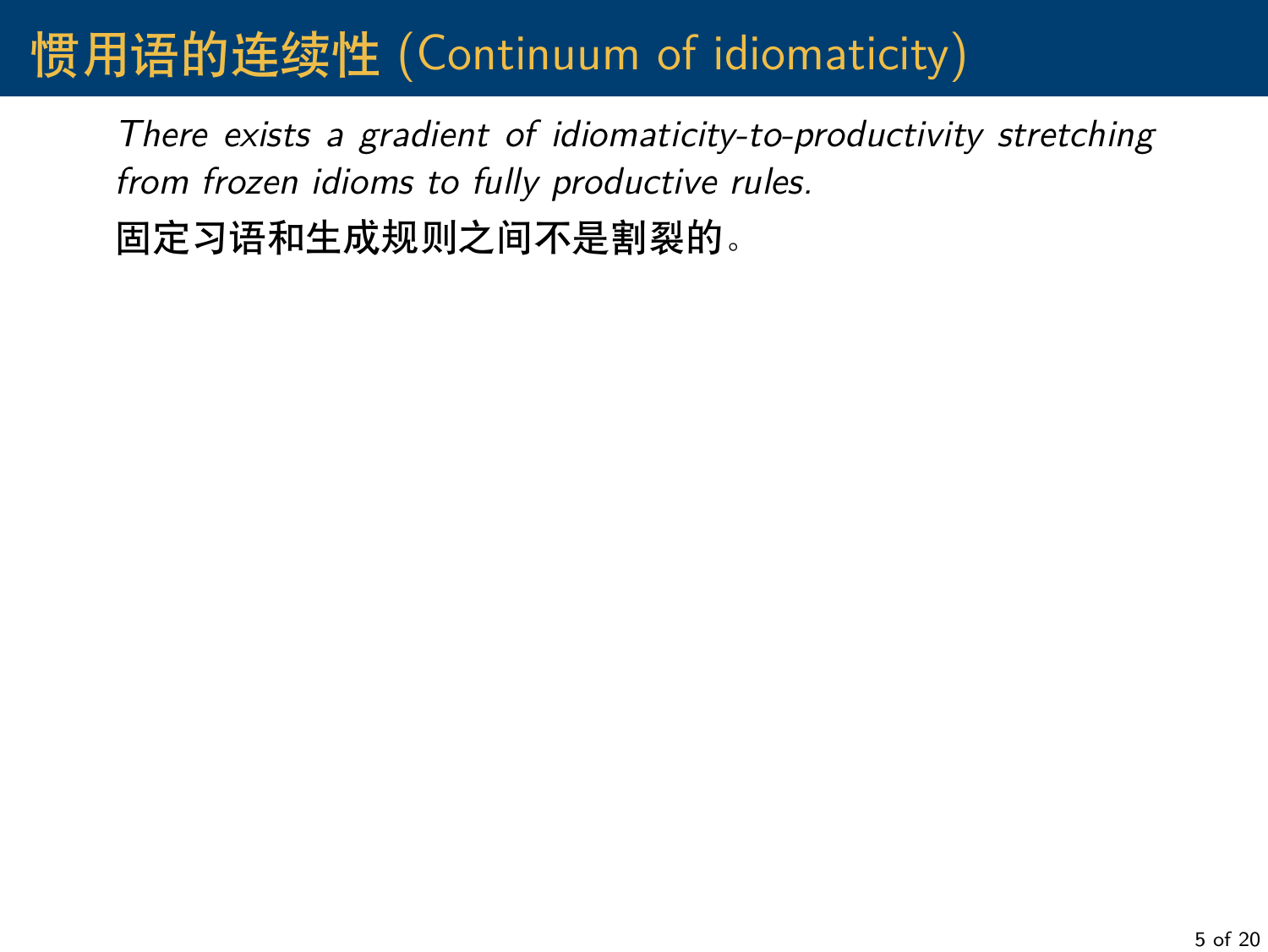## 惯用语的连续性 (Continuum of idiomaticity)

*There exists a gradient of idiomaticity-to-productivity stretching from frozen idioms to fully productive rules.*

固定习语和生成规则之间不是割裂的。

### **固定习语 (Frozen idioms)**

- the salt of the earth (指善良和诚实的人)
- in the doghouse (惹上麻烦,大事不妙)
- under the weather (身体不适)

#### **生成规则 (Productive rules)**

- Kim blinked (the Subject-Predicate Construction)
- in the kitchen (the Head-Complement Construction)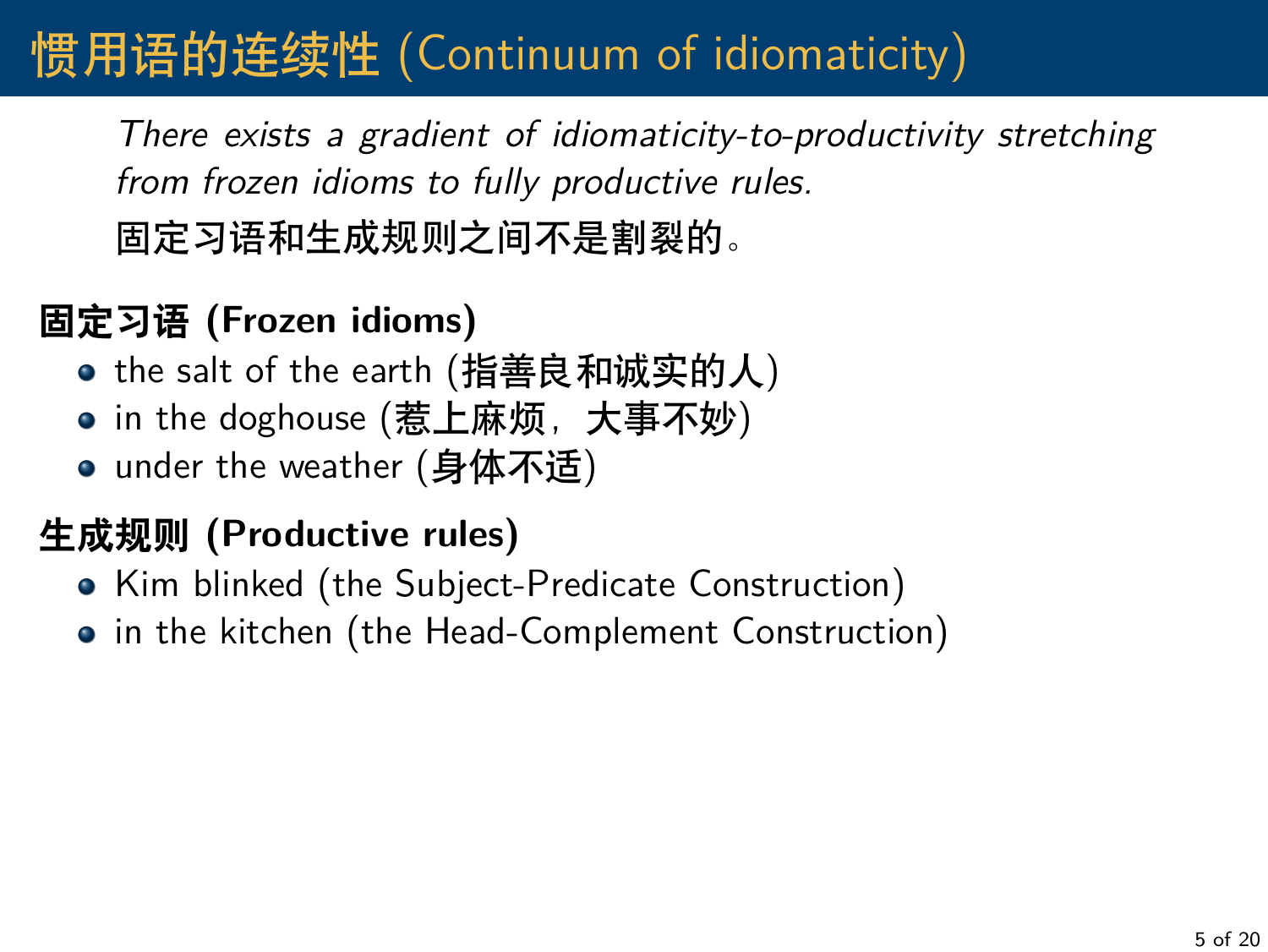# 惯用语的连续性 (Continuum of idiomaticity)

*There exists a gradient of idiomaticity-to-productivity stretching from frozen idioms to fully productive rules.*

固定习语和生成规则之间不是割裂的。

### **固定习语 (Frozen idioms)**

- the salt of the earth (指善良和诚实的人)
- in the doghouse (惹上麻烦,大事不妙)
- under the weather (身体不适)

#### **生成规则 (Productive rules)**

- Kim blinked (the Subject-Predicate Construction)
- in the kitchen (the Head-Complement Construction)

#### **四类构式**

- 固定词汇、句式特别: right away, by and large, cheek by jowl
- 固定词汇、句式常见: a read herring, water under the bridge
- 轻微的形态和句式变化: kick/kicks/kicked/kicking the bucket
- 只固定词法范畴: Watch NP[ACC] VP[BSE]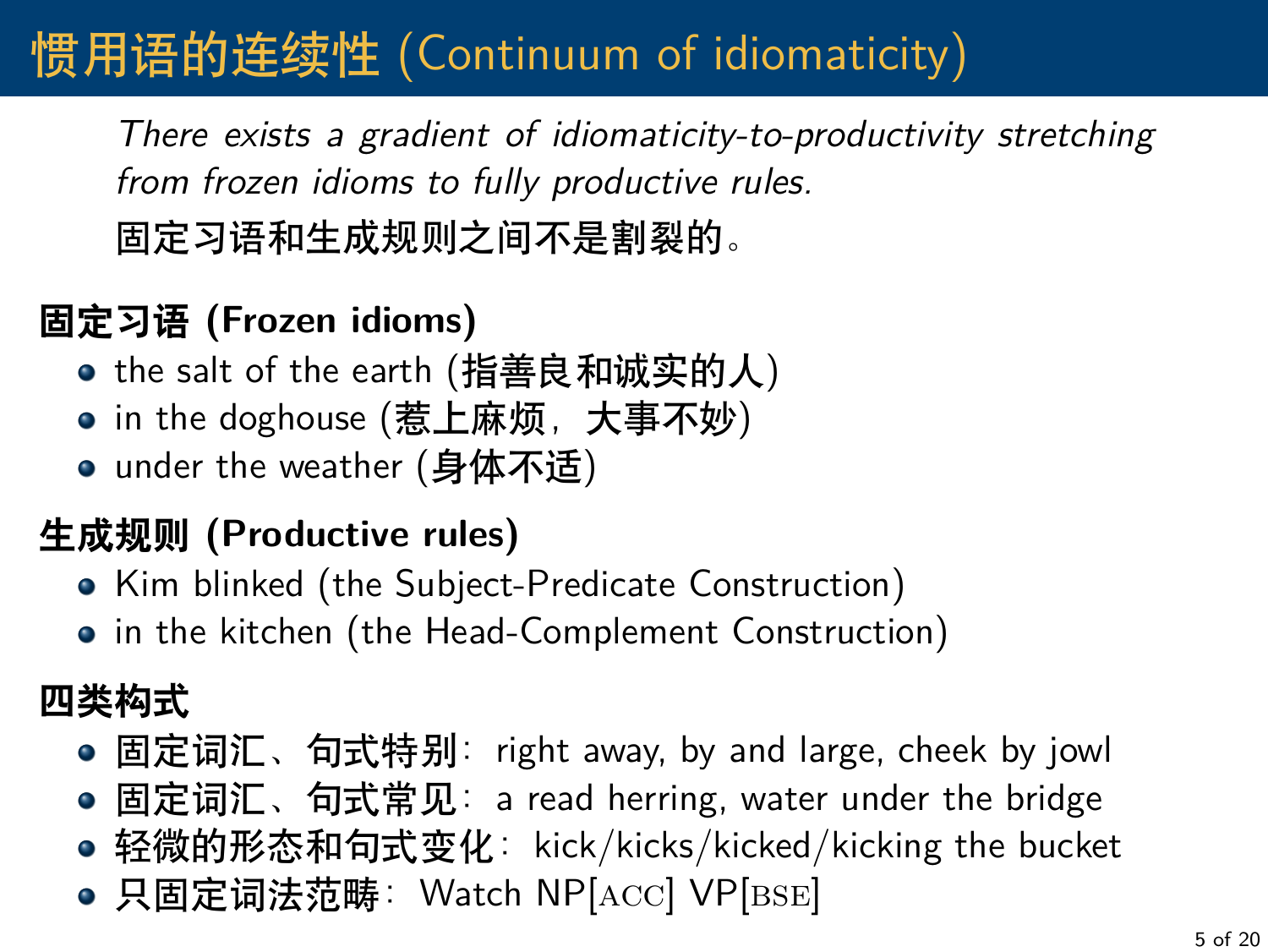#### **VP 型习语 (VP idioms)**

- <span id="page-18-0"></span>(6) a. blow one's nose
	- b. blow someone's mind
- <span id="page-18-1"></span>(7) a. slip someone a Mickey
	- b. give someone the slip
- <span id="page-18-2"></span>(8) a. The world has passed someone by.
	- b. Someone's time is up.
	- c. Where does someone get off?/I wonder where someone gets off.

# 例句 ([6](#page-18-0)) 是有固定动词和代词论元的 VP 型习语。 例句 ([7](#page-18-1)) 是带可变宾语的 VP 型习语。

例句 ([8](#page-18-2)) 是少见的带主语的 VP 型习语。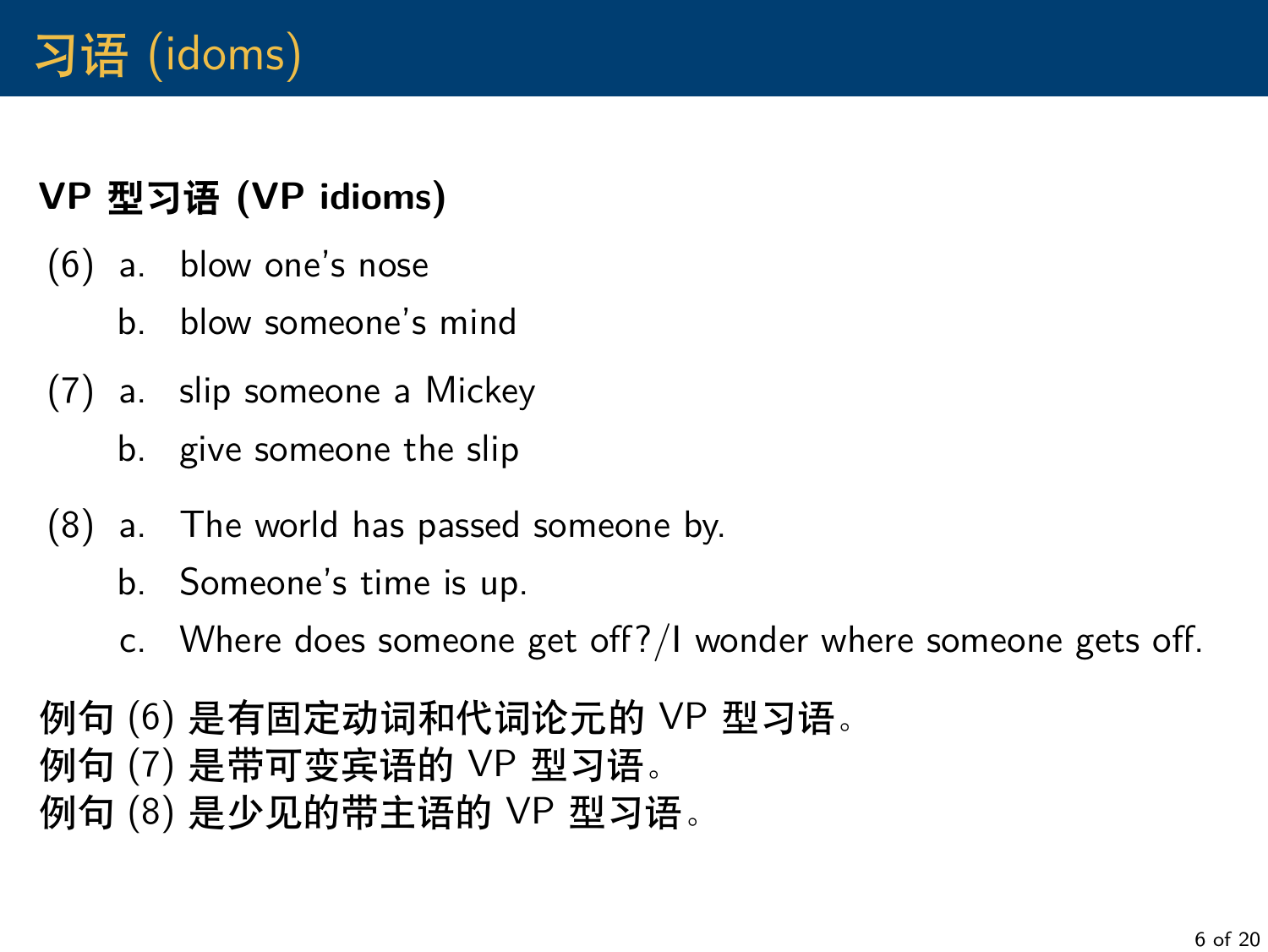### **名词外置 (Nominal Extraposition)**

- (9) a. It's amazing the people you see here.
	- b. It was terrible, really, the joy I took at the notion of skunking Pigeyes.
	- c. It's staggering the number of books that can pile up.

(10) It  $BE AP$  [ $_{NP}$ the CN].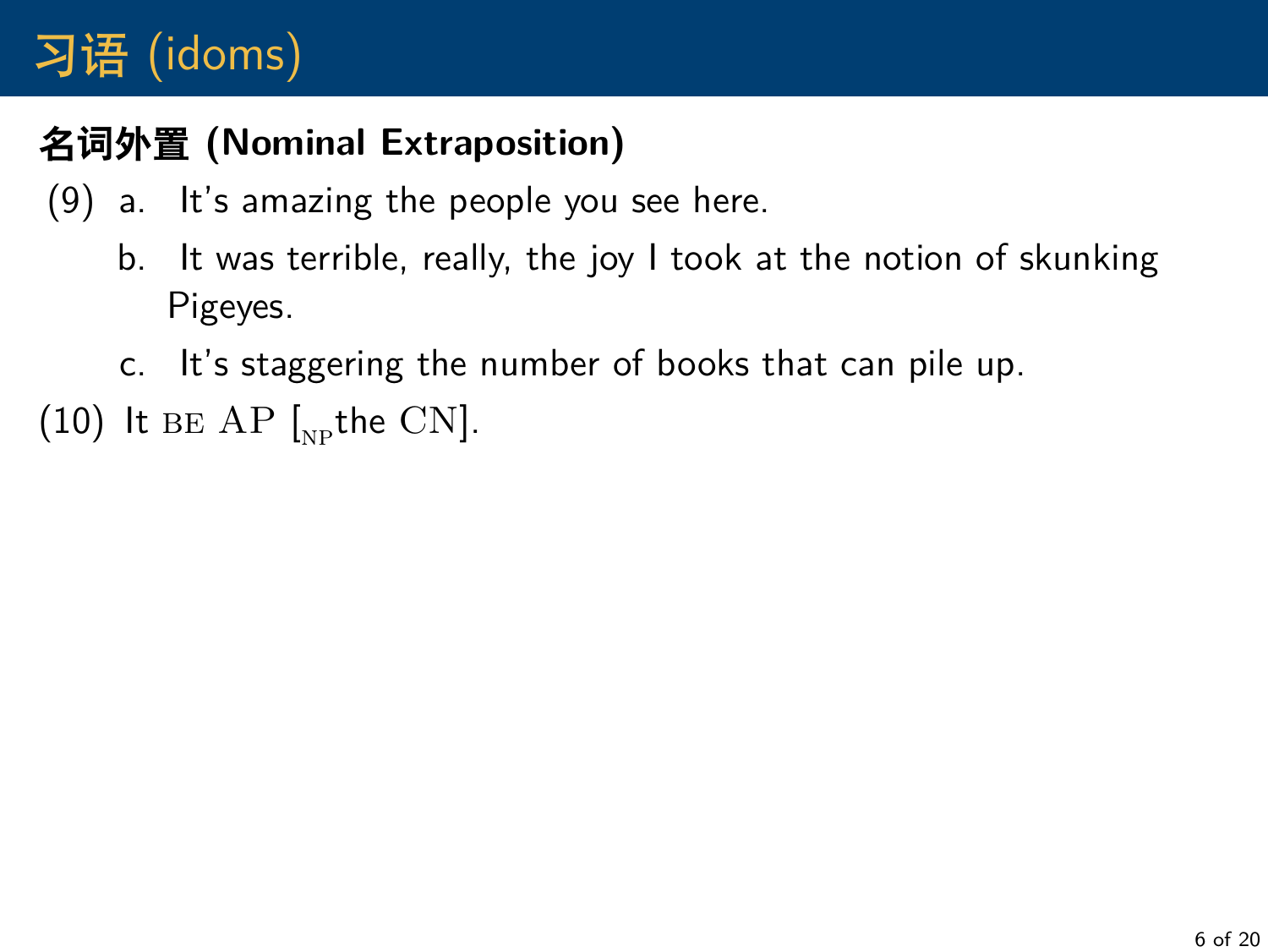### **名词外置 (Nominal Extraposition)**

- (9) a. It's amazing the people you see here.
	- b. It was terrible, really, the joy I took at the notion of skunking Pigeyes.
	- c. It's staggering the number of books that can pile up.
- (10) It  $BE AP$  [ $_{NP}$ the CN].

### **关联条件 (Correlative Conditional/Comparative Correlative)**

(11) *The* more I drink *the* better you look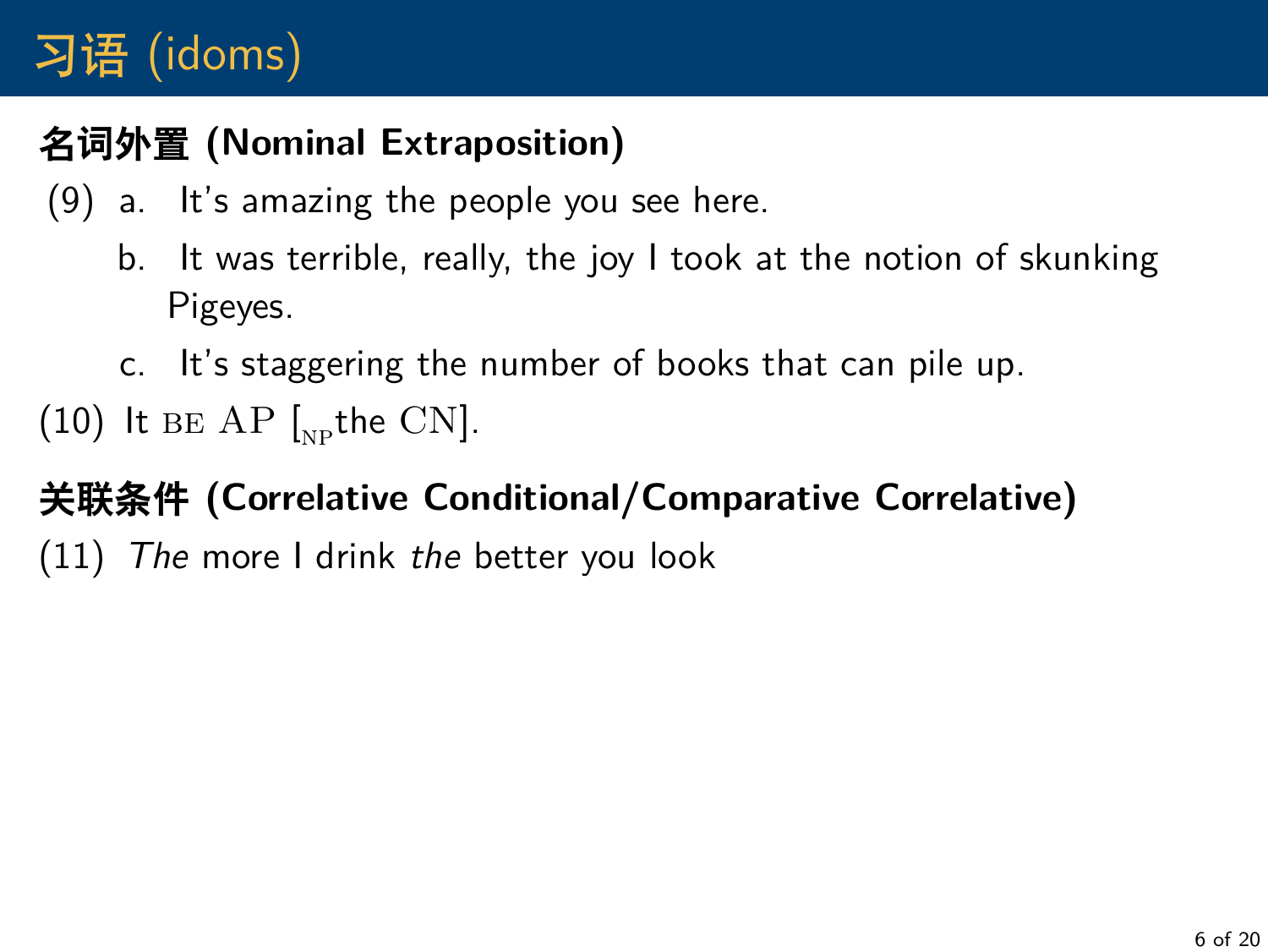### **名词外置 (Nominal Extraposition)**

- (9) a. It's amazing the people you see here.
	- b. It was terrible, really, the joy I took at the notion of skunking Pigeyes.
	- c. It's staggering the number of books that can pile up.
- (10) It  $BE AP$  [ $_{NP}$ the CN].

**关联条件 (Correlative Conditional/Comparative Correlative)** (11) *The* more I drink *the* better you look

### **怀疑构式 (Incredulity Construction)**

(12) Him get first prize?!

#### **联合条件 (The conjunctional conditional)**

(13) a. One more beer and I'm leaving.

b. Bouges pas ou je tire! ("Don't move or I'll shoot!")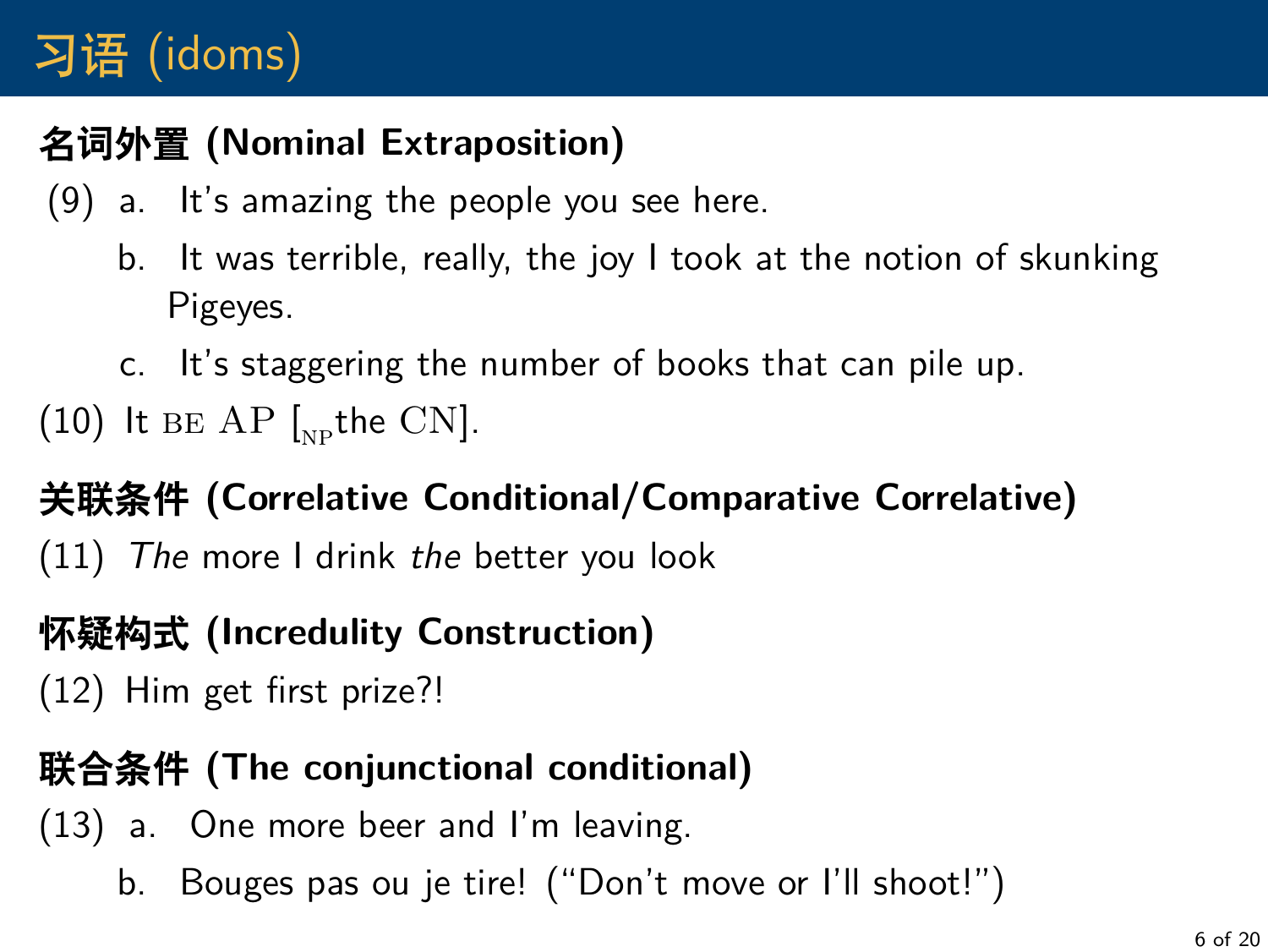### <span id="page-22-0"></span>概述 [\(Introduction\)](#page-1-0)

### <sup>2</sup> 惯用语的连续性 [\(Continuum of idiomaticity\)](#page-14-0)

### <sup>3</sup> 构式意义的种类 [\(Kinds of constructional meanings\)](#page-22-0)

#### **信息流 [\(Information flow\)](#page-63-0)**

### <sup>5</sup> 总结 [\(Summary\)](#page-67-0)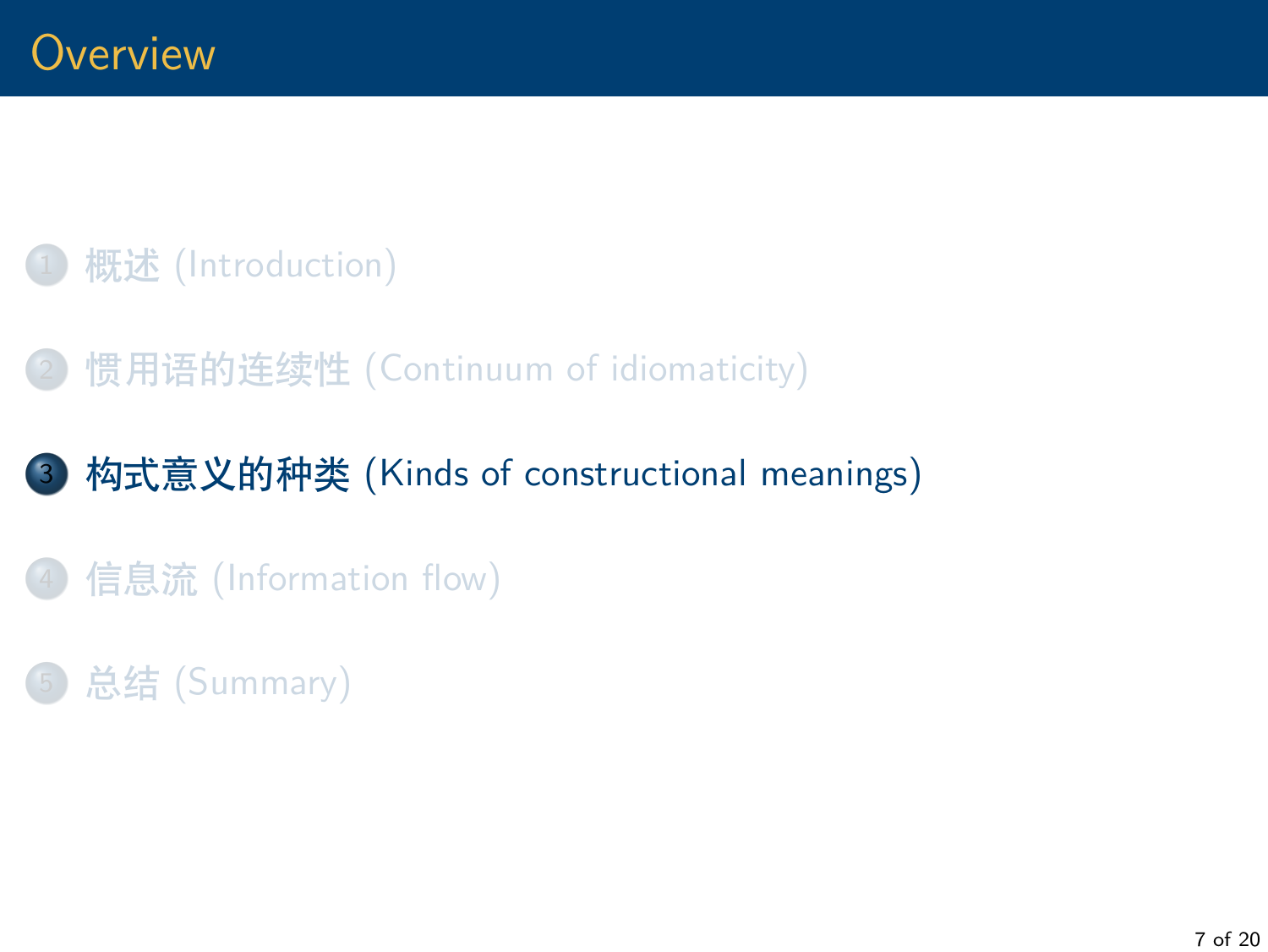# 模型理论和真值条件语义 (Model-theoretic and truth-conditional meaning)

### **构式决定**

- 子节点的语义如何组合得到父结点的语义
- 和构式本身引入的额外语义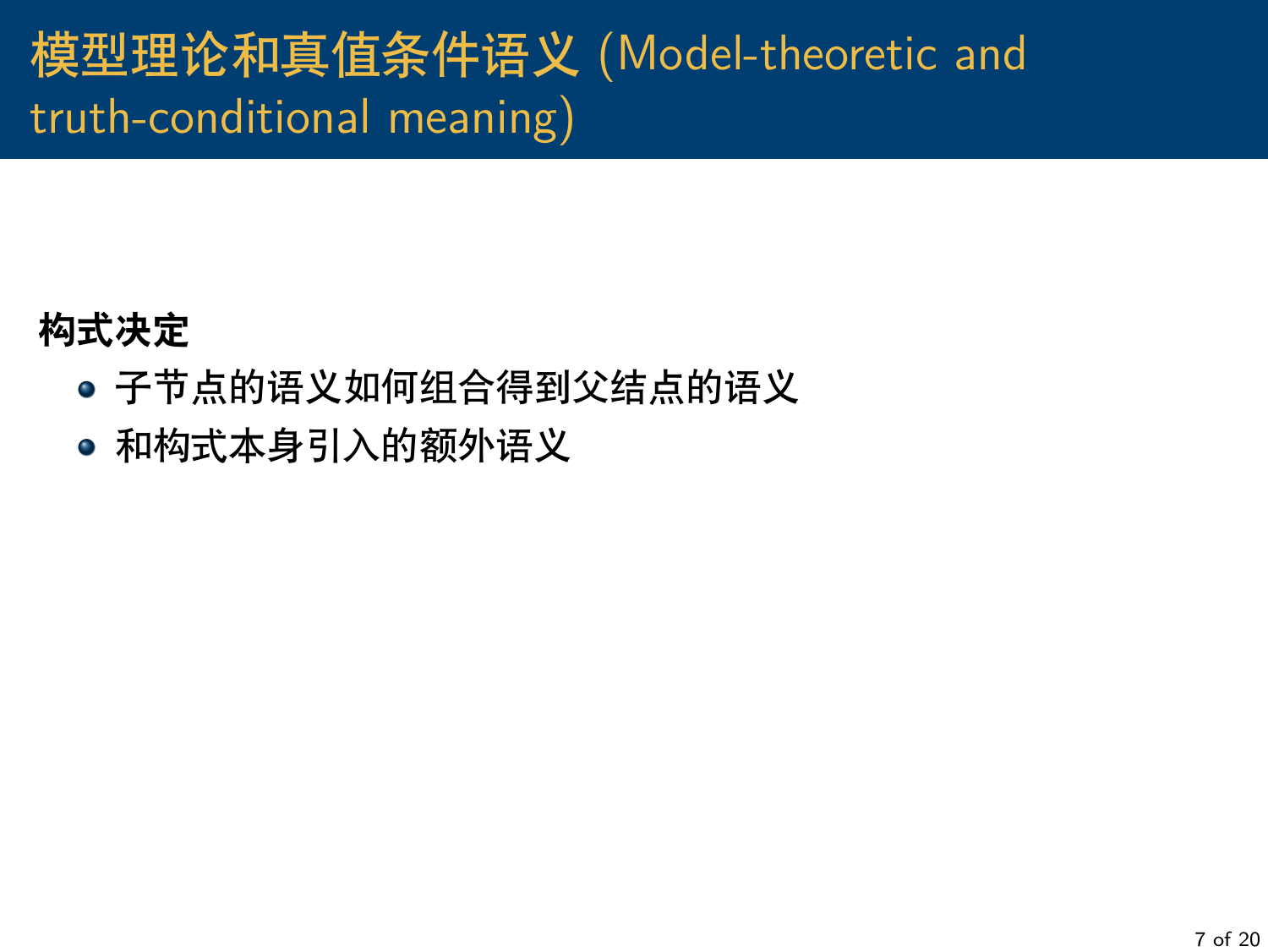# 模型理论和真值条件语义 (Model-theoretic and truth-conditional meaning)

### **构式决定**

- 子节点的语义如何组合得到父结点的语义
- 和构式本身引入的额外语义

Ginzburg 和 Sag 引入了类型特征结构 (typed feature structure), 构造了 多重继承层级 (multiple inheritance hierarchy)。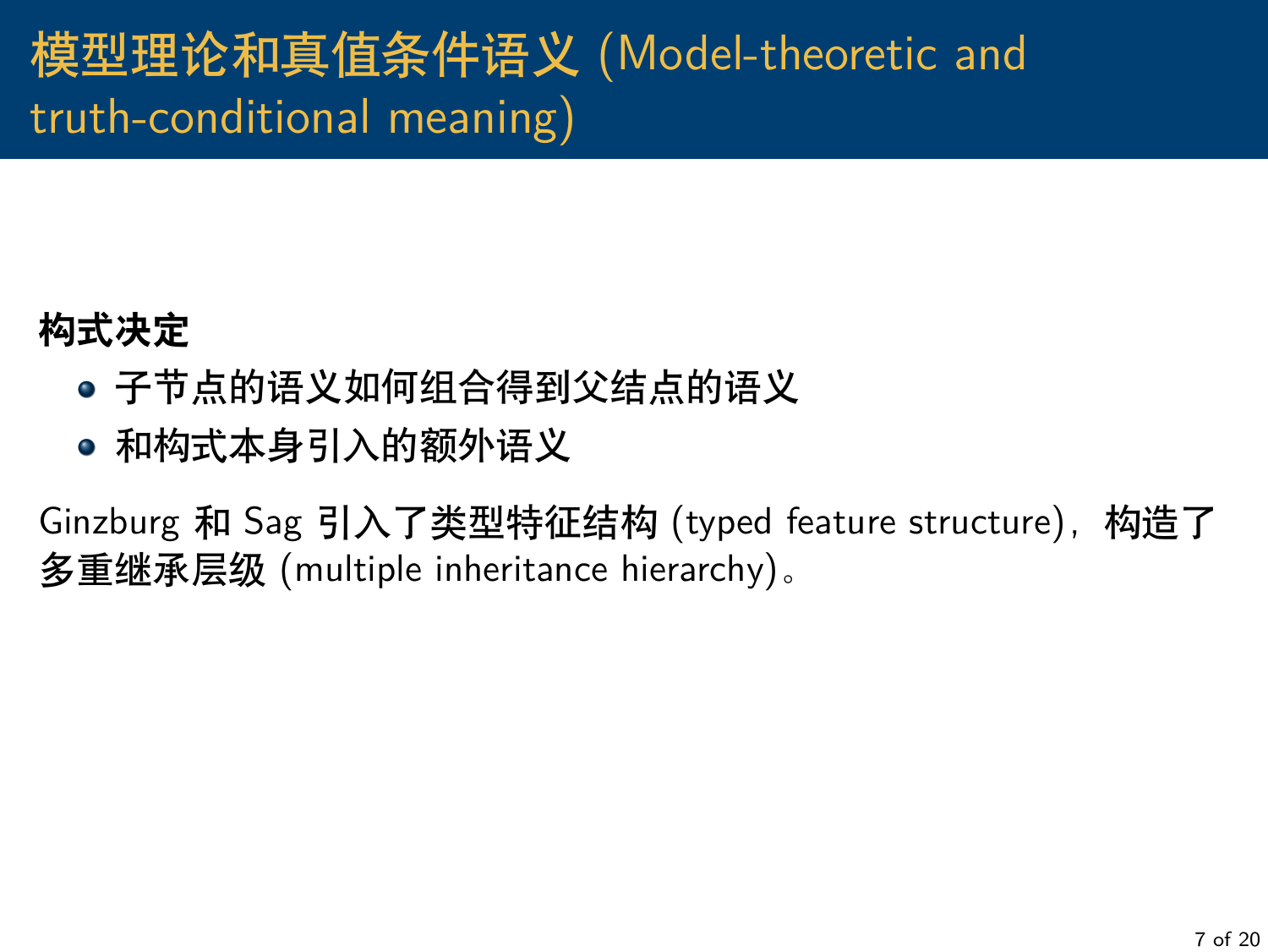# 模型理论和真值条件语义 (Model-theoretic and truth-conditional meaning)

### **构式决定**

- 子节点的语义如何组合得到父结点的语义
- 和构式本身引入的额外语义

Ginzburg 和 Sag 引入了类型特征结构 (typed feature structure),构造了 多重继承层级 (multiple inheritance hierarchy)。 语法和语义分析的分支最初是独立的,通过层级继承得到混合的句法语 义类型 (hybrid syntactico-semantic type), 从而通过传统的形式-语义结 合方法描述构式概念。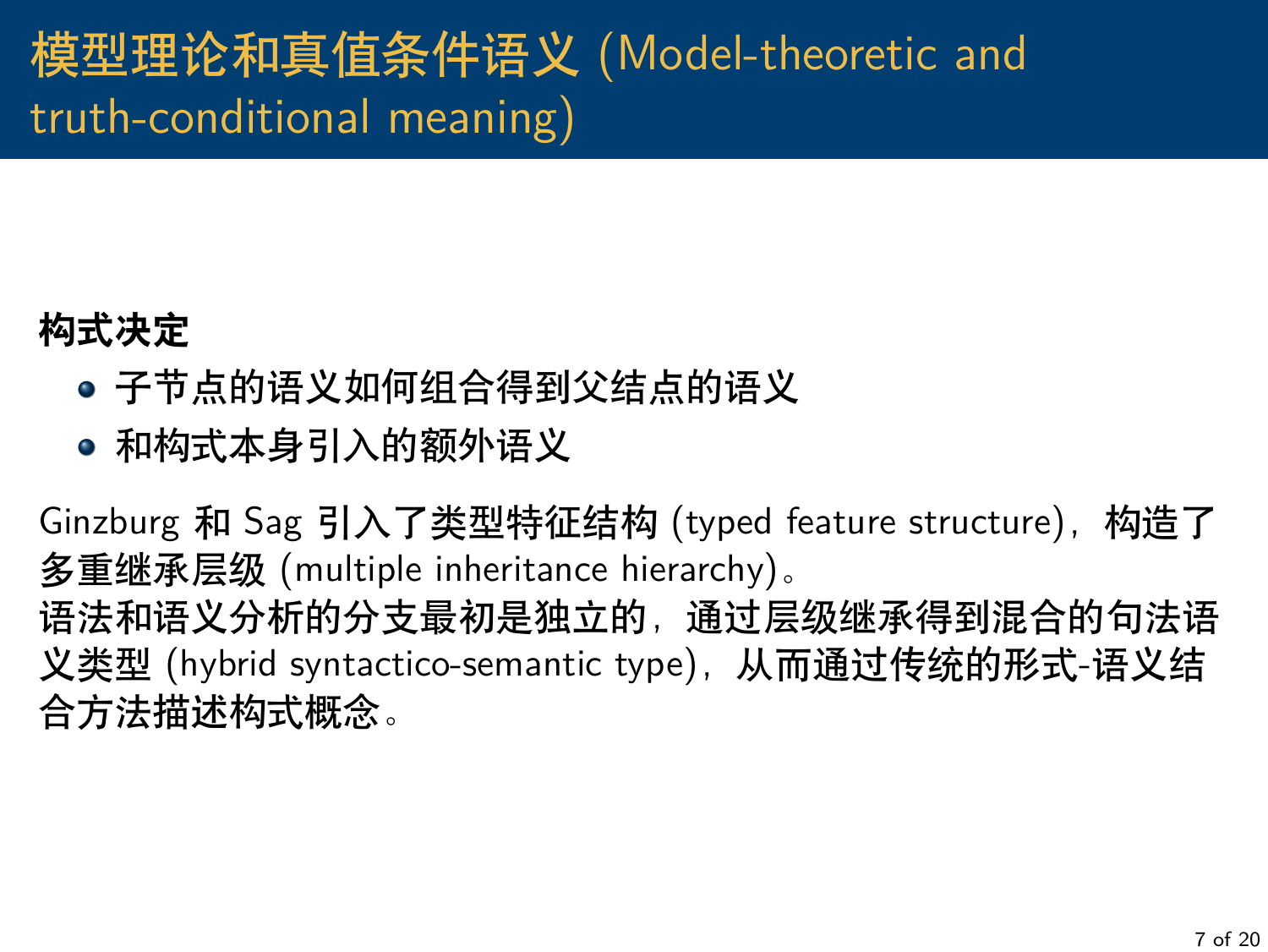#### **Head-filler Construction 的六种子类型**

- (14) a. 一般疑问句: *Did Kim leave?*
	- b. 无主语 wh 疑问句: *What did Kim see? [I wonder] what Kim saw*
	- c. 主语 wh 疑问句: *Who left? [I wonder] who left*
	- d. 重复疑问句:*You saw WHO? Did I see WHO? Go WHERE? You're leaving?*
	- e. 直接原位疑问句:*You saw WHO? Kim saw Sandy?*
	- f. 模糊疑问句:*Who? I wonder who.*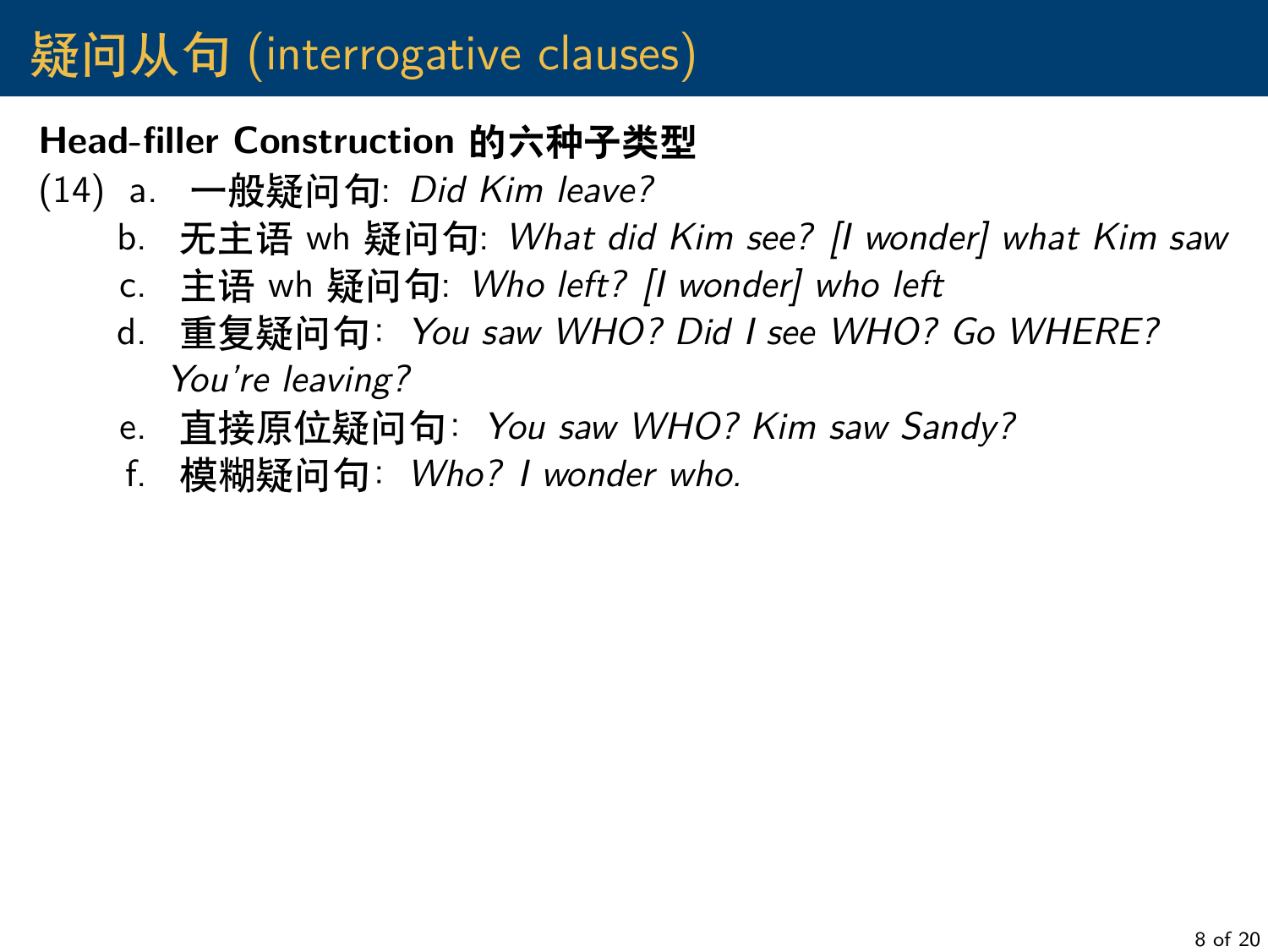#### **Head-filler Construction 的六种子类型**

- (14) a. 一般疑问句: *Did Kim leave?*
	- b. 无主语 wh 疑问句: *What did Kim see? [I wonder] what Kim saw*
	- c. 主语 wh 疑问句: *Who left? [I wonder] who left*
	- d. 重复疑问句:*You saw WHO? Did I see WHO? Go WHERE? You're leaving?*
	- e. 直接原位疑问句:*You saw WHO? Kim saw Sandy?*
	- f. 模糊疑问句:*Who? I wonder who.*

#### **Filler-gap Construction 的五种子类型**

- 头填充句 (Head-filler)
- 话题从句 (topicalization)
- *wh*-感叹句 (*wh*-exclamatives)
- 关系从句 (relative clauses)
- 联合条件结构 (the clauses of the biclausal correlative conditional)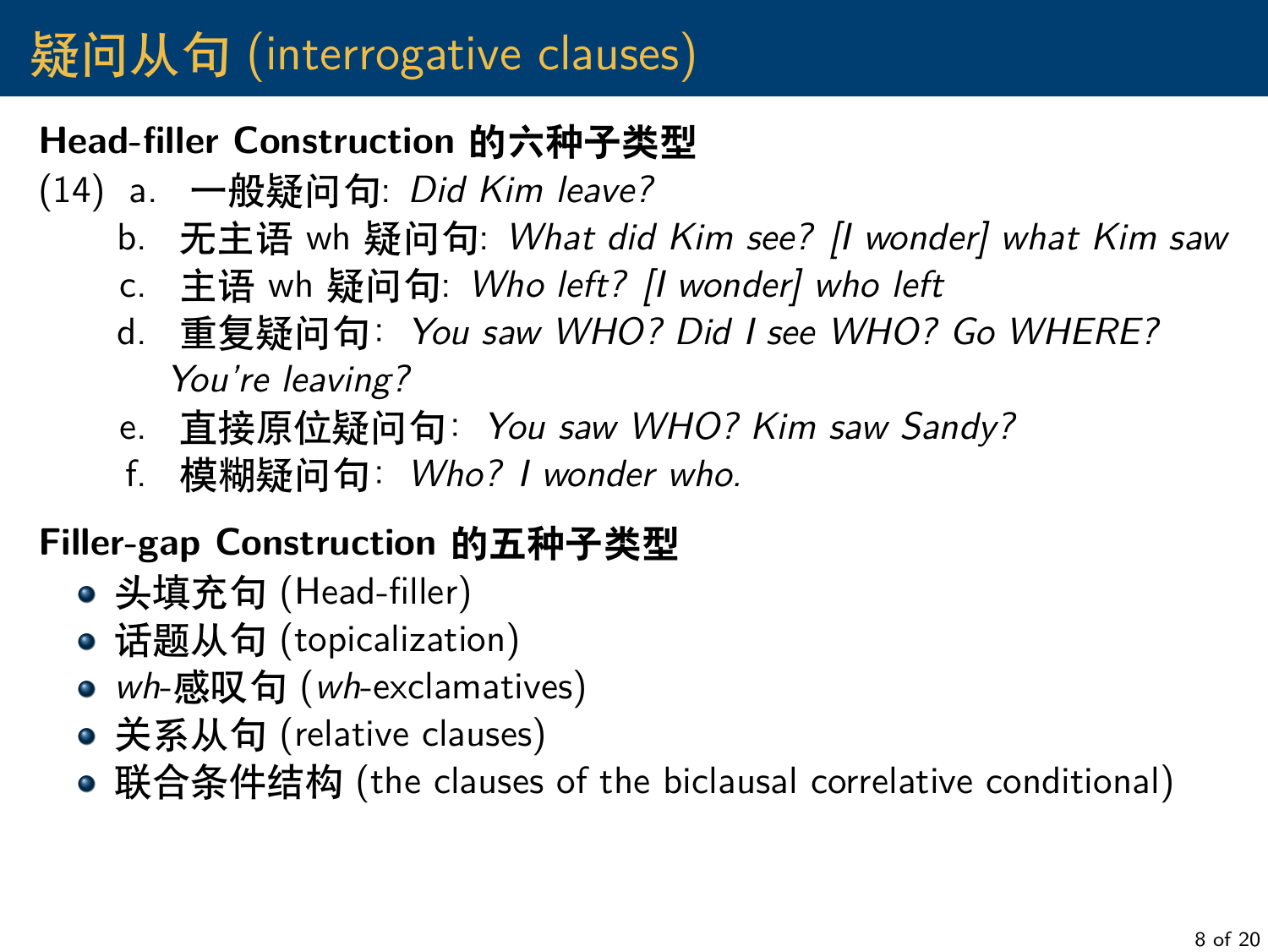#### **Filler-gap Construction 的五种子类型**

- 头填充句 (Head-filler)
- 话题从句 (topicalization)
- *wh*-感叹句 (*wh*-exclamatives)
- 关系从句 (relative clauses)
- 联合条件结构 (the clauses of the biclausal correlative conditional)

### **分析**

这五种类型都提取出了 a clause-initial filler phrase 和 a gap in the clausal head daughter 间的依存关系 (dependency),但它们在句法上 有不同的表现。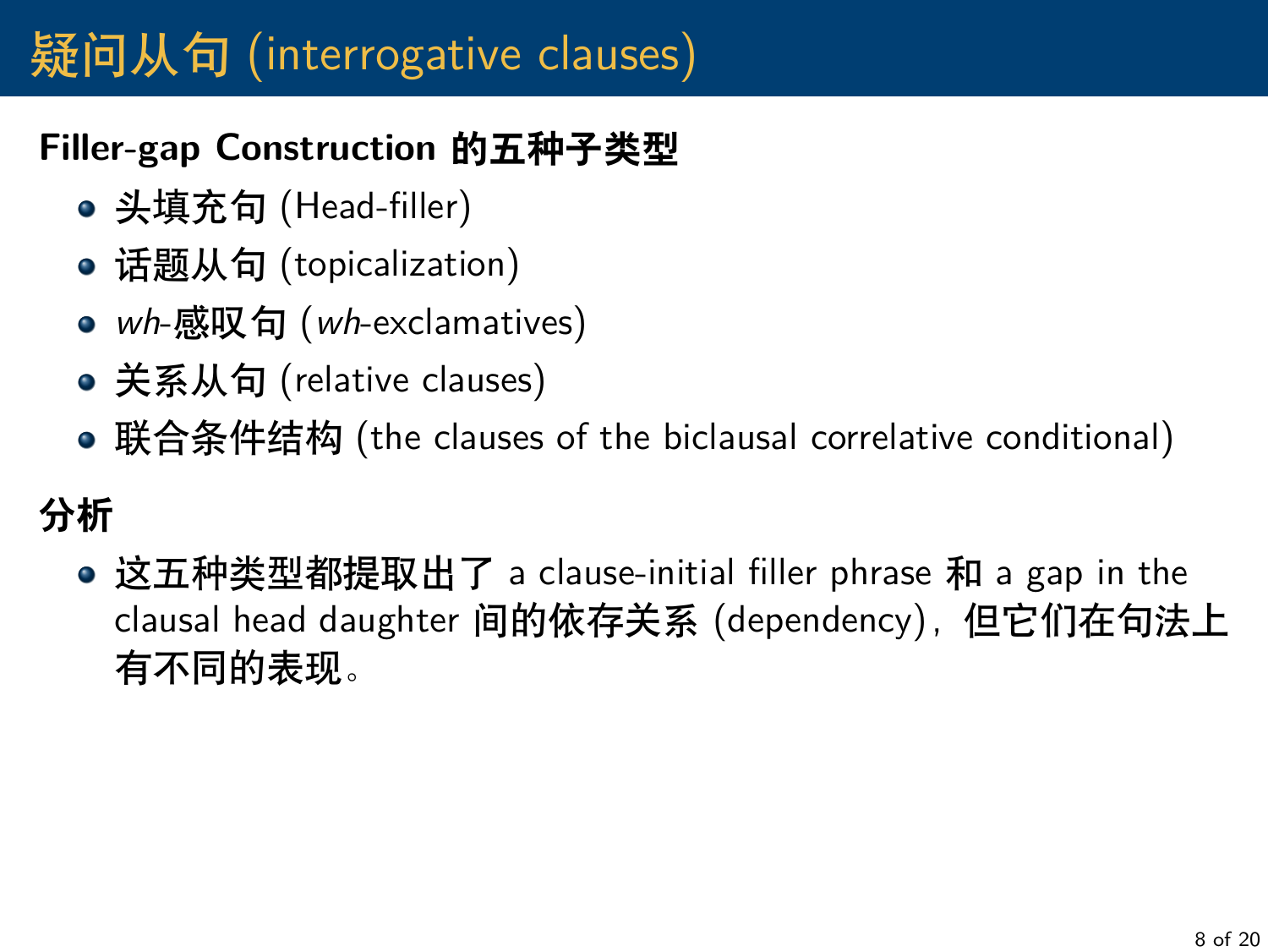#### **Filler-gap Construction 的五种子类型**

- 头填充句 (Head-filler)
- 话题从句 (topicalization)
- *wh*-感叹句 (*wh*-exclamatives)
- 关系从句 (relative clauses)
- 联合条件结构 (the clauses of the biclausal correlative conditional)

### **分析**

- 这五种类型都提取出了 a clause-initial filler phrase 和 a gap in the clausal head daughter 间的依存关系 (dependency),但它们在句法上 有不同的表现。
- 句法上的不同表现是由语义和篇章语用的不同造成的。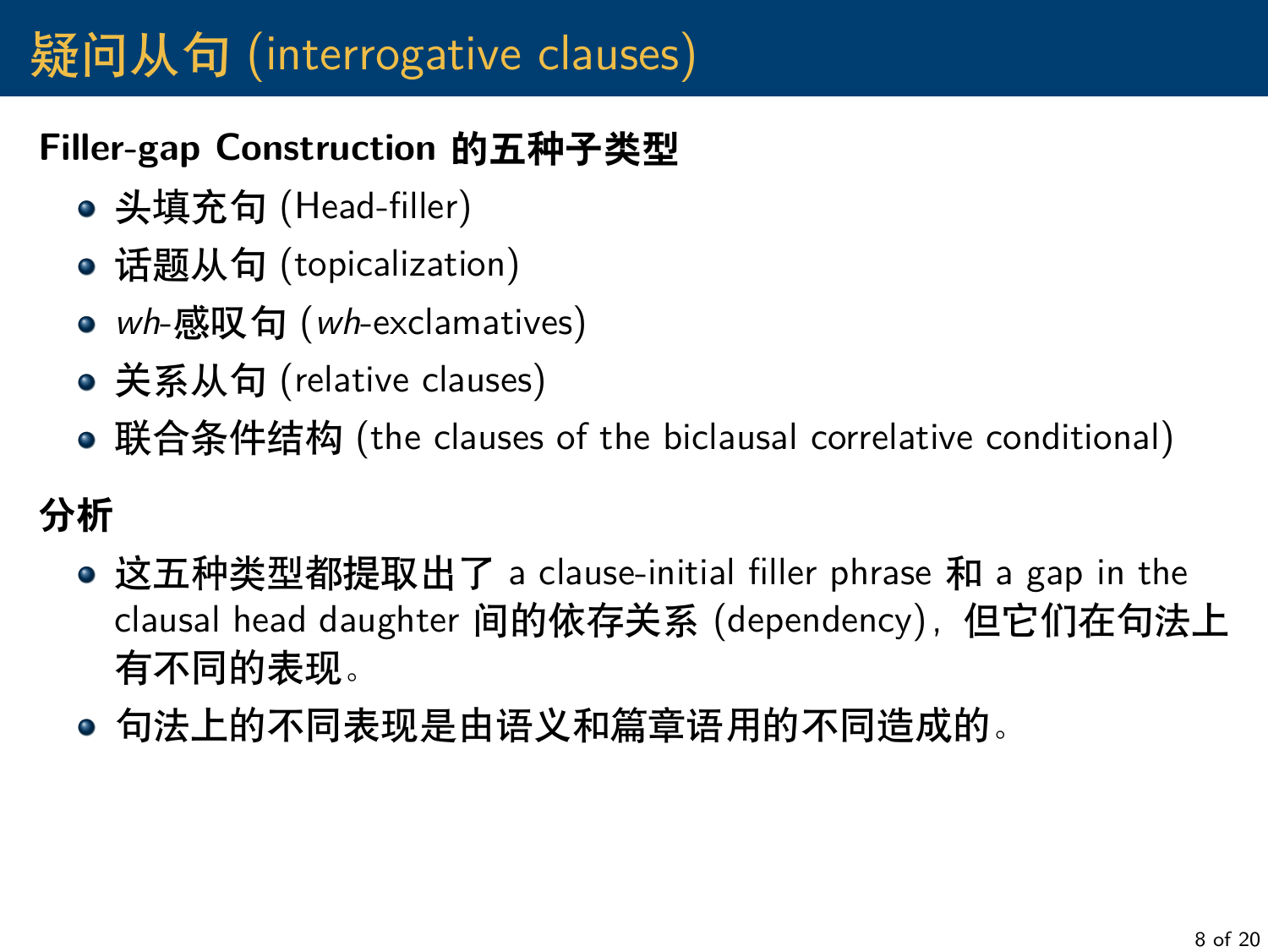#### **Filler-gap Construction 的五种子类型**

- 头填充句 (Head-filler)
- 话题从句 (topicalization)
- *wh*-感叹句 (*wh*-exclamatives)
- 关系从句 (relative clauses)
- 联合条件结构 (the clauses of the biclausal correlative conditional)

### **分析**

- 这五种类型都提取出了 a clause-initial filler phrase 和 a gap in the clausal head daughter 间的依存关系 (dependency),但它们在句法上 有不同的表现。
- 句法上的不同表现是由语义和篇章语用的不同造成的。
- 由于这一系统对构式的描述可以包括语法、语义和使用条件的任意 组合,所以,这一模型可以合并更加特别形式化的、解释性的、带 有语用限制的类型。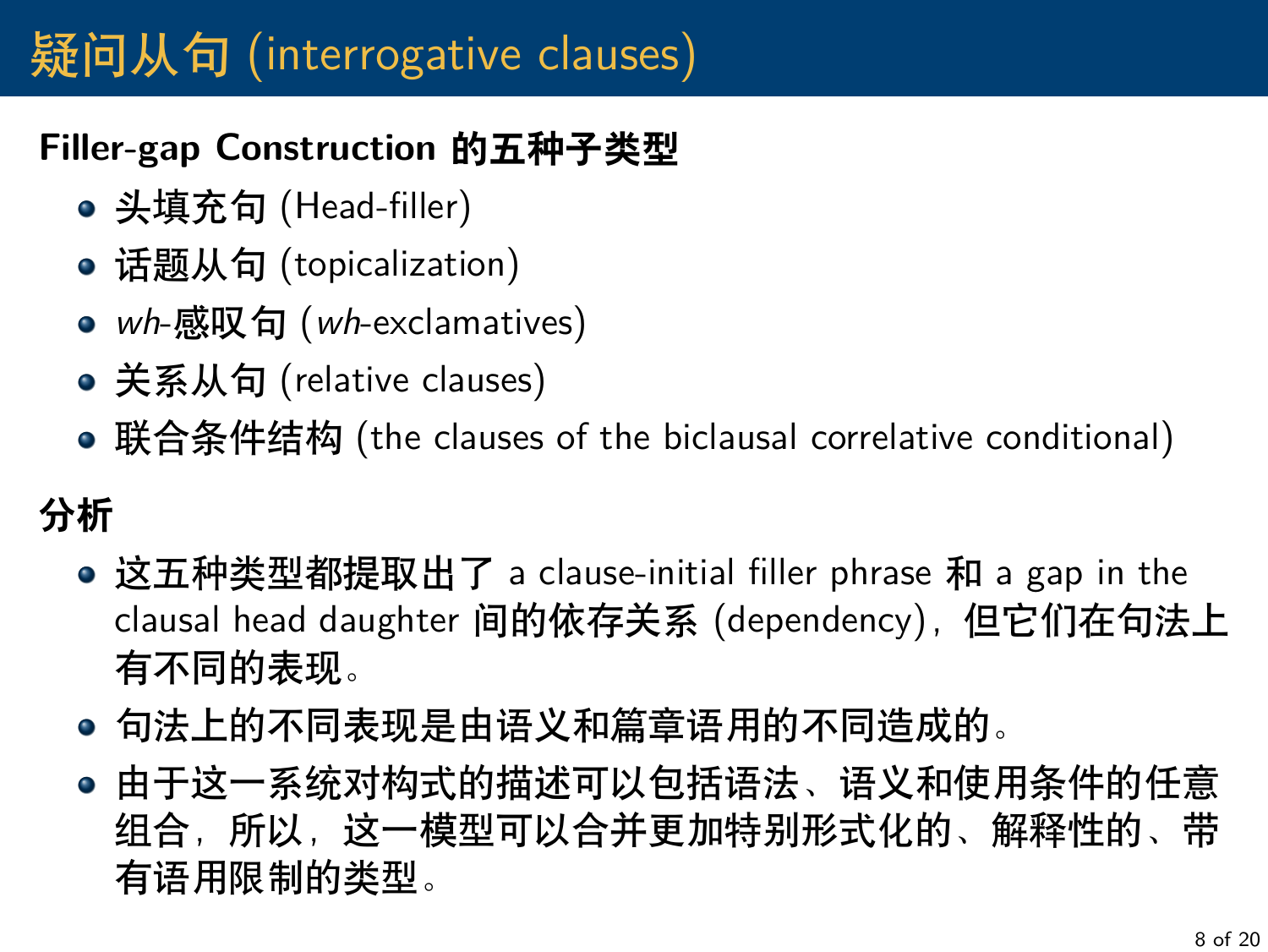*The principal contribution of constructional approaches to the semantics of argument structure has been the thesis that patterns of argument structure (argument-structure constructions) exist independently of lexical, argument-taking predicators.*

构式方法对论元结构语义的主要贡献是 *"*论元结构构式独立于 词汇化的、带论元的谓词存在*"* 的论点。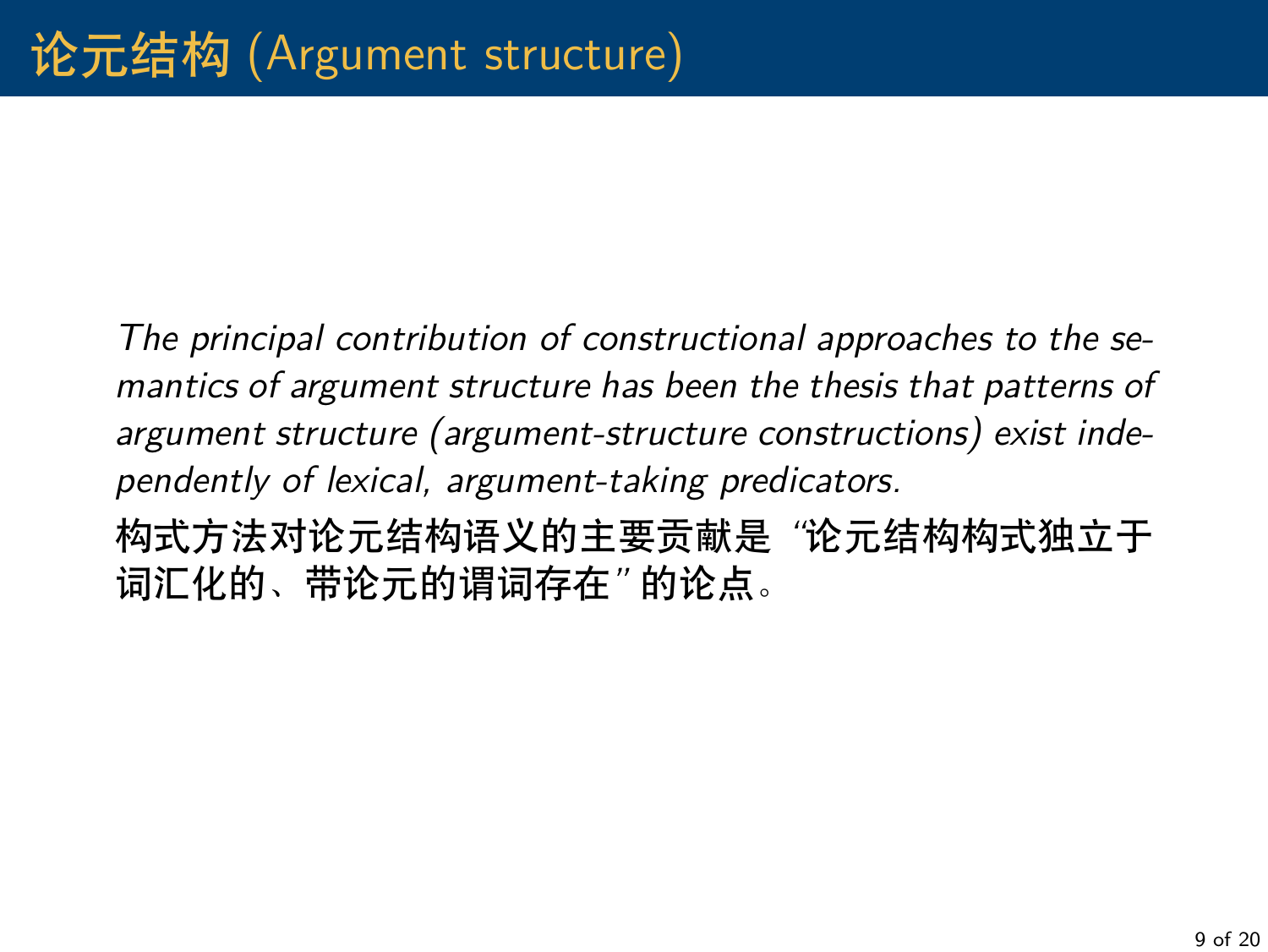- <span id="page-32-0"></span>(14) a. They laughed him *off the stage*.
	- b. \*They laughed him.
- <span id="page-32-1"></span>(15) a. Frank sneezed the tissue *off the table*.
	- b. \*Frank sneezed the tissue.
- <span id="page-32-2"></span>(16) a. The kids swam the logs *upstream*.
	- b. \*The kids swam the logs.
- <span id="page-32-3"></span>(17) a. Frank squeezed the ball *through the crack*.
	- b. Frank squeezed the ball.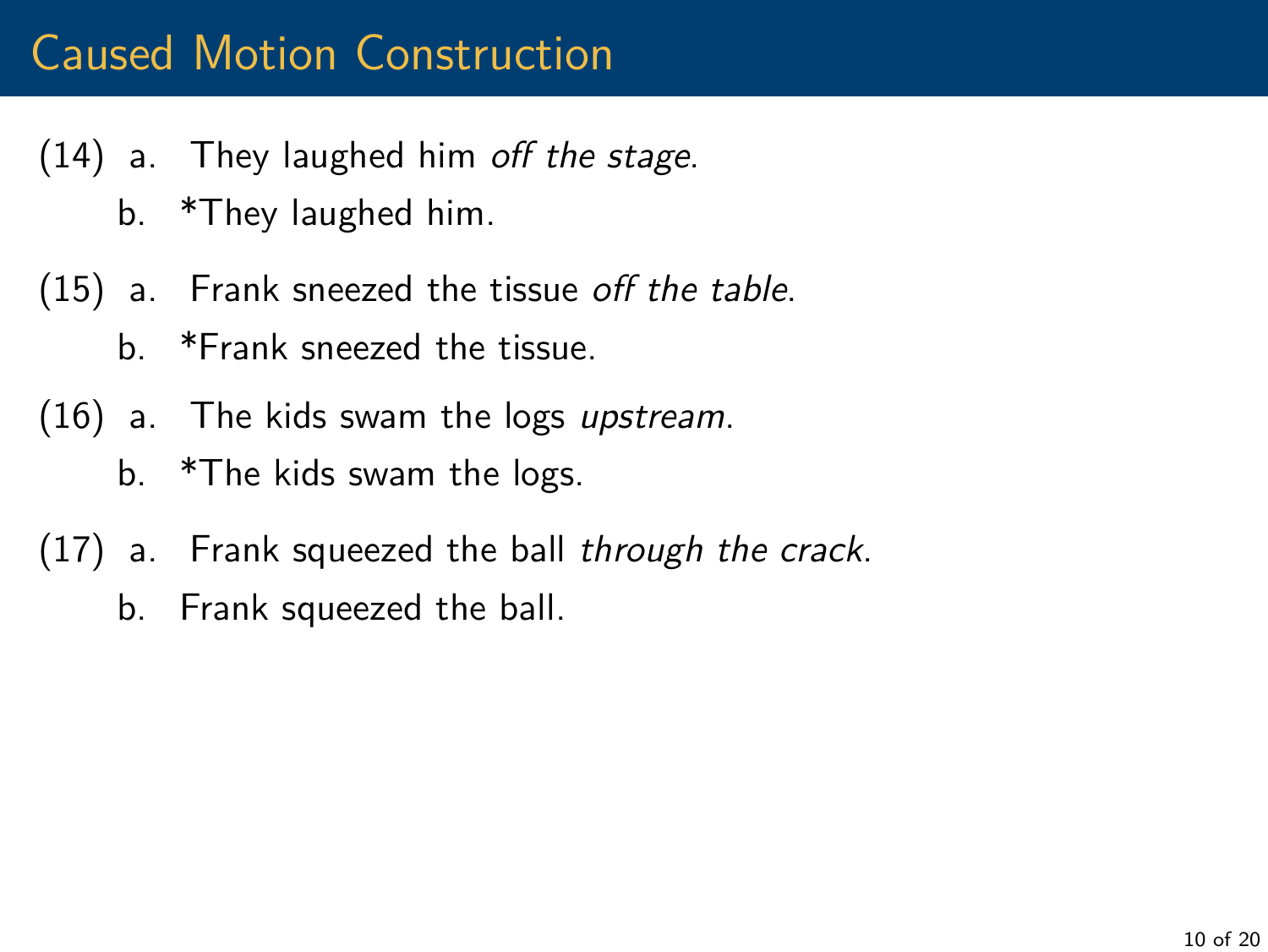- (14) a. They laughed him *off the stage*.
	- b. \*They laughed him.
- (15) a. Frank sneezed the tissue *off the table*.
	- b. \*Frank sneezed the tissue.
- (16) a. The kids swam the logs *upstream*.
	- b. \*The kids swam the logs.
- (17) a. Frank squeezed the ball *through the crack*.
	- b. Frank squeezed the ball.

例句 ([14\)](#page-32-0) 和 [\(15](#page-32-1)) 的动词可以不及物,但及物时必须要有路径表达。 例句 ([16\)](#page-32-2) 必须及物,且及物时必须要有路径表达。 例句 ([17\)](#page-32-3) 可以及物也可以不及物,但不及物时没有 motion-causing 义。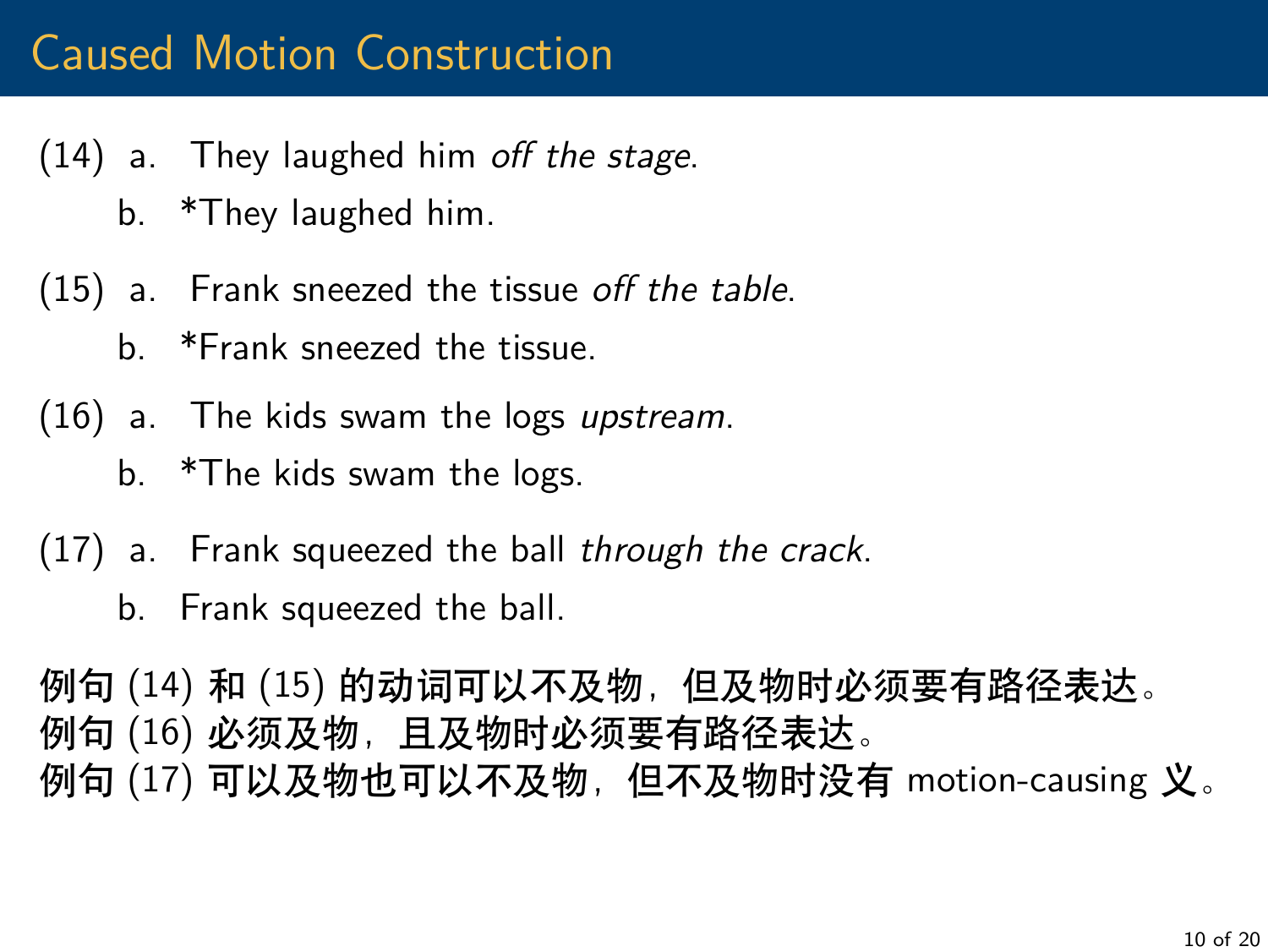- (14) a. They laughed him *off the stage*.
	- b. \*They laughed him.
- (15) a. Frank sneezed the tissue *off the table*.
	- b. \*Frank sneezed the tissue.
- (16) a. The kids swam the logs *upstream*.
	- b. \*The kids swam the logs.
- (17) a. Frank squeezed the ball *through the crack*.
	- b. Frank squeezed the ball.

例句 ([14\)](#page-32-0) 和 [\(15](#page-32-1)) 的动词可以不及物,但及物时必须要有路径表达。 例句 ([16\)](#page-32-2) 必须及物,且及物时必须要有路径表达。 例句 ([17\)](#page-32-3) 可以及物也可以不及物,但不及物时没有 motion-causing 义。 由于动词本身并没有许可路径表达的 PP,为了解释这一现象,Goldberg 提出了 Caused Motion Construction。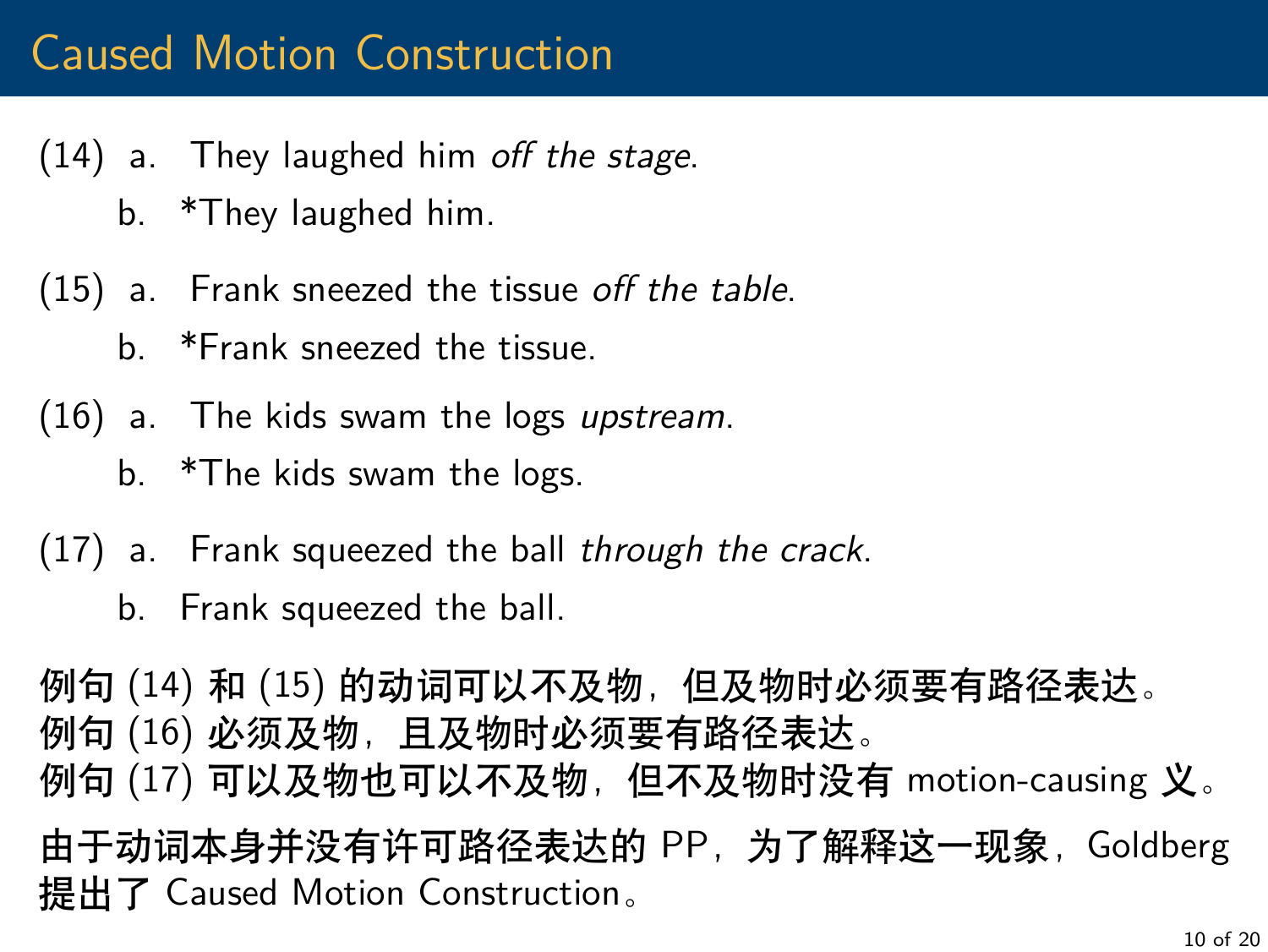Caused Motion Construction 为动词和介词的语义引入了 caused motion 的概念。Gawron 等人认为,这一构式已经足以通过语用推理对句子进 行解释, 如例句 [\(15](#page-32-1)):

- **①** Frank 打喷嚏了,
- 并且发现纸巾掉到地上了,
- 所以推理是 Frank 的打喷嚏造成了纸巾掉到了地上。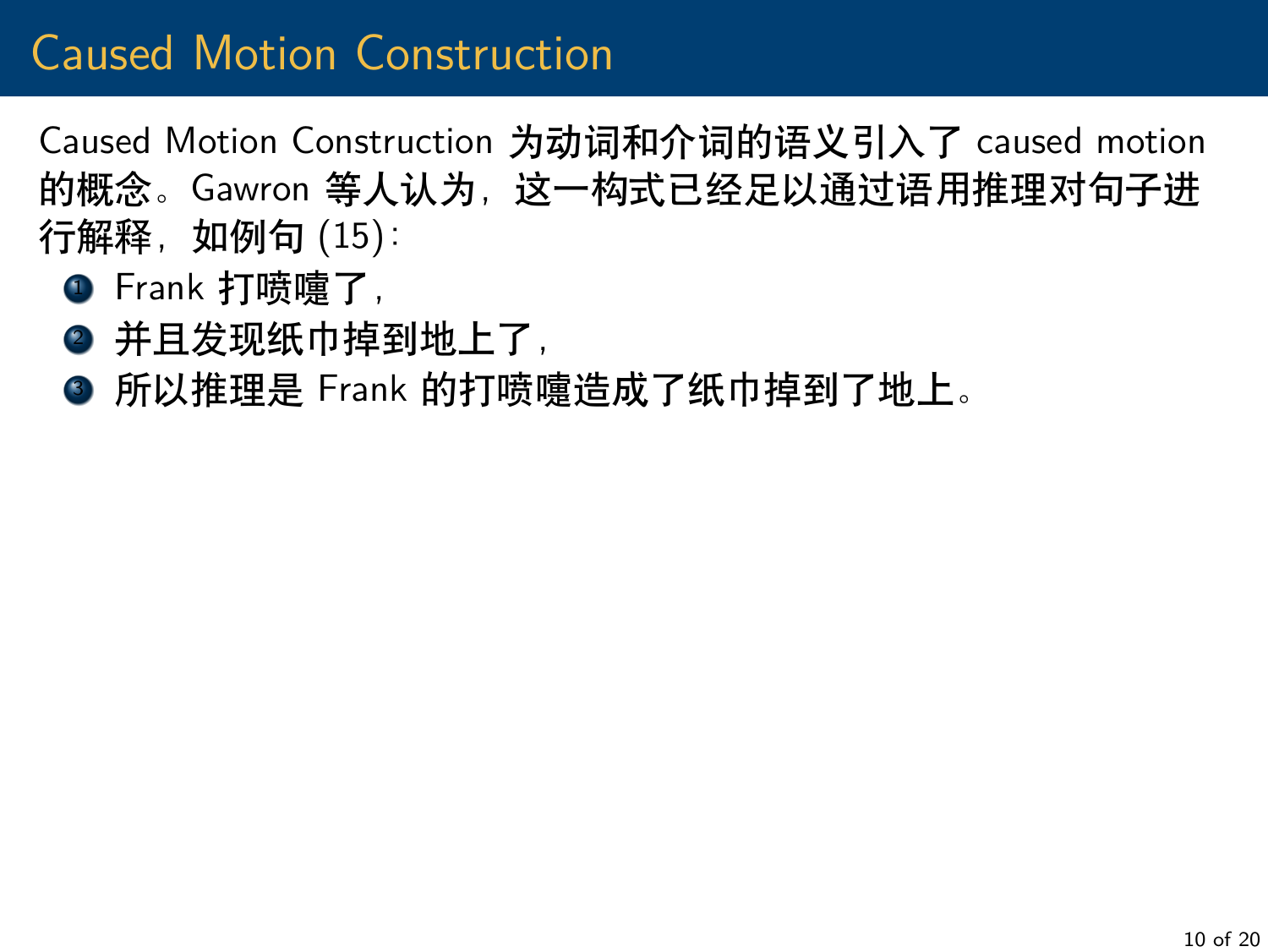Caused Motion Construction 为动词和介词的语义引入了 caused motion 的概念。Gawron 等人认为,这一构式已经足以通过语用推理对句子进 行解释, 如例句 [\(15](#page-32-1)):

- **①** Frank 打喷嚏了,
- 并且发现纸巾掉到地上了,
- **◎** 所以推理是 Frank 的打喷嚏造成了纸巾掉到了地上。
- 但是,有时候语用推理是存在伪歧义的。
- (18) a. The top was spinning.
	- b. Kim was spinning the top.
	- c. The top was spinning off the table.
	- d. Kim was spinning the top off the table.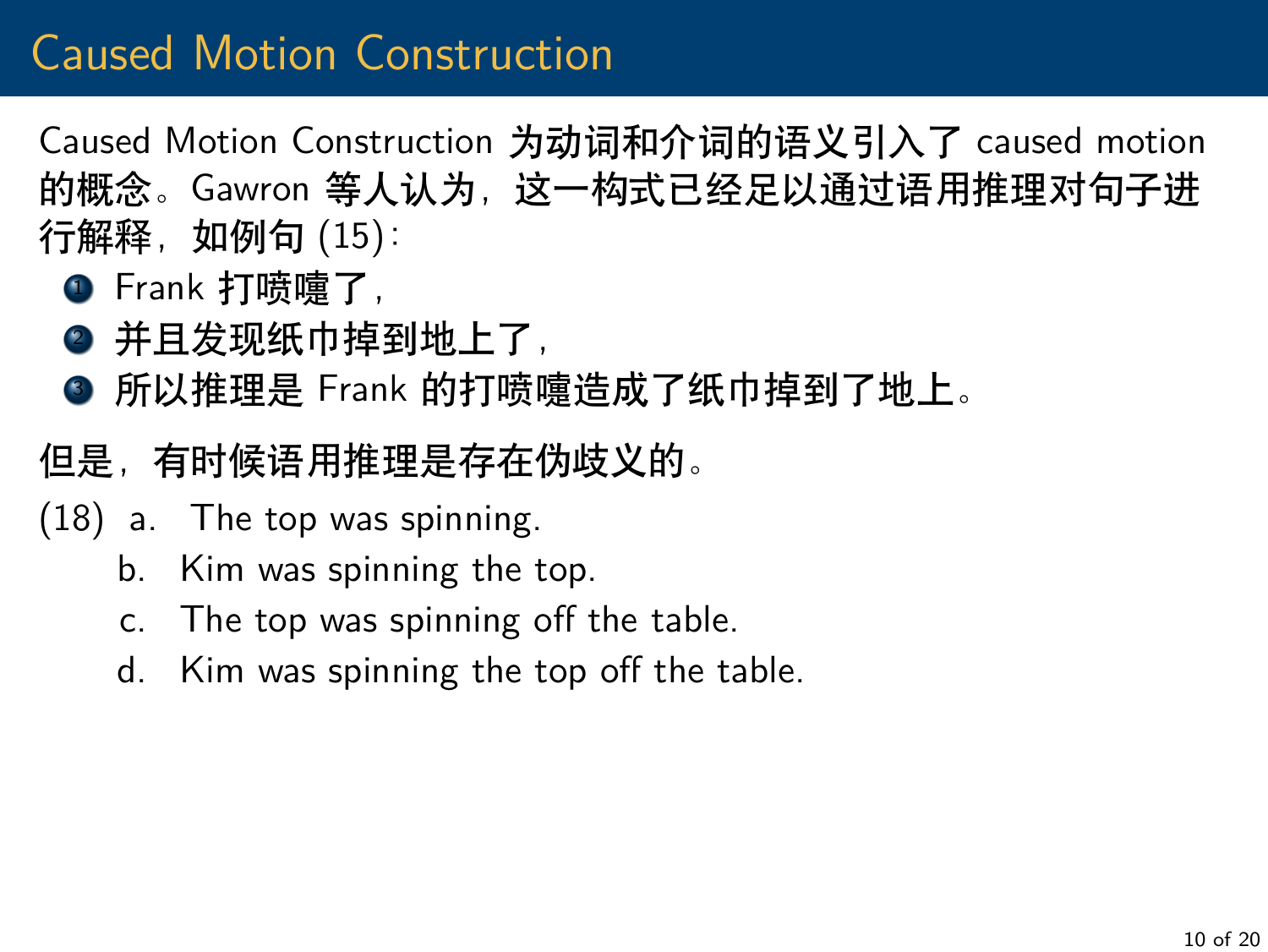Caused Motion Construction 为动词和介词的语义引入了 caused motion 的概念。Gawron 等人认为,这一构式已经足以通过语用推理对句子进 行解释, 如例句 [\(15](#page-32-1)):

- **①** Frank 打喷嚏了,
- 并且发现纸巾掉到地上了,
- 所以推理是 Frank 的打喷嚏造成了纸巾掉到了地上。
- 但是,有时候语用推理是存在伪歧义的。
- (18) a. The top was spinning.
	- b. Kim was spinning the top.
	- c. The top was spinning off the table.
	- d. Kim was spinning the top off the table.

同时,由于构式独立于谓词,Caused Motion Construction 过于生成了。

- (19) a. \*He bragged her to sleep. (Cf. *He bored her to sleep.*)
	- b. \*The storm raged the roof off the house. (Cf. *The storm tore the roof off the house.*)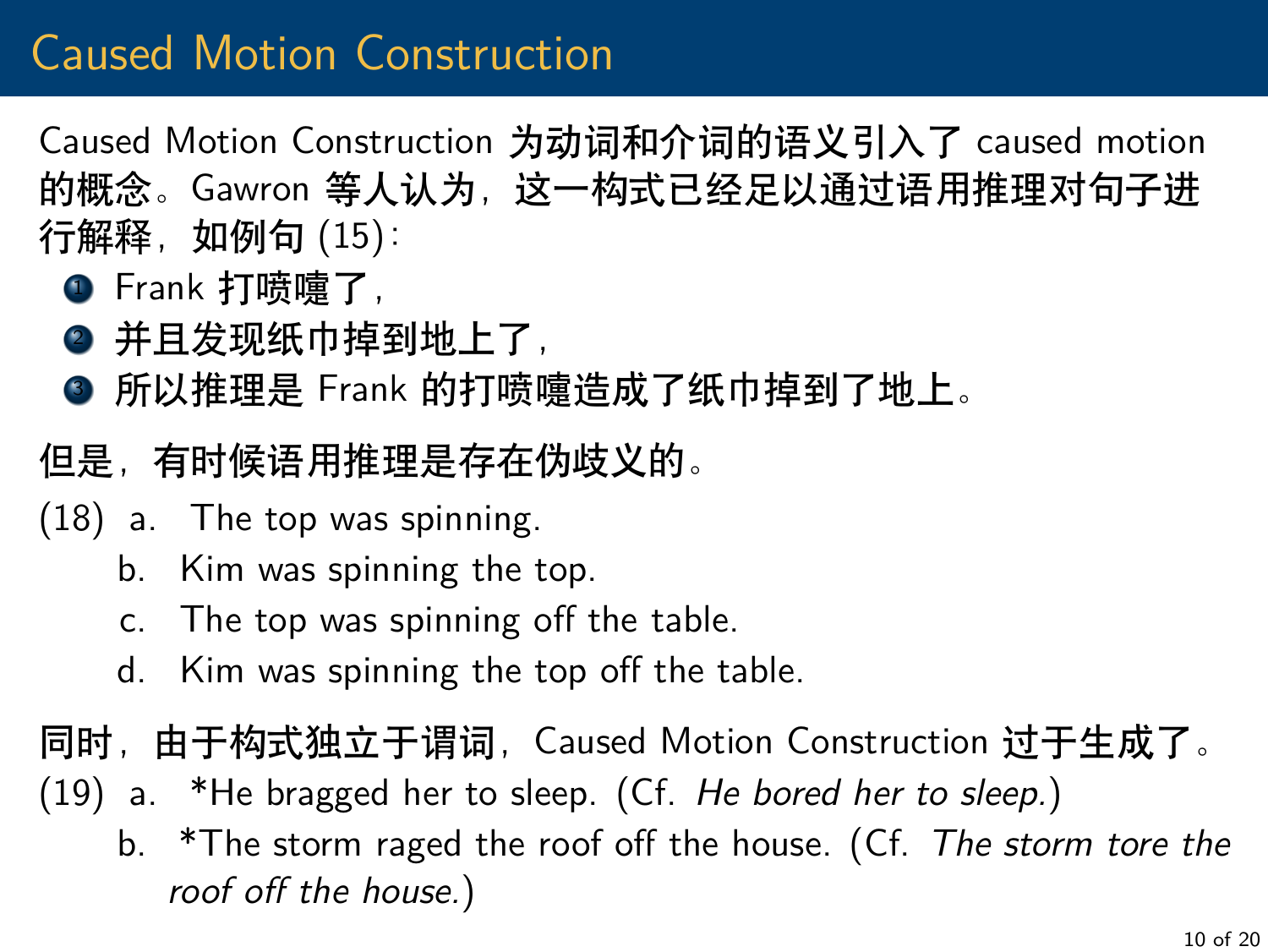### *Way* Construction

(20) a. She was hacking her way through the brush, when...

- b. He whistled his way home.
- c. \*He whistled her way home.

<span id="page-38-0"></span>*Way* Construction 由一个非及物动词(或非及物使用的及物动词)、带领 属代词的 NP (someone's way) 和表示路径或者目的地的短语组成。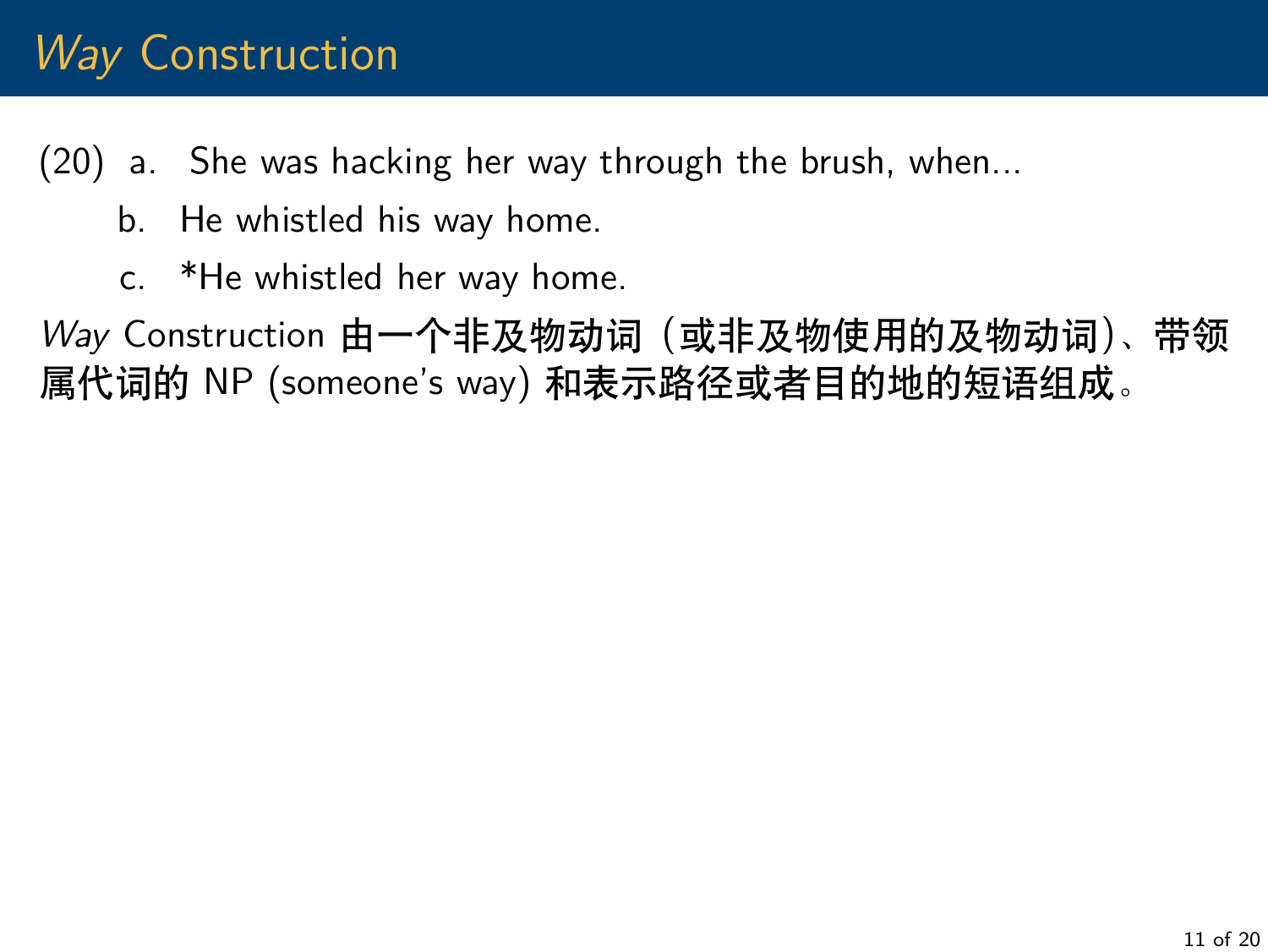### *Way* Construction

(20) a. She was hacking her way through the brush, when...

- b. He whistled his way home.
- c. \*He whistled her way home.

*Way* Construction 由一个非及物动词(或非及物使用的及物动词)、带领 属代词的 NP (someone's way) 和表示路径或者目的地的短语组成。

NP (someone's way) 是伪宾语,不能和真宾语同时出现。见例句 ([21](#page-38-0)b)。

- (21) a. She entertained her way into café society.
	- b. \*She gave parties her way into café society.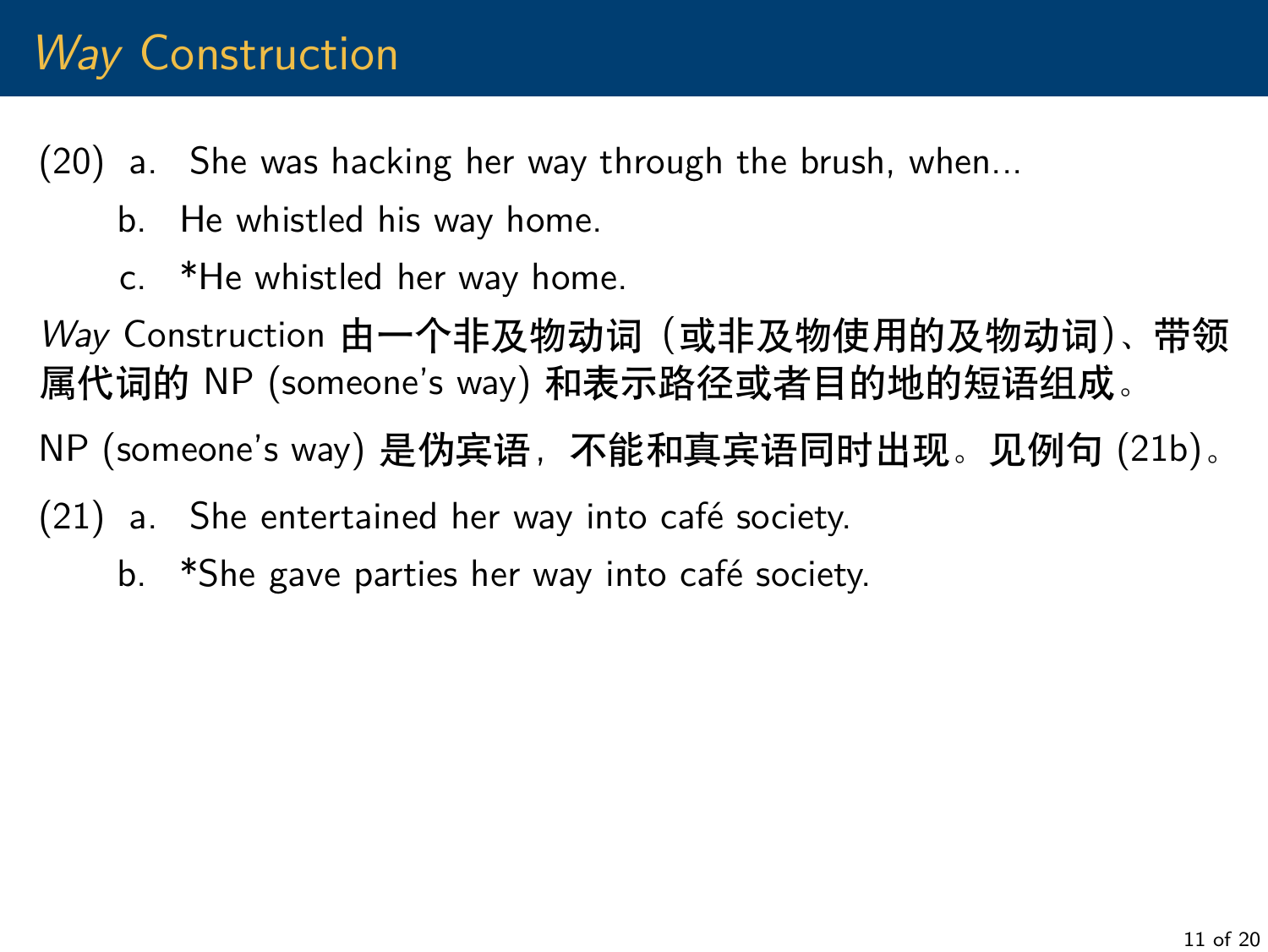### *Way* Construction

(20) a. She was hacking her way through the brush, when...

- b. He whistled his way home.
- c. \*He whistled her way home.

*Way* Construction 由一个非及物动词(或非及物使用的及物动词)、带领 属代词的 NP (someone's way) 和表示路径或者目的地的短语组成。

NP (someone's way) 是伪宾语,不能和真宾语同时出现。见例句 ([21](#page-38-0)b)。

- (21) a. She entertained her way into café society.
	- b. \*She gave parties her way into café society.

这一构式假设沿着路走/走向目的地的过程中是存在一定困难的:

- (22) a. ??She walked her way home.
	- b. ??She swam her way across the pool.
	- c. Exhausted by the struggle, she barely managed to swim her way to safety.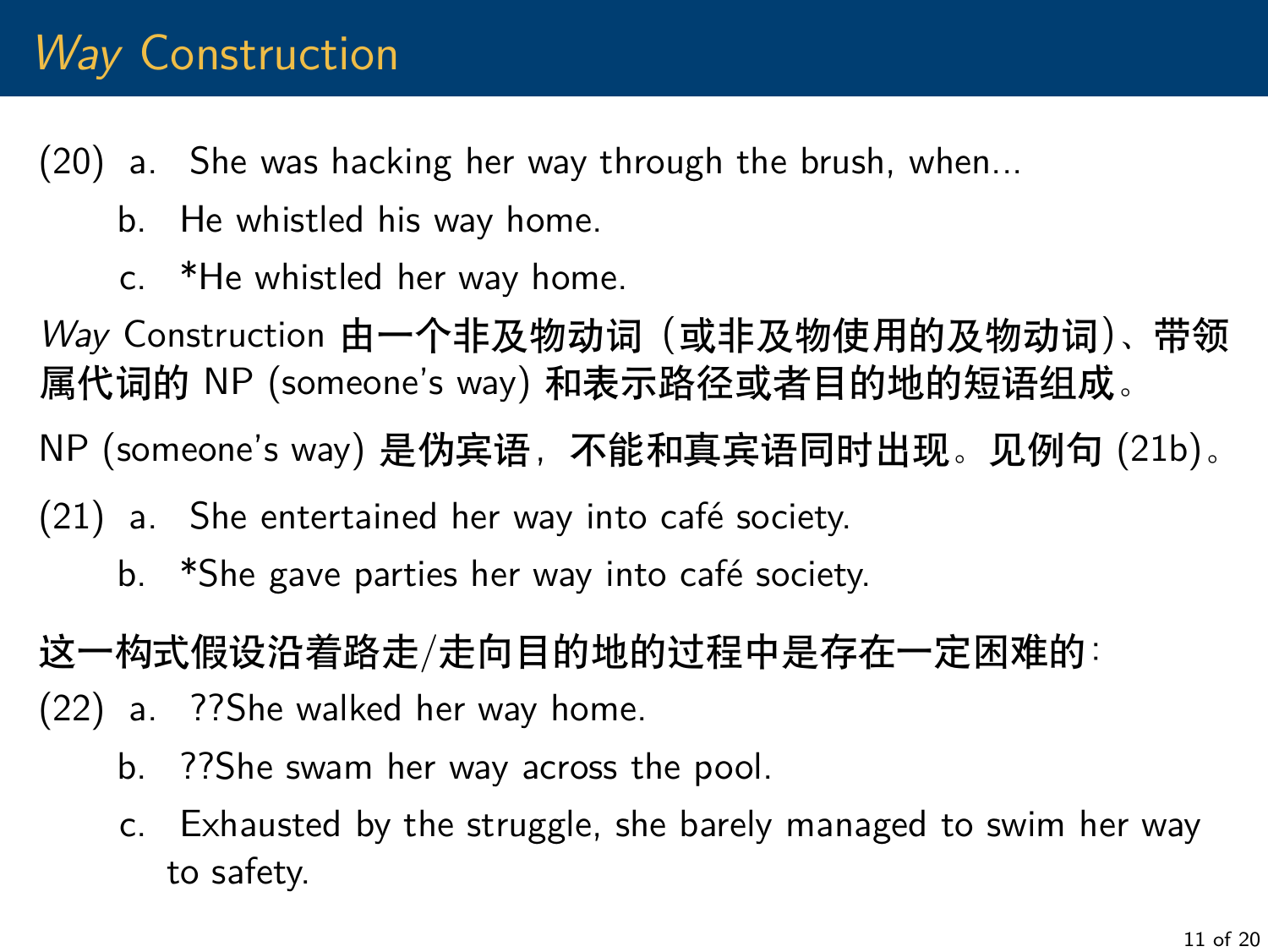# 与事移动 (Dative Movement)

*Most constructional approaches to argument structure have considered either additions to the argument structure of verbs or alternate syntactic valences with possible semantic consequences as in the dative alternation.*

大部分论元结构的构式方法都会考虑为动词添加新成分(论元) 或者改变论元的句法配价。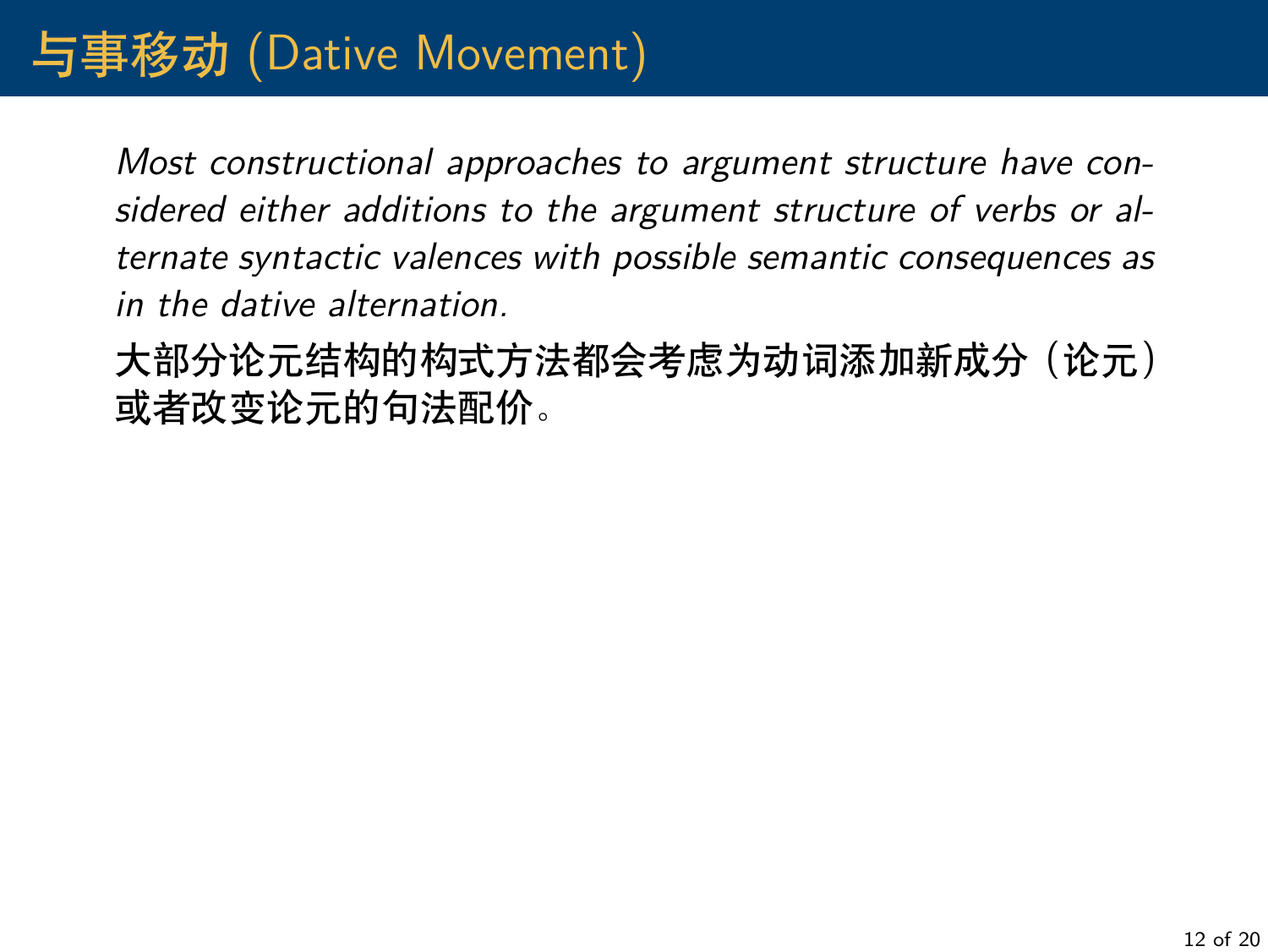*Most constructional approaches to argument structure have considered either additions to the argument structure of verbs or alternate syntactic valences with possible semantic consequences as in the dative alternation.*

大部分论元结构的构式方法都会考虑为动词添加新成分(论元) 或者改变论元的句法配价。

- (23) Kim sent Sandy a letter
- (24) a. Kim forwarded the letter to Sandy.
	- b. Kim forwarded Sandy the letter.
	- c. Kim forwarded the letter to Oshkosh General Delivery.
	- d. \*Kim forwarded Oshkosh General Delivery the letter.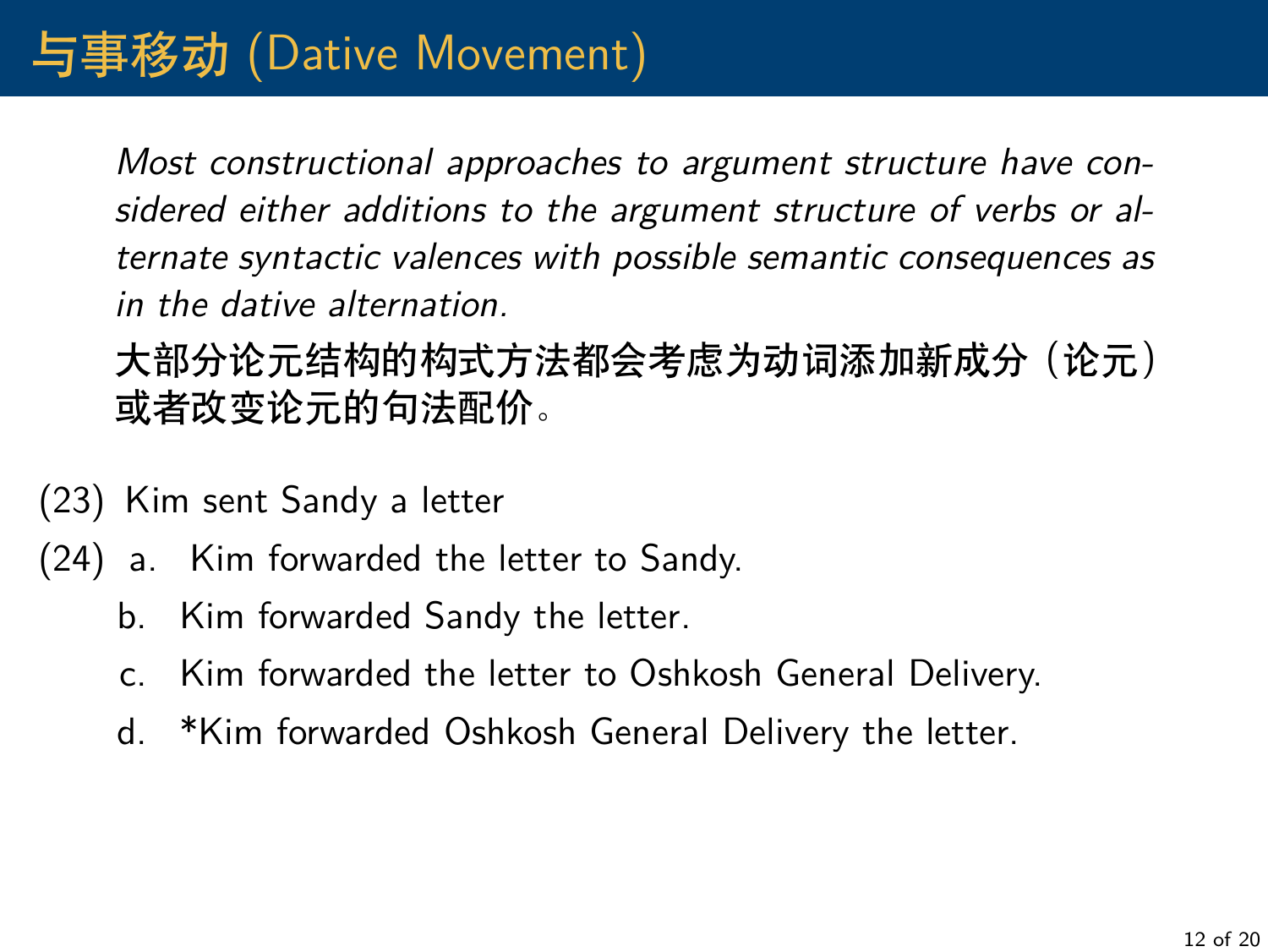*Most constructional approaches to argument structure have considered either additions to the argument structure of verbs or alternate syntactic valences with possible semantic consequences as in the dative alternation.*

大部分论元结构的构式方法都会考虑为动词添加新成分(论元) 或者改变论元的句法配价。

- (23) Kim sent Sandy a letter
- (24) a. Kim forwarded the letter to Sandy.
	- b. Kim forwarded Sandy the letter.
	- c. Kim forwarded the letter to Oshkosh General Delivery.
	- d. \*Kim forwarded Oshkosh General Delivery the letter.

论元结构构式 (Argument structure construction) 除了可以添加论元、交 换论元以外,还可以删除论元。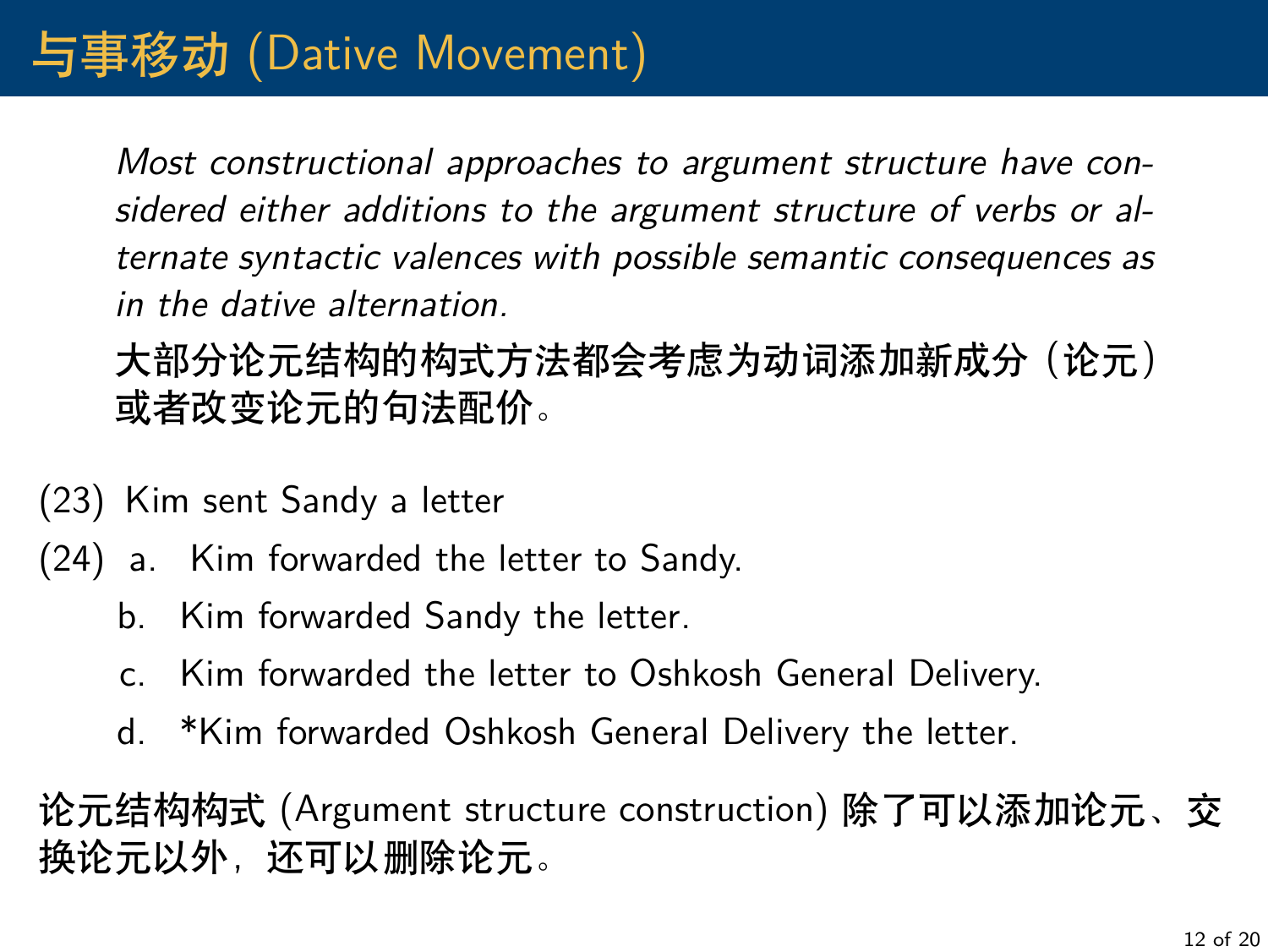*It seems appropriate to allow the notion of compositionality to comprise these 'pragmatic' instructions embedded in the grammar that provide the addressee with a certain semantic structure and instruct him or her to find content in the context that satisfies that structure.*

考虑组合性时,考察语法中嵌入的 *"*语用*"* 指令是合适的。这类 指令向对话者提供特定的语义结构,并引导他们在上下文中找 到满足这一结构的内容。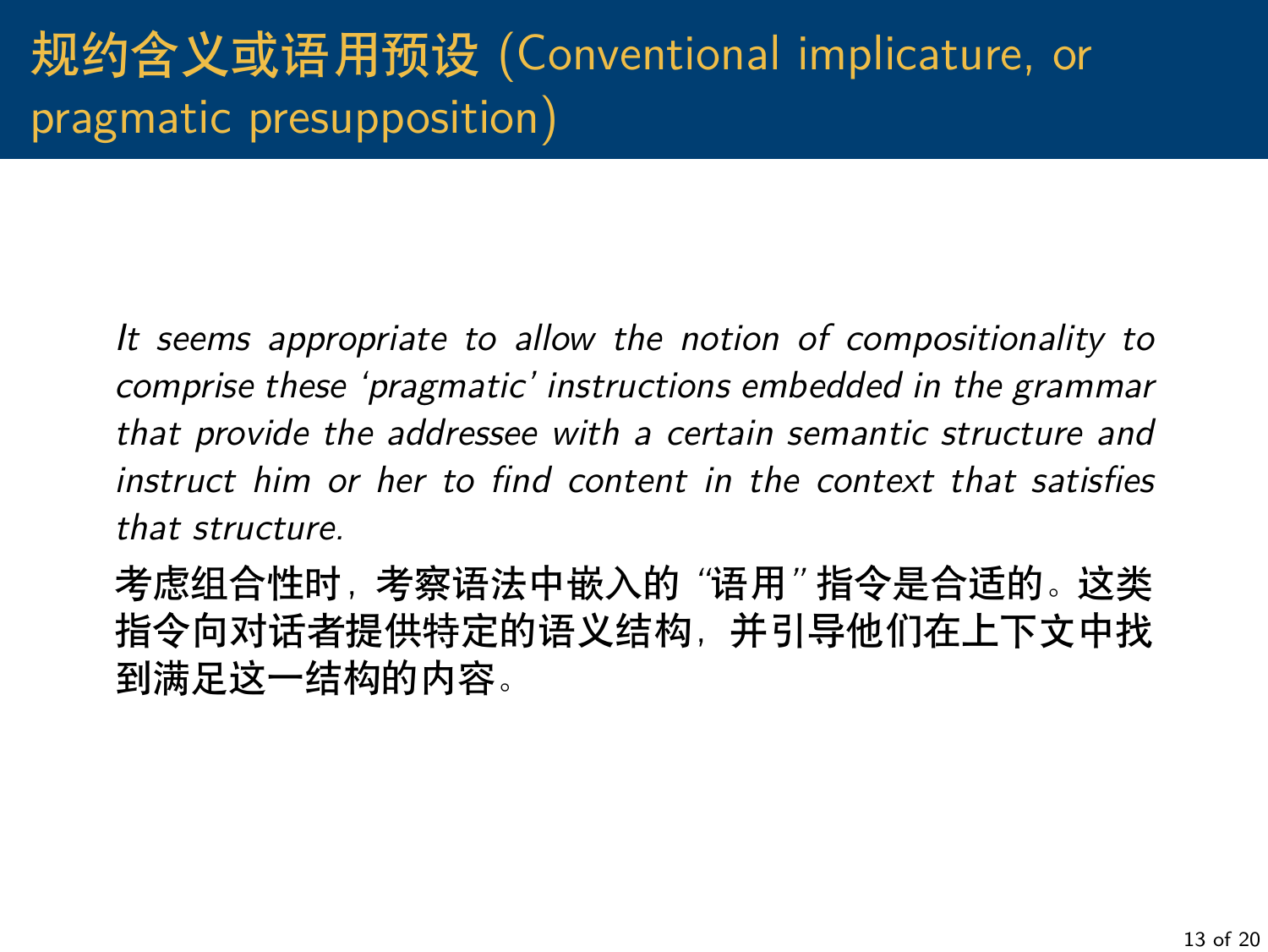# 规约含义或语用预设 (Conventional implicature, or pragmatic presupposition)

#### **标量模型 (Scalar model)**

- (23) a. Kim won't (even) get question eight right *let alone* Sandy get question nine.
	- b. Sandy doesn't eat chicken *let alone* Kim eat duck.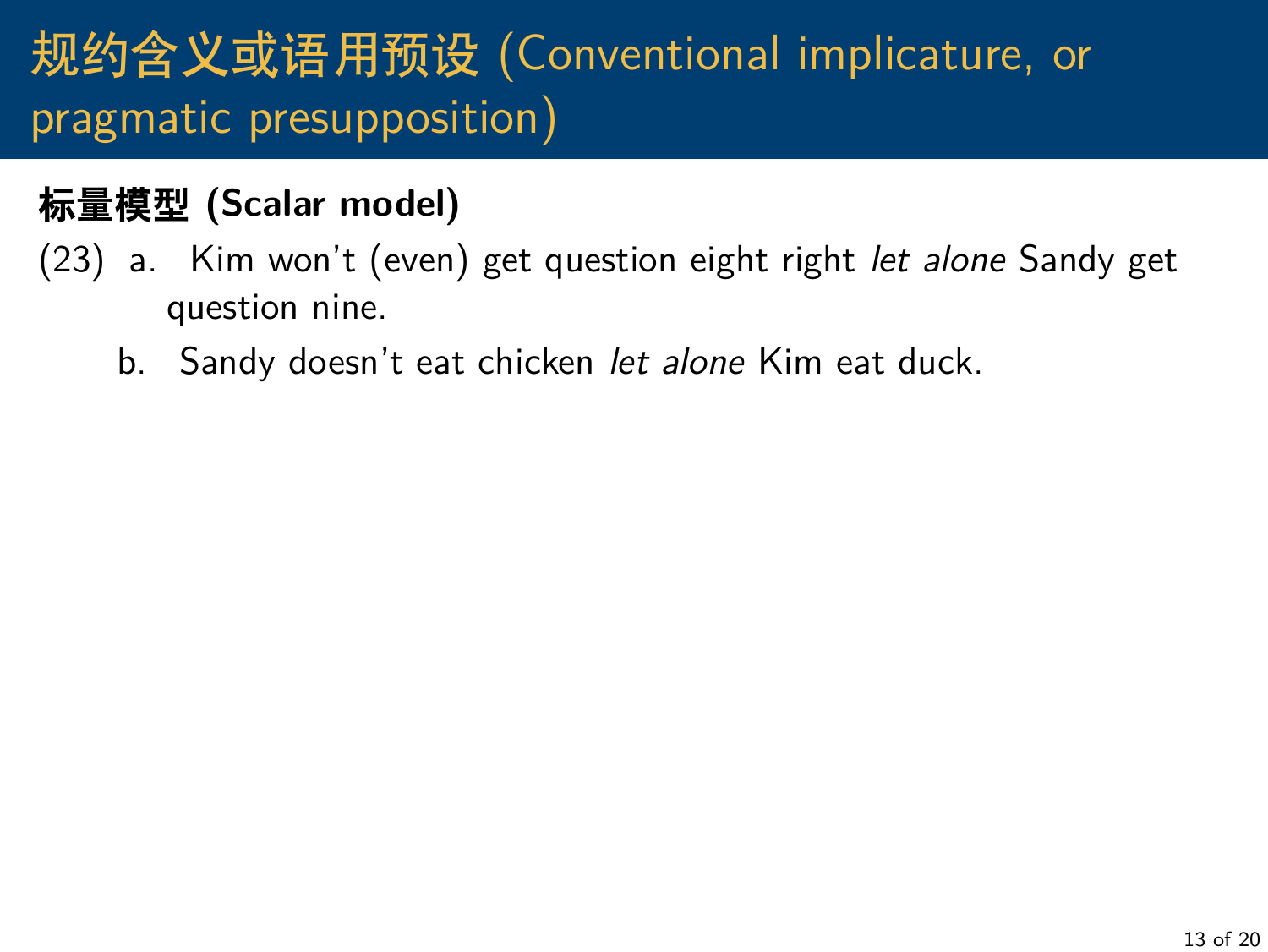# 规约含义或语用预设 (Conventional implicature, or pragmatic presupposition)

#### **标量模型 (Scalar model)**

- (23) a. Kim won't (even) get question eight right *let alone* Sandy get question nine.
	- b. Sandy doesn't eat chicken *let alone* Kim eat duck.

#### **上下文运算 (Contextual operators)**

- (24) The teachers called their *respective* mothers.
- (25)  $\,$ a. $\,$  John $_{\rm i}$  thinks [every boy] $_{\rm j}$  loves his $_{\rm i,j}$  mother.
	- b. John thinks that every boy loves his mother and *vice versa*.
- (26) a. The secretaries called their *respective* senators.
	- b. The secretaries called their *respective* senators and *vice versa*.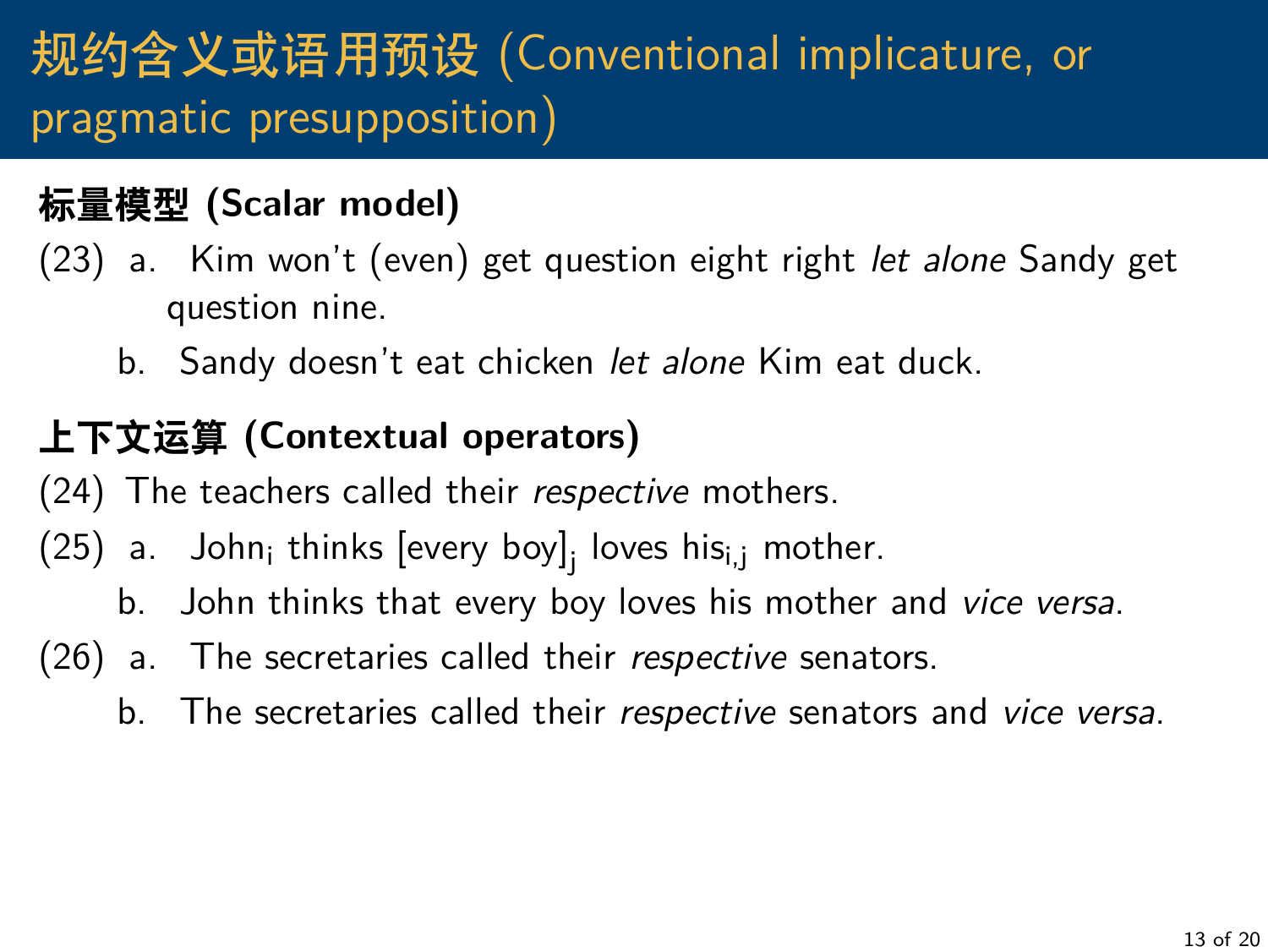# 规约含义或语用预设 (Conventional implicature, or pragmatic presupposition)

#### **标量模型 (Scalar model)**

- (23) a. Kim won't (even) get question eight right *let alone* Sandy get question nine.
	- b. Sandy doesn't eat chicken *let alone* Kim eat duck.

#### **上下文运算 (Contextual operators)**

(24) The teachers called their *respective* mothers.

- (25)  $\,$ a. $\,$  John $_{\rm i}$  thinks [every boy] $_{\rm j}$  loves his $_{\rm i,j}$  mother.
	- b. John thinks that every boy loves his mother and *vice versa*.
- (26) a. The secretaries called their *respective* senators.
	- b. The secretaries called their *respective* senators and *vice versa*.

#### **背景框架 (Background frame)**

- (27) a. on the ground
	- b. on land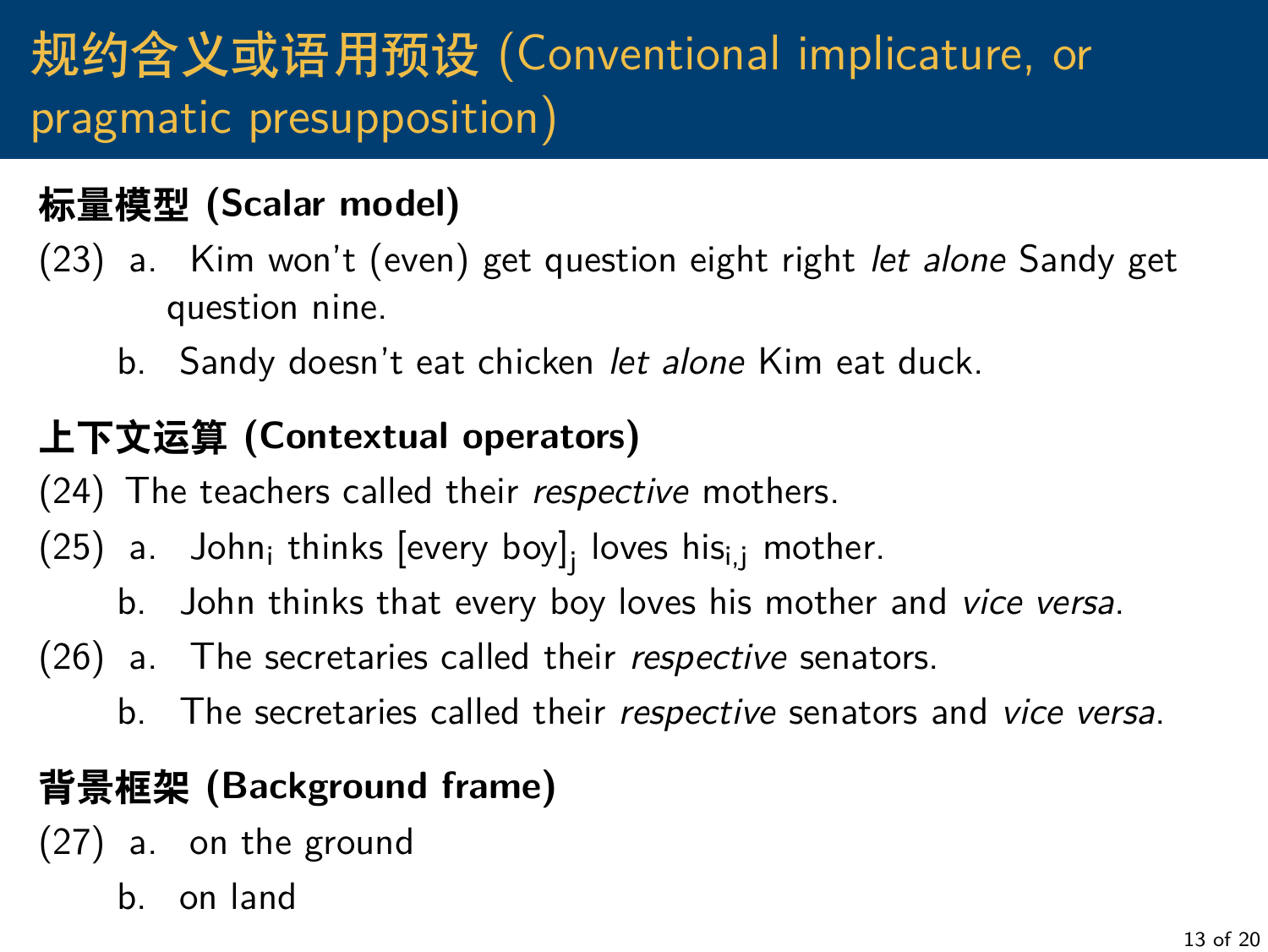# 较少发现的言外之意 (Less commonly recognized illocutionary forces)

#### **"Mad Magazine" 句**

- (28) Him get first prize?!
- (29) Now watch me get wet.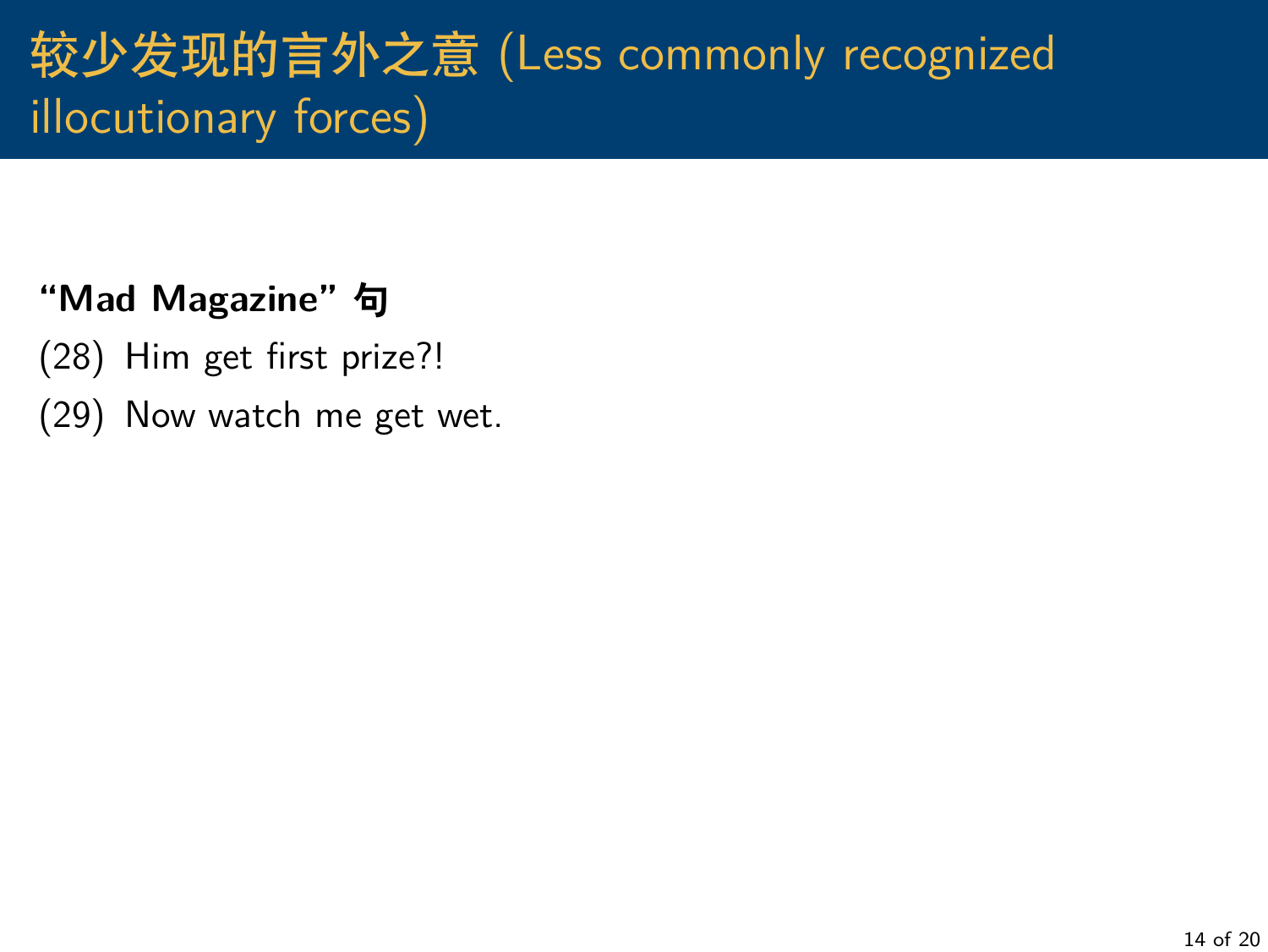# 较少发现的言外之意 (Less commonly recognized illocutionary forces)

#### **"Mad Magazine" 句**

- (28) Him get first prize?!
- (29) Now watch me get wet.

#### **指出异常,期望得到解释**

(30) a. What's this fly doing in my soup?

b. What's this scratch doing on the table?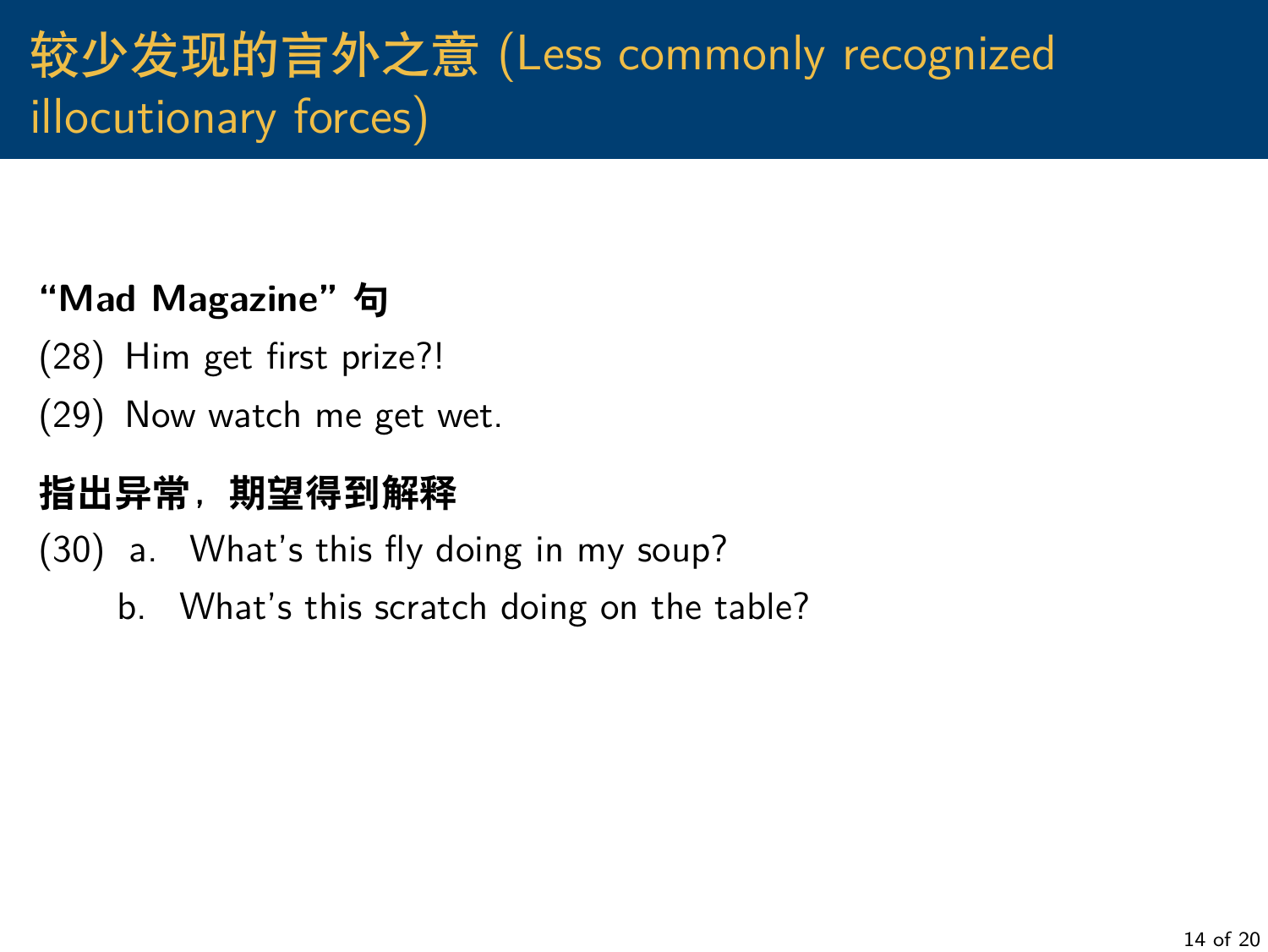# 较少发现的言外之意 (Less commonly recognized illocutionary forces)

#### **"Mad Magazine" 句**

- (28) Him get first prize?!
- (29) Now watch me get wet.

#### **指出异常,期望得到解释**

(30) a. What's this fly doing in my soup?

b. What's this scratch doing on the table?

### **伪条件句**

(31) If you're Barack Obama, how much do you trust Howard Dean?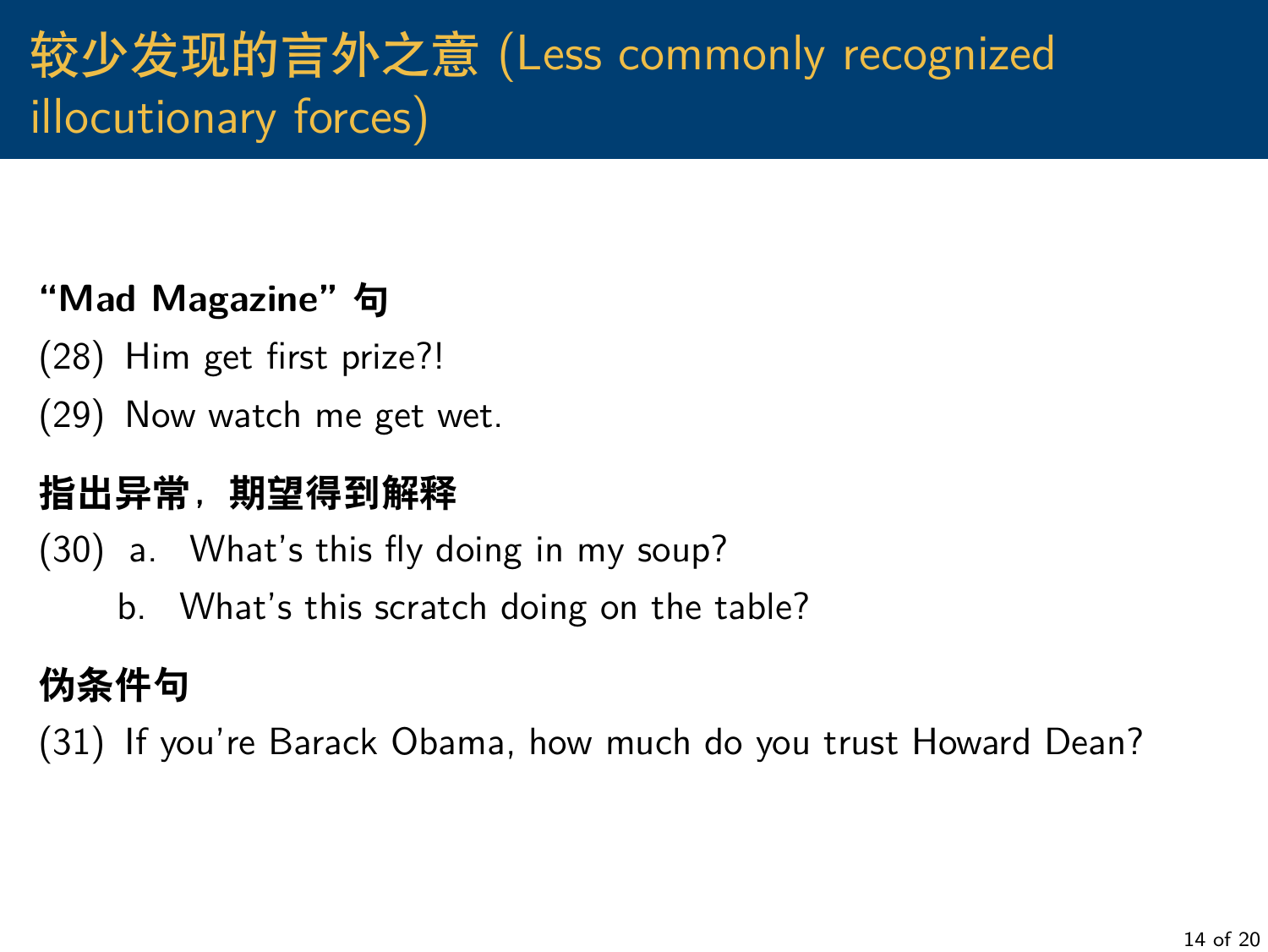## 元语言否定 (Metalinguistic negation)

(32) The King of France is not bald, because there is no King of France. 例句 (32):

- 既不是普遍的命题否定
- 也不是两个独立命题的否定操作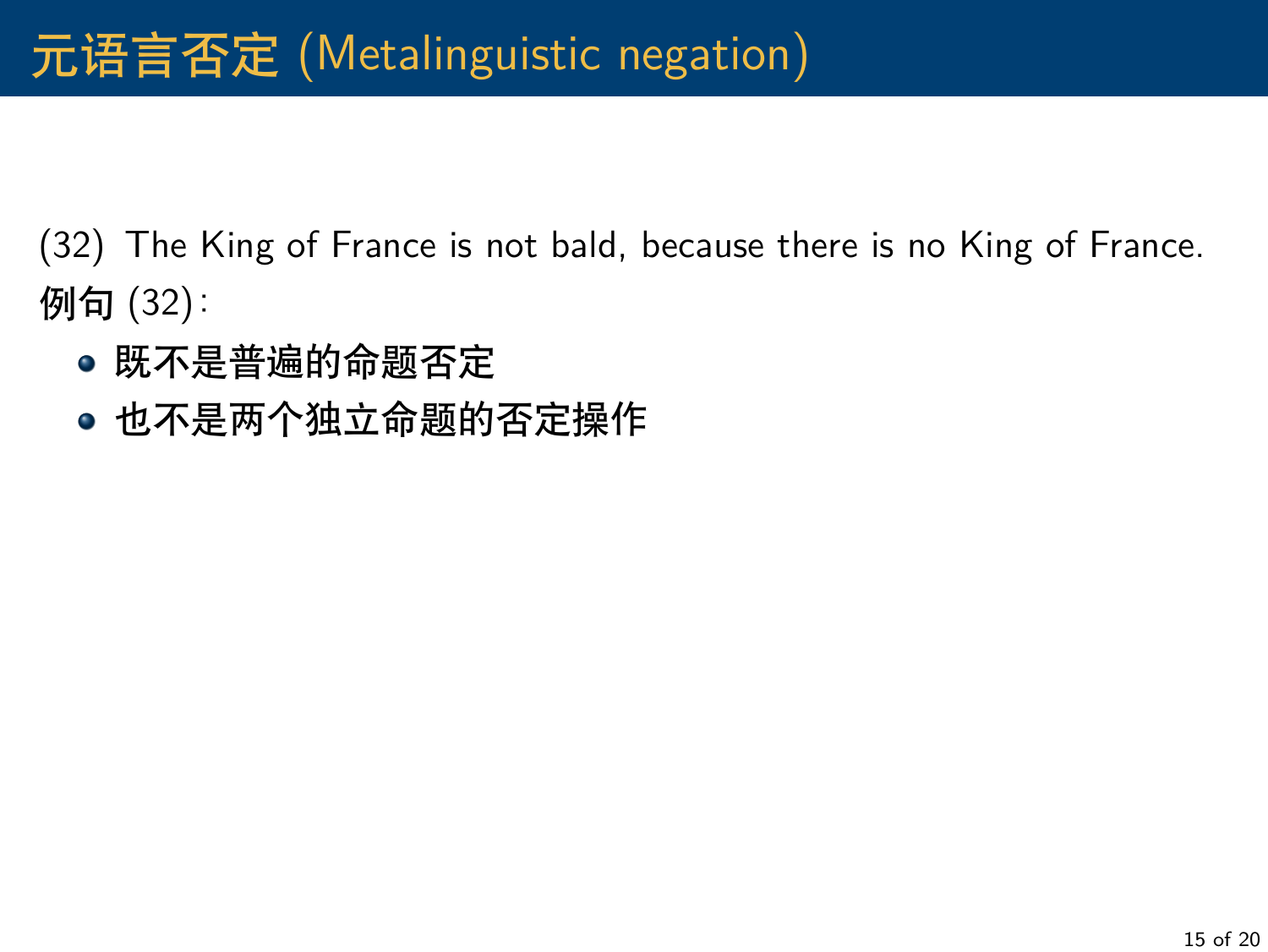(32) The King of France is not bald, because there is no King of France. 例句 (32):

- 既不是普遍的命题否定
- 也不是两个独立命题的否定操作
- $(33)$  a. Her name isn't  $[\text{sen'drijə}]$ ; it's  $[\text{andrei'ə}]$ .
	- b. It's not pretty; it's gorgeous.
	- c. It's not the unique criteria; its the unique criterion.
	- d. The cow isn't pissing, son, she's urinating.

元语言否定可以从命题内容以外的任何角度反对话语。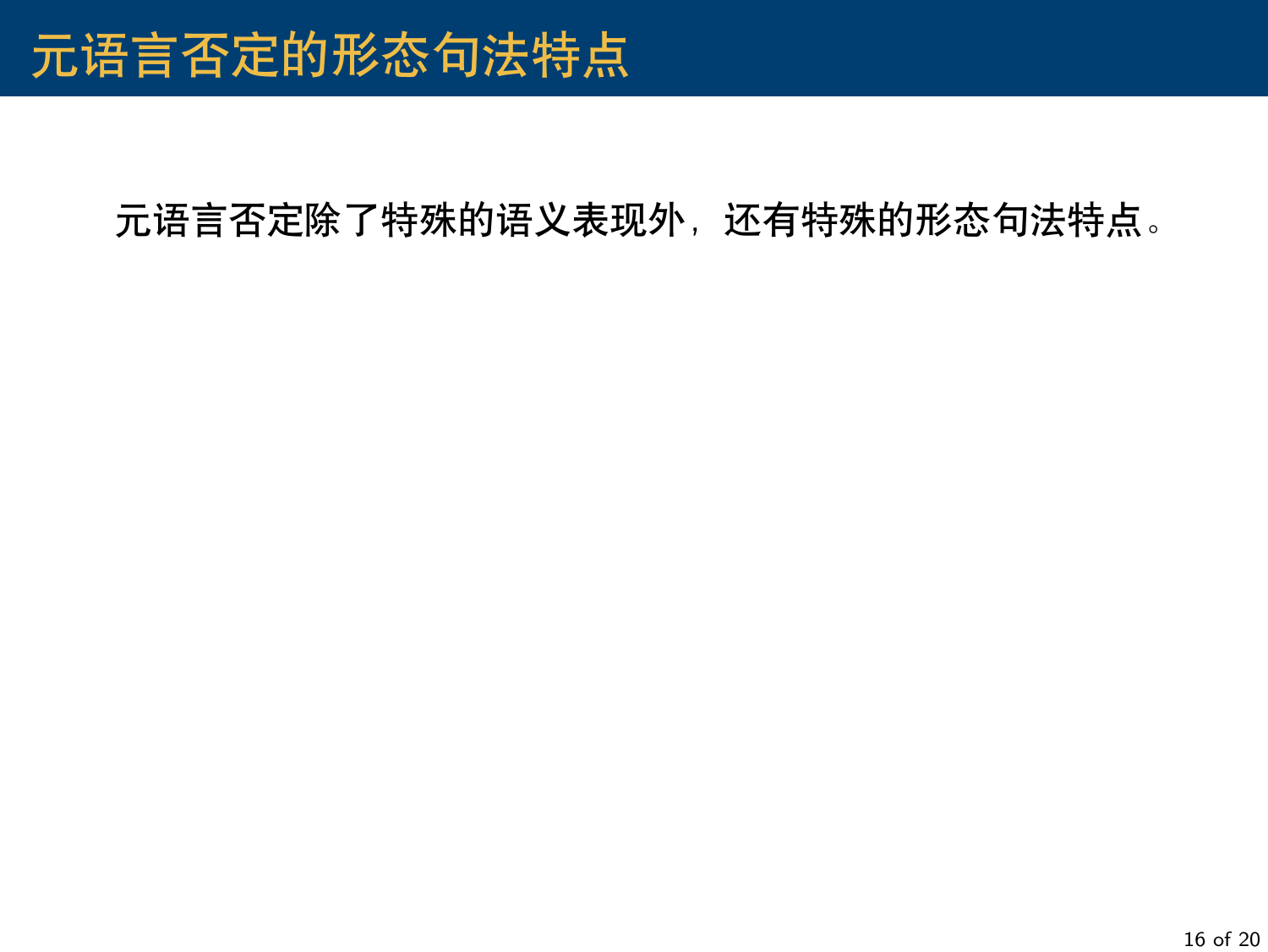- 元语言否定的 negative polarity trigger 和一般否定不同。
	- (34) a. John didn't manage to solve *\*any/some* of the problems, he managed to solve all of them.
		- b. I wouldn't *rather* walk, I'm *dying* to.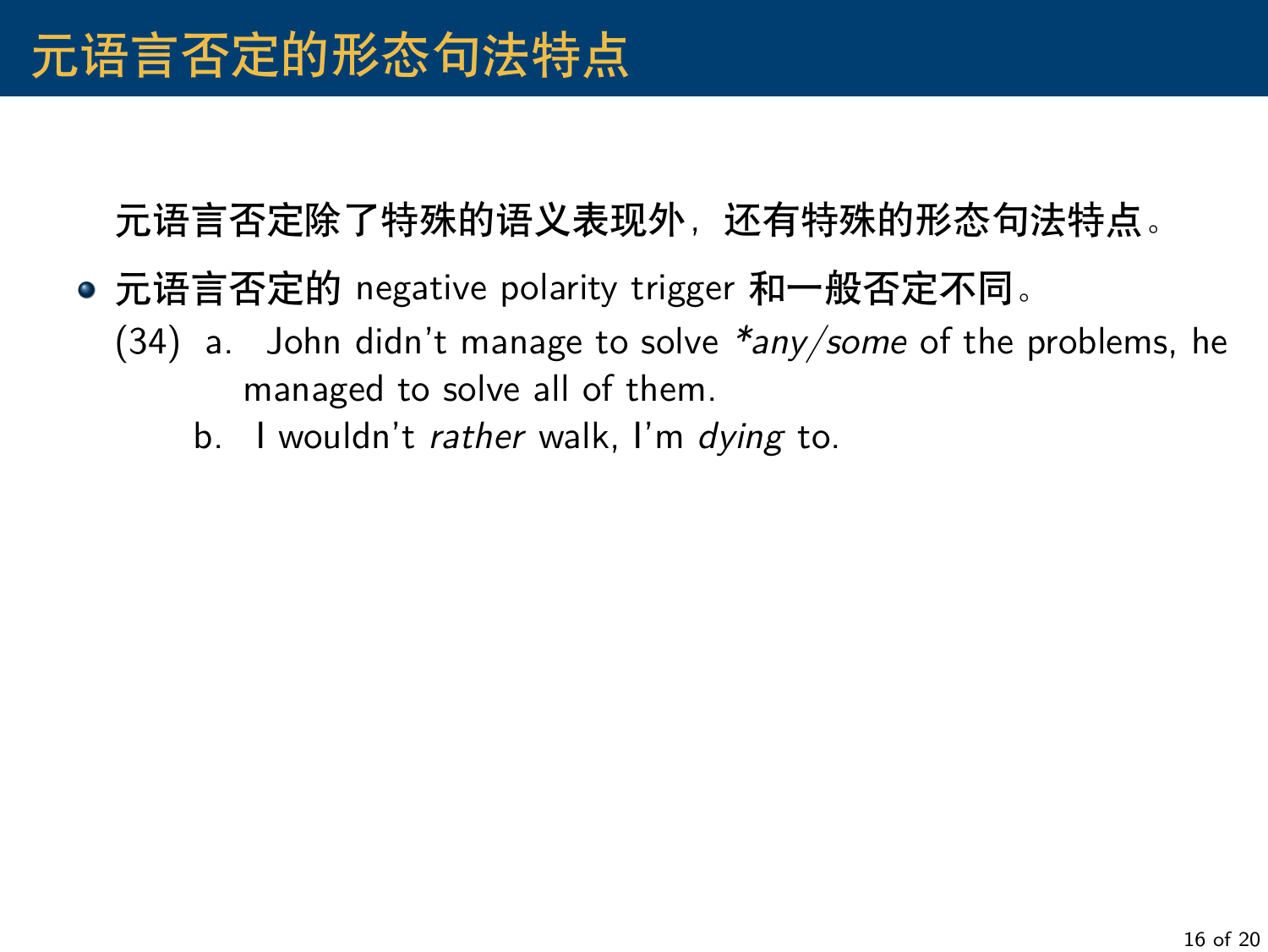- 元语言否定的 negative polarity trigger 和一般否定不同。
	- (34) a. John didn't manage to solve *\*any/some* of the problems, he managed to solve all of them.
		- b. I wouldn't *rather* walk, I'm *dying* to.
- 元语言否定不允许形态或词汇包含否定。
	- (35) a. A bad outcome is *\*improbable/not probable*; it's certain.
		- b. I *\*doubt/don't believe* he'll come; I'm sure of it.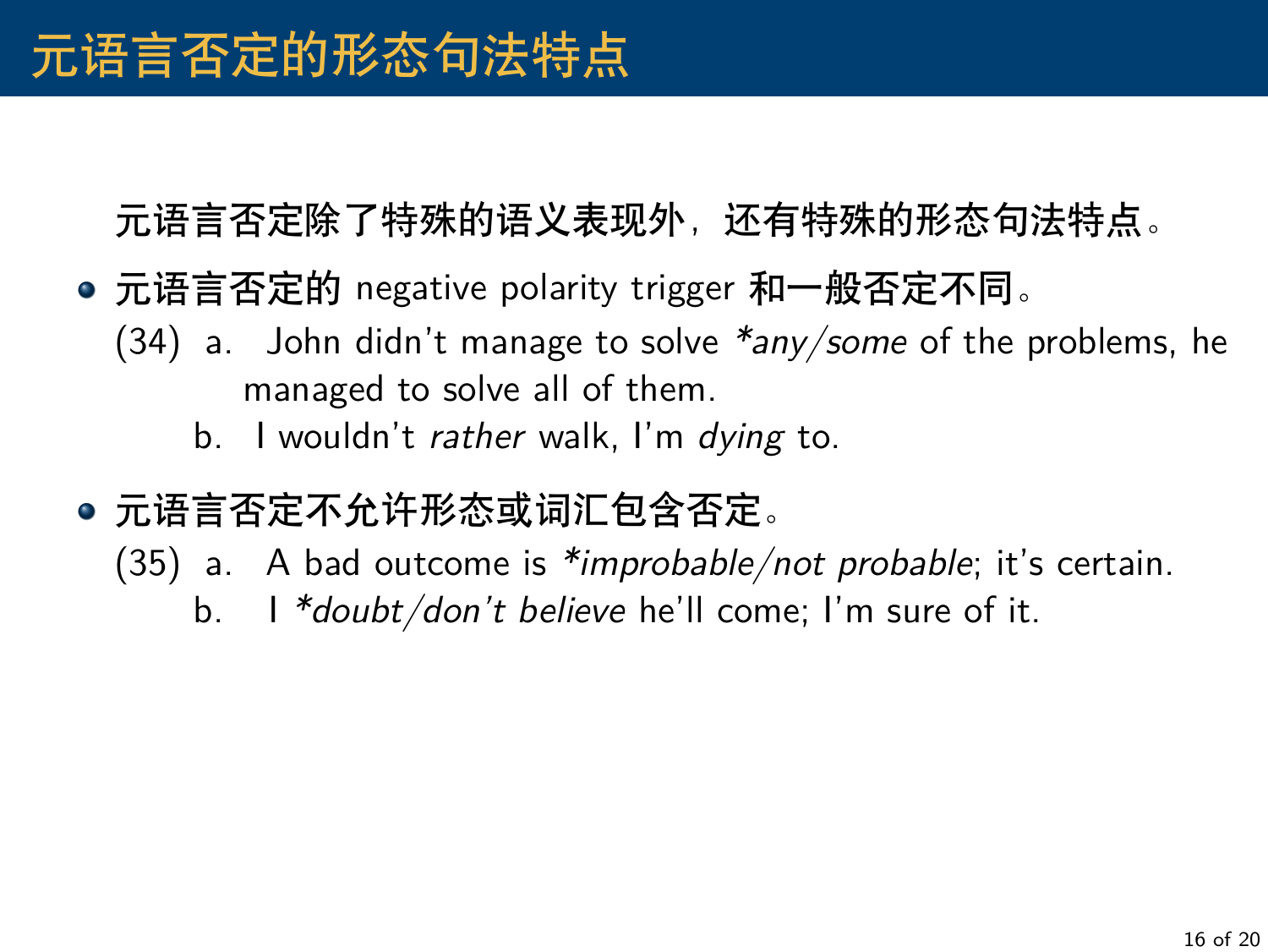- 元语言否定的 negative polarity trigger 和一般否定不同。
	- (34) a. John didn't manage to solve *\*any/some* of the problems, he managed to solve all of them.
		- b. I wouldn't *rather* walk, I'm *dying* to.
- 元语言否定不允许形态或词汇包含否定。
	- (35) a. A bad outcome is *\*improbable/not probable*; it's certain. b. I *\*doubt/don't believe* he'll come; I'm sure of it.
- 元语言否定的纠正从句,开头不能有 *but*。
	- (36) a. He's not happy; *(\*but)* he's delirious.
		- b. Her name isn't [dzæ'kwalm]; *(\*but)* it's [zaklin'].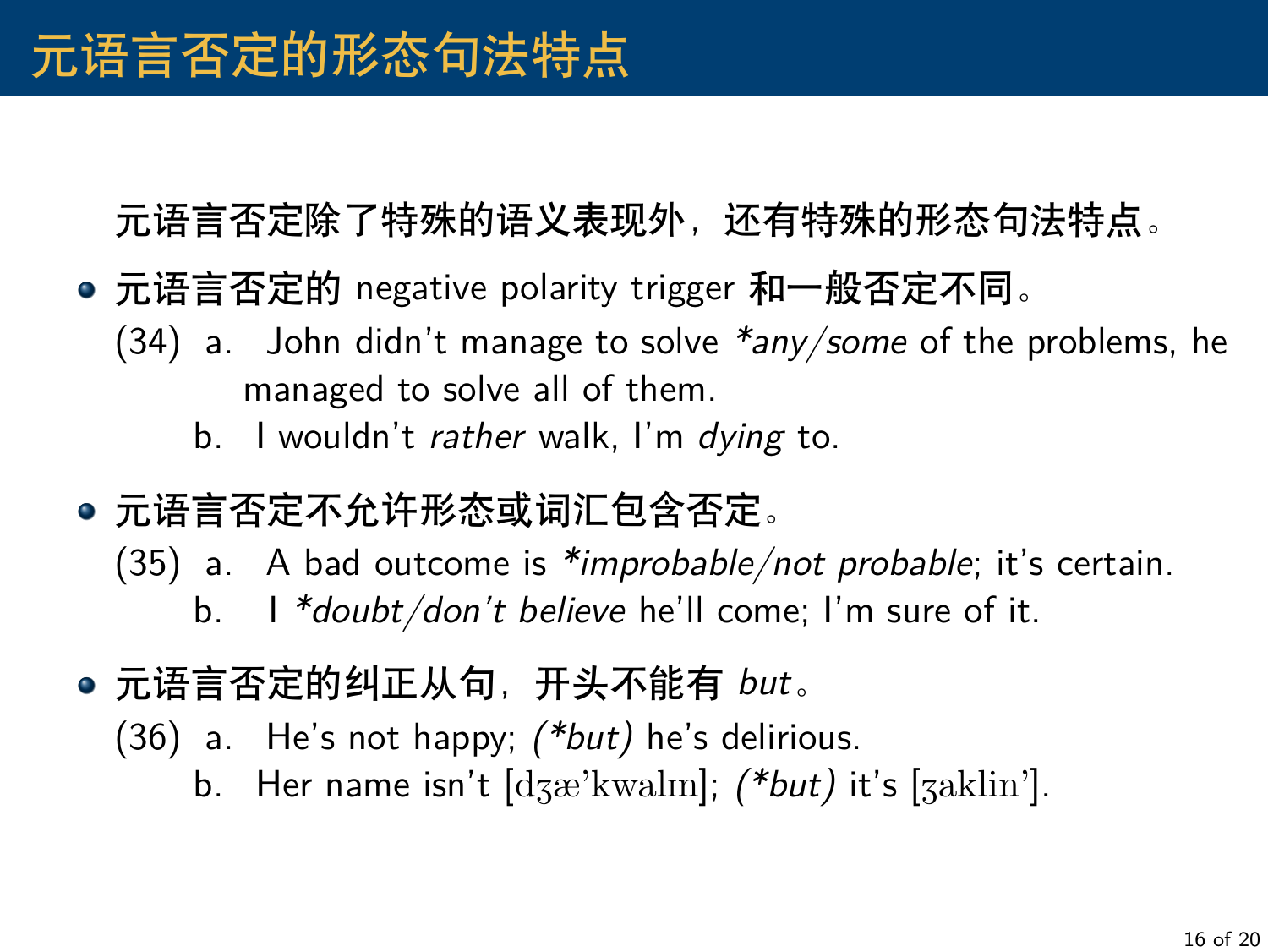- (37) a. This cat is more stupid than malicious.
	- b. \*This cat is stupider than malicious.
	- c. This cat is more stupid than he is malicious.
	- d. This cat's stupidity exceeds his malice.

例句 (37a) 是元语言比较句。 例句 (37c) 和例句 (37d) 意义相同,但都不是元语言比较句。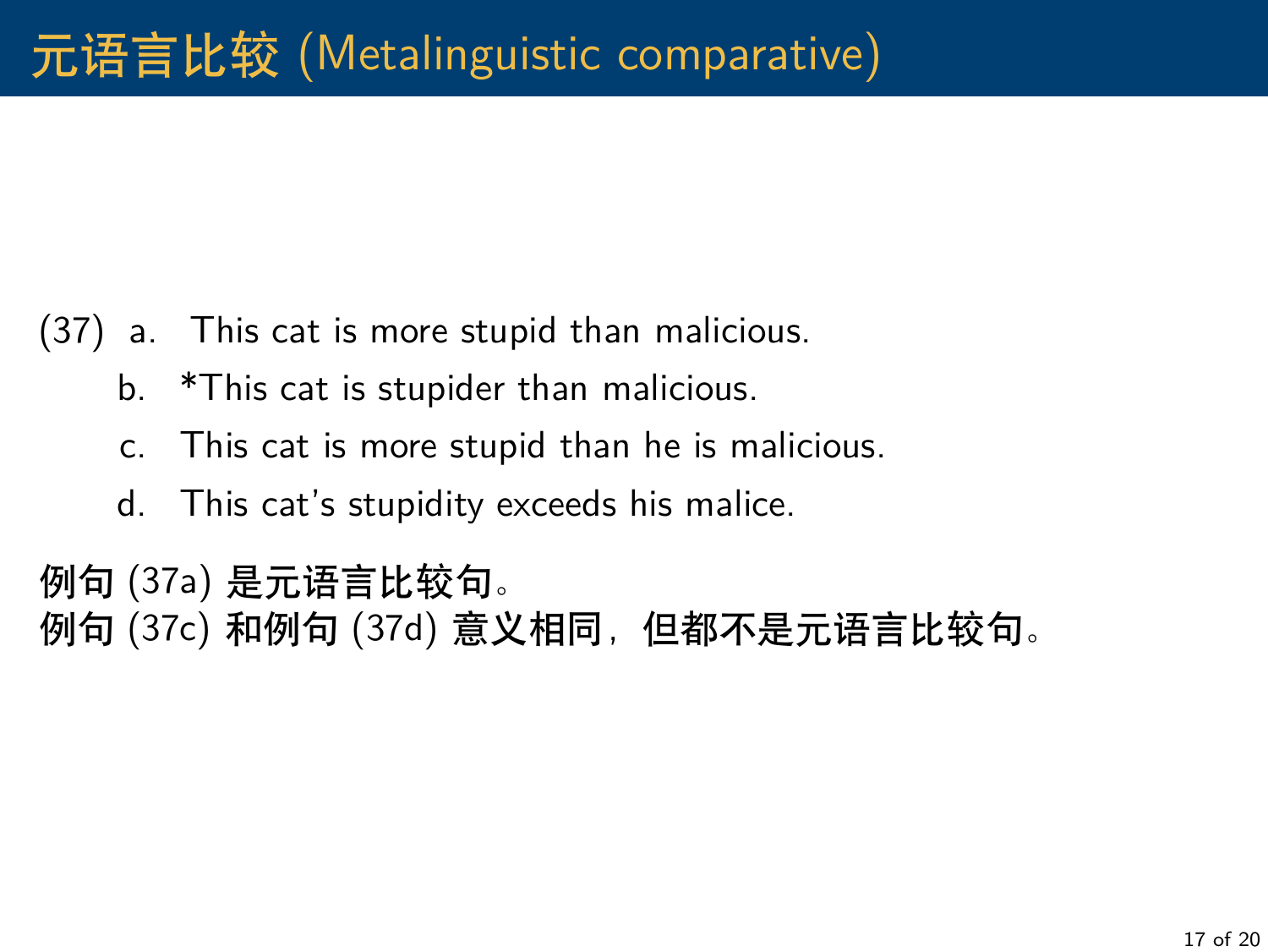### 英语中的模糊限制语:

- *strictly speaking*
- *loosely*
- *technically (speaking)*
- *kinda/kind of/sorta/sort of*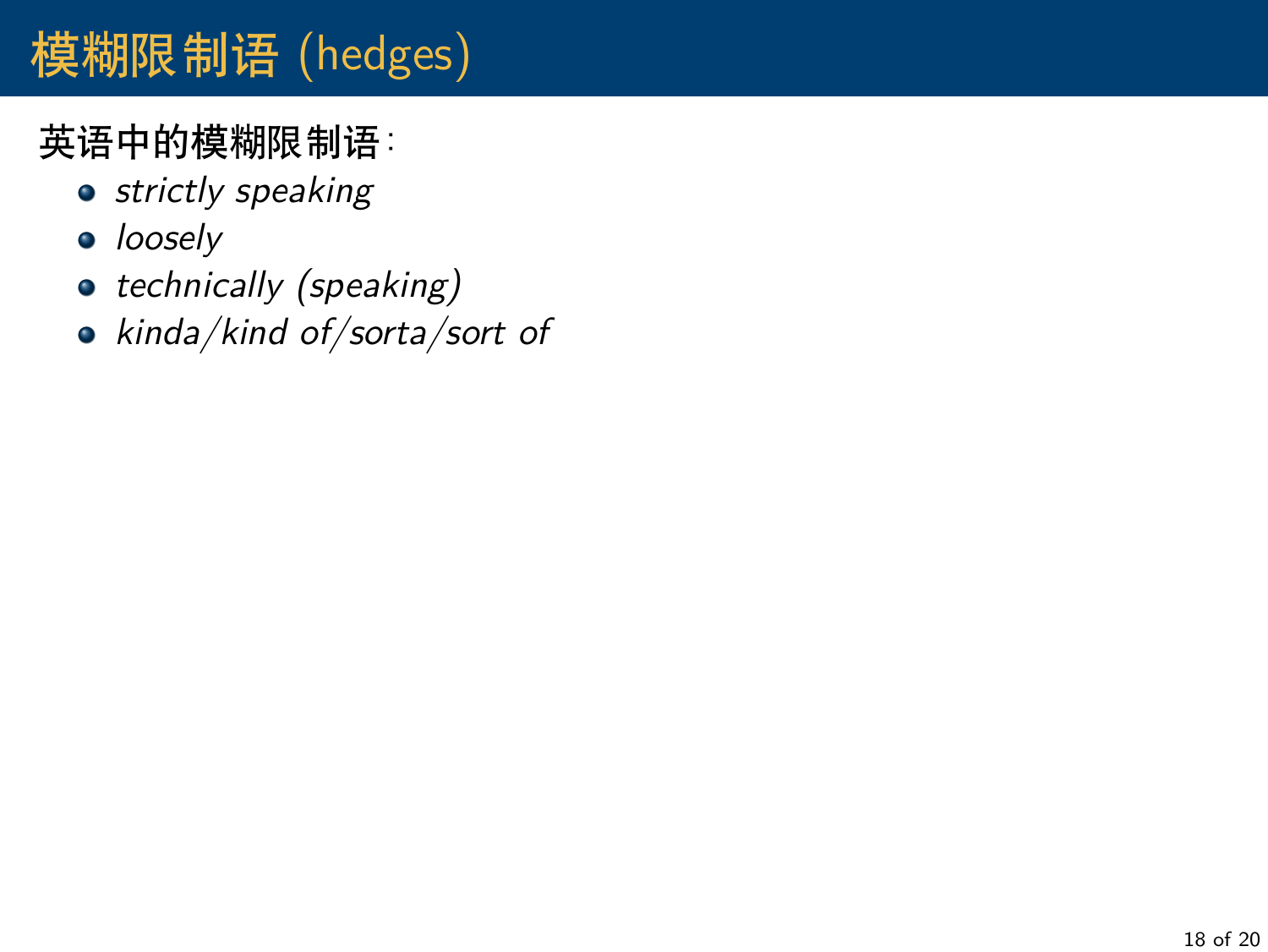### 英语中的模糊限制语:

- *strictly speaking*
- *loosely*
- *technically (speaking)*
- *kinda/kind of/sorta/sort of*
- (38) a. *Loosely speaking* France is hexagonal.
	- b. France is hexagonal.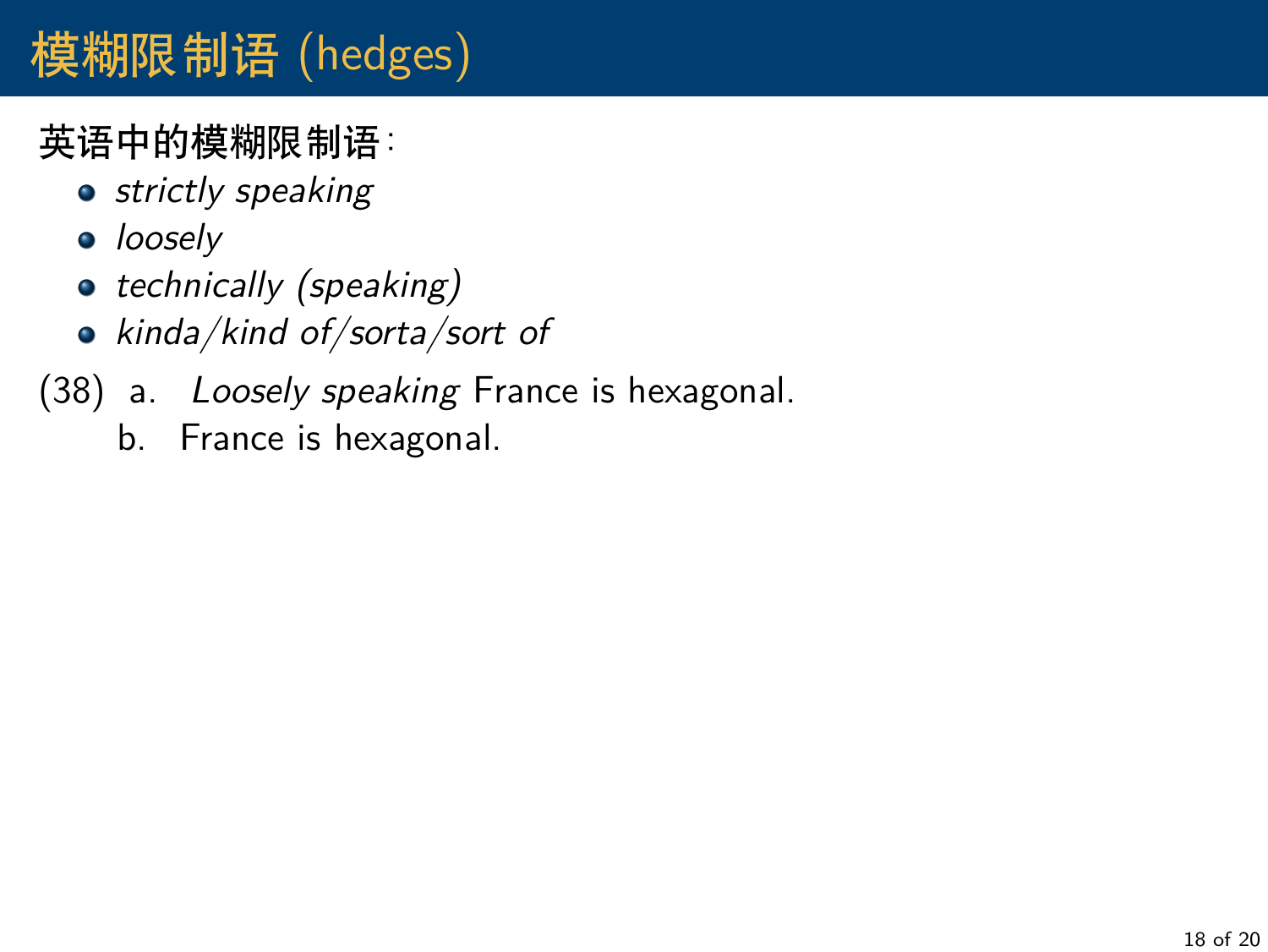### 英语中的模糊限制语:

- *strictly speaking*
- *loosely*
- *technically (speaking)*
- *kinda/kind of/sorta/sort of*
- (38) a. *Loosely speaking* France is hexagonal.
	- b. France is hexagonal.

*In this sort of metalinguistic comment, the words that are the subject of the comment occur both in their familiar role as part of the linguistic stream and in a theoretically unfamiliar role as part of the world the utterance is about.*

在这种元语言评论中,评论的主语既可以在常规位置作为语言 流的一部分,也可以在一个理论上不常见的位置作为话语相关 世界的一部分。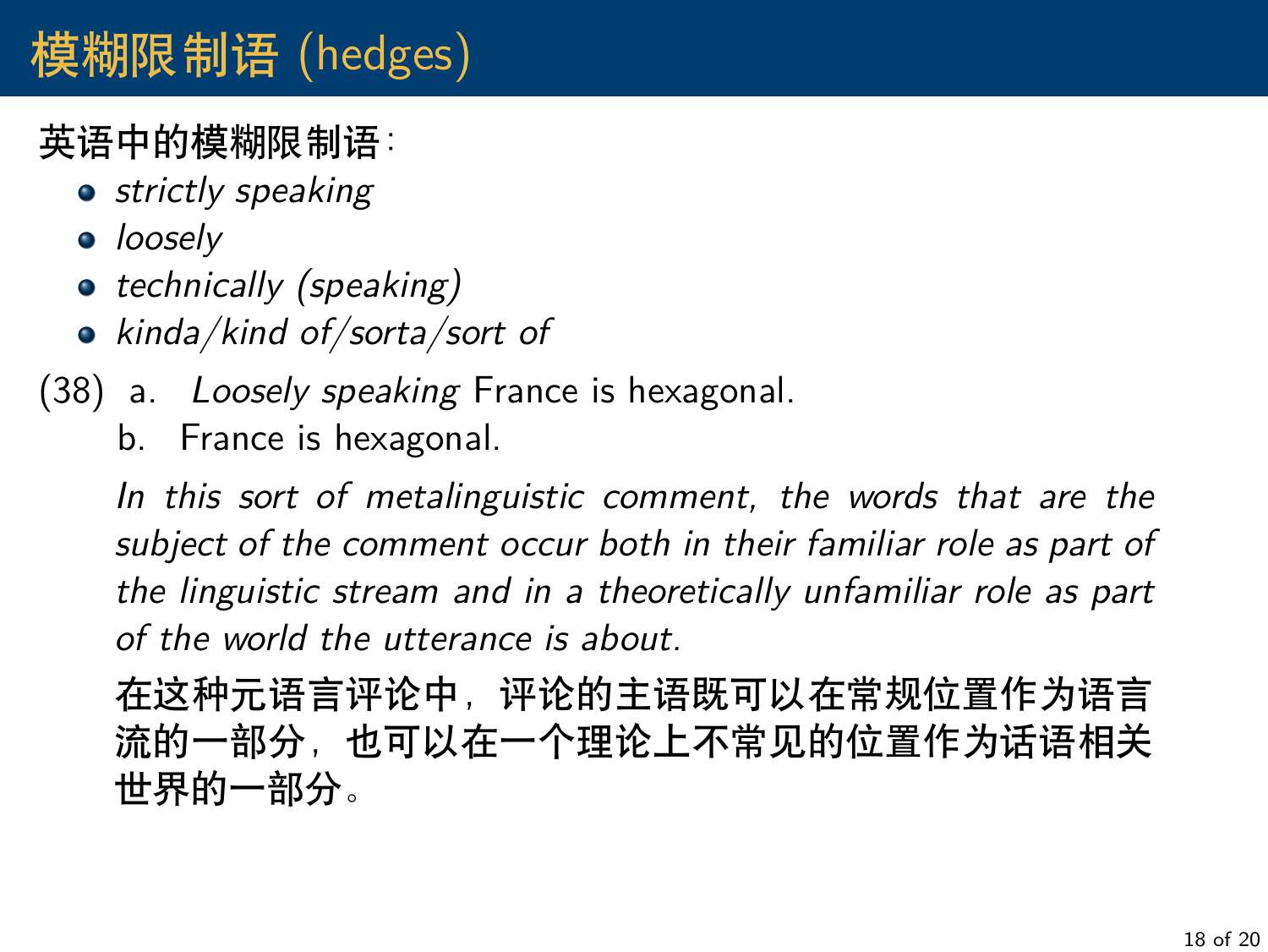### 英语中的模糊限制语:

- *strictly speaking*
- *loosely*
- *technically (speaking)*
- *kinda/kind of/sorta/sort of*
- (38) a. *Loosely speaking* France is hexagonal.
	- b. France is hexagonal.

*In this sort of metalinguistic comment, the words that are the subject of the comment occur both in their familiar role as part of the linguistic stream and in a theoretically unfamiliar role as part of the world the utterance is about.*

在这种元语言评论中,评论的主语既可以在常规位置作为语言 流的一部分,也可以在一个理论上不常见的位置作为话语相关 世界的一部分。

(39) a. Chomsky has a very *slightly* classical theory of syntax. b. Chomsky has a very *sorta* classical theory of syntax.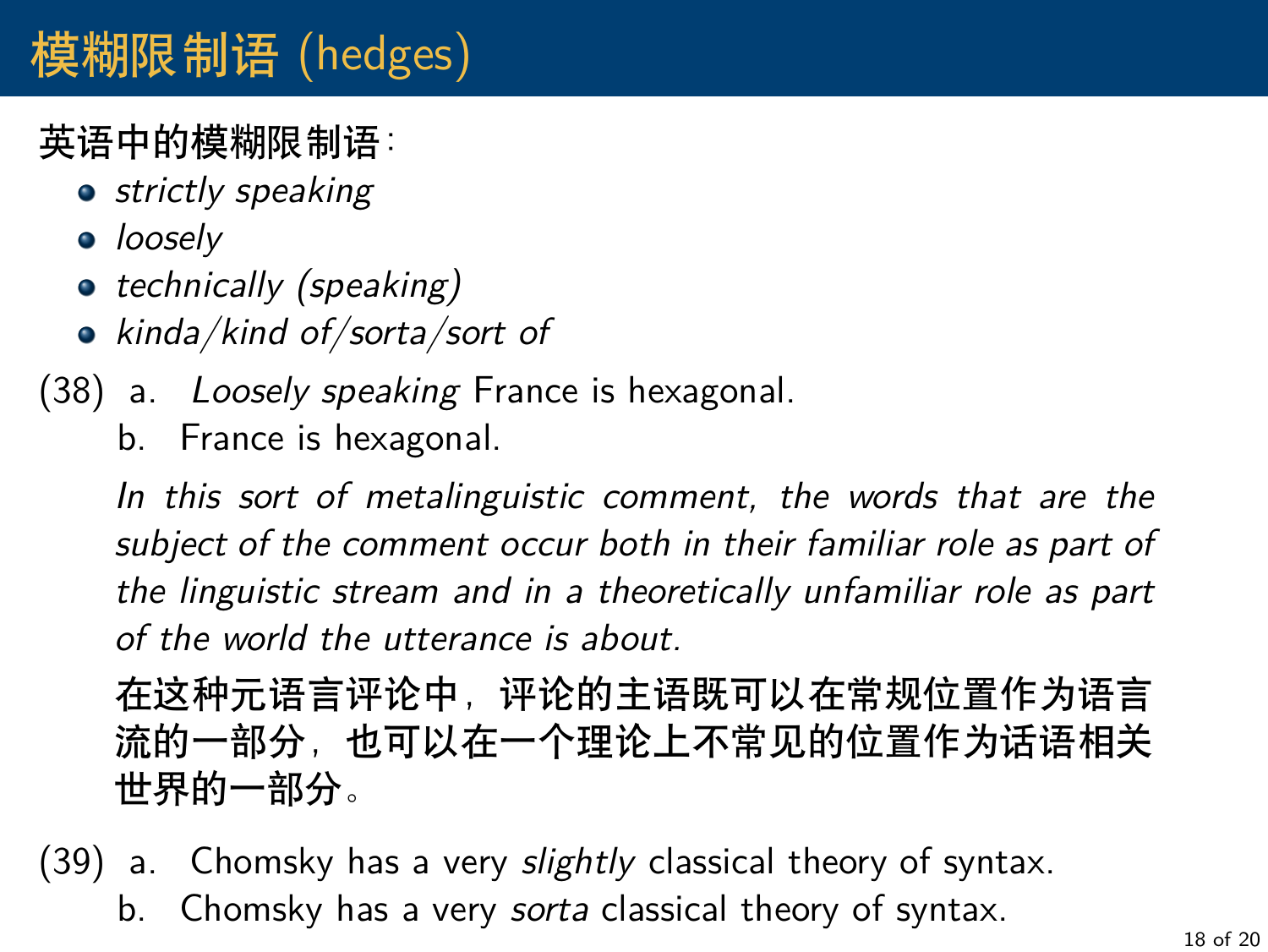#### *Sorta* **和减弱副词在句法上的不同**

- (38) a. a very *slightly* but unevenly worn tire
	- b. \*a very *sorta* but surprisingly classical theory
- (39) a. That tire is worn very *slightly*.
	- b. \*That tire is worn very *sorta*.
- (40) a. That tire is worn, but only very *slightly*.
	- b. \*That tire is worn, but only very *sorta*.
- (41) a. That [very *slightly*]<sub>i</sub> worn tire is proportionately<sub>i</sub> discounted.
	- b. \*That [very *sorta*], worn tire is proportionately<sub>i</sub> discounted.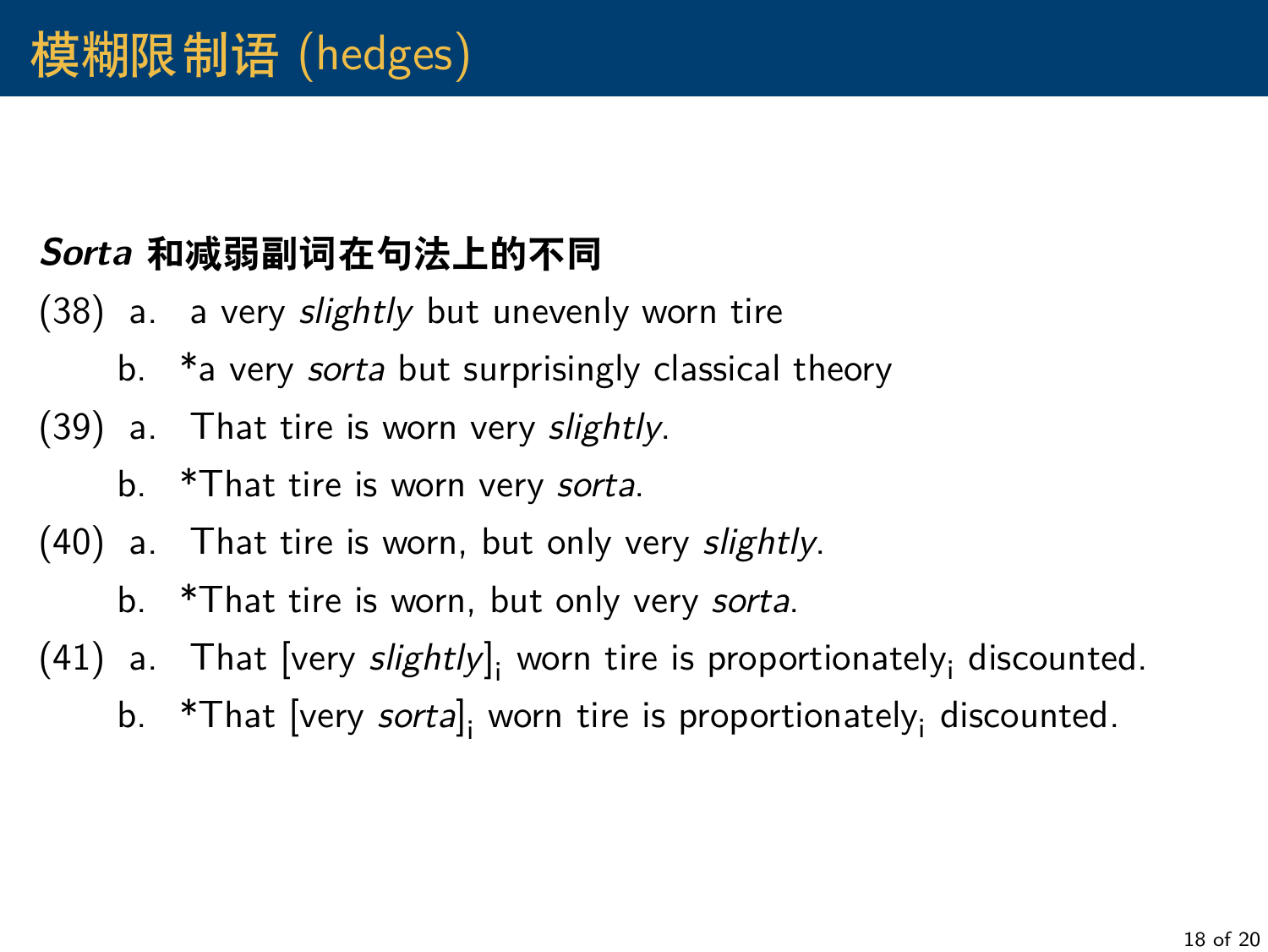### <span id="page-63-0"></span>概述 [\(Introduction\)](#page-1-0)

- <sup>2</sup> 惯用语的连续性 [\(Continuum of idiomaticity\)](#page-14-0)
- <sup>3</sup> 构式意义的种类 [\(Kinds of constructional meanings\)](#page-22-0)
- <sup>4</sup> 信息流 [\(Information flow\)](#page-63-0)

### <sup>5</sup> 总结 [\(Summary\)](#page-67-0)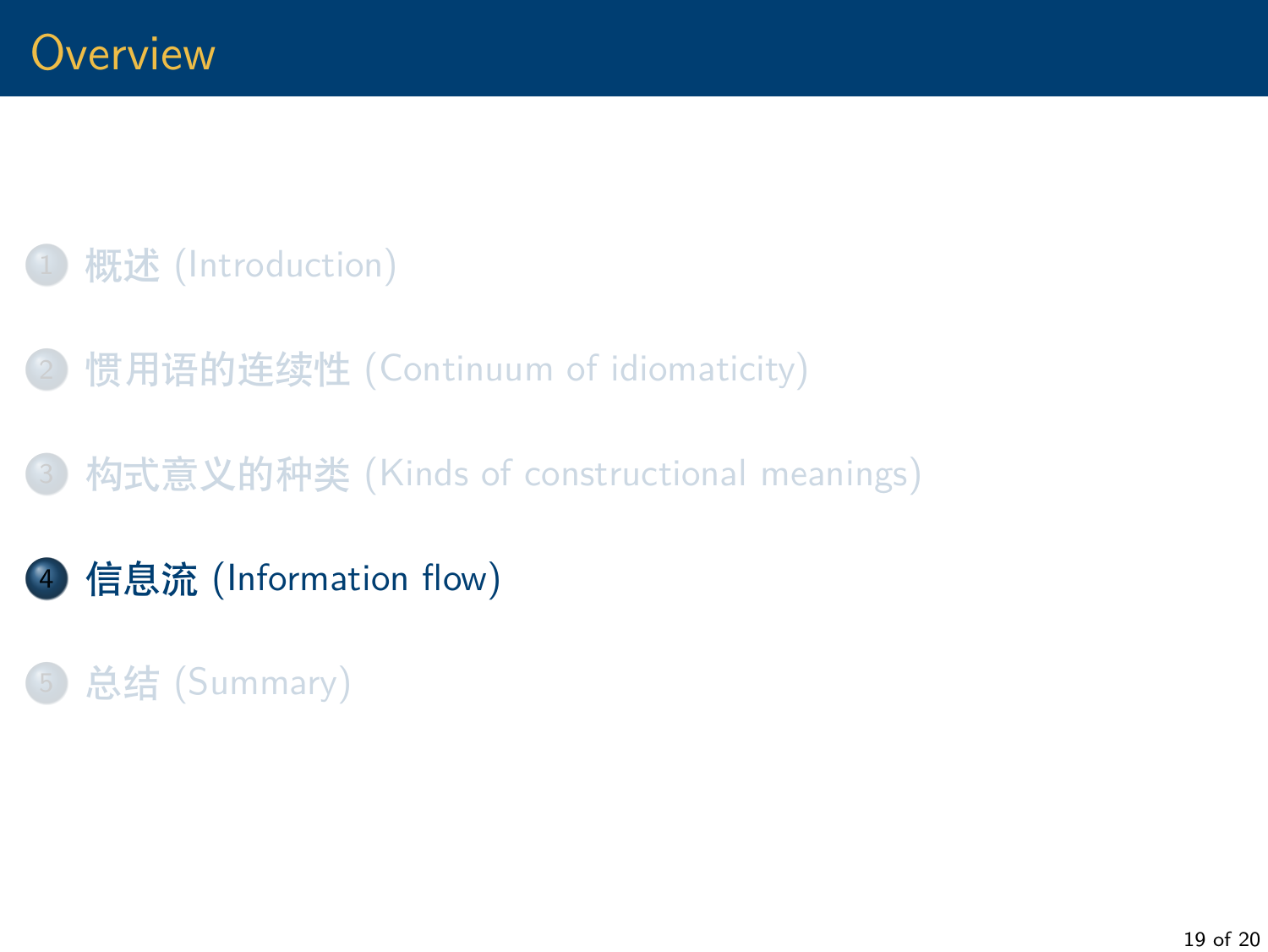# 信息流 (Information flow)

语言提供了许多方式来表达同个命题,是因为英语等语言的构式空间在 语法角色、语义角色和语用角色(特别是话题和焦点)关系的层次映射 限制。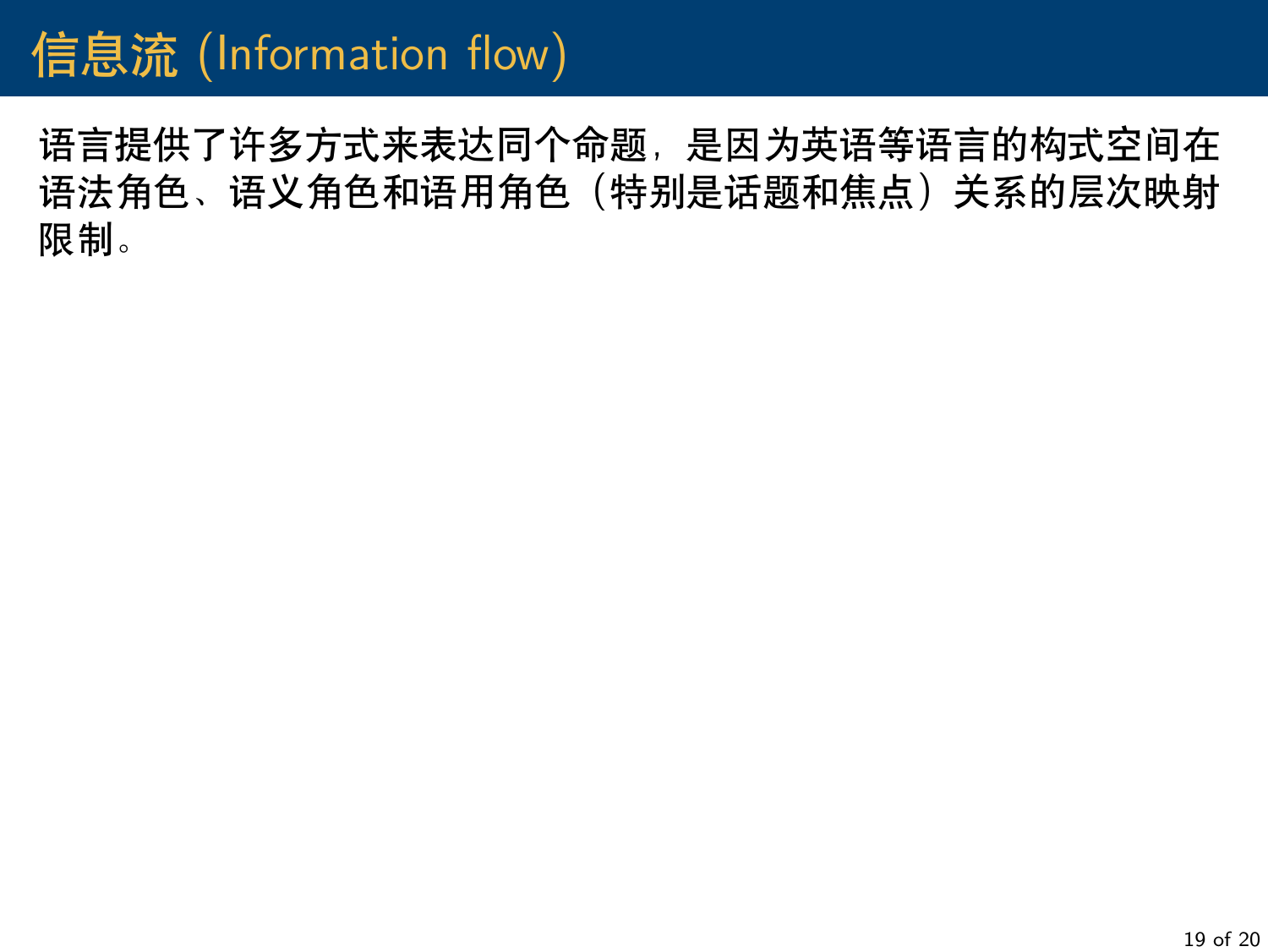语言提供了许多方式来表达同个命题,是因为英语等语言的构式空间在 语法角色、语义角色和语用角色(特别是话题和焦点)关系的层次映射 限制。

- $(42)$  a. The dog ate the LEFTOVERS.
	- b. The DOG ate the LEFTOVERS.
	- c. The LEFTOVERS, the DOG ate.
	- $d$  It's the DOG that ate the leftovers.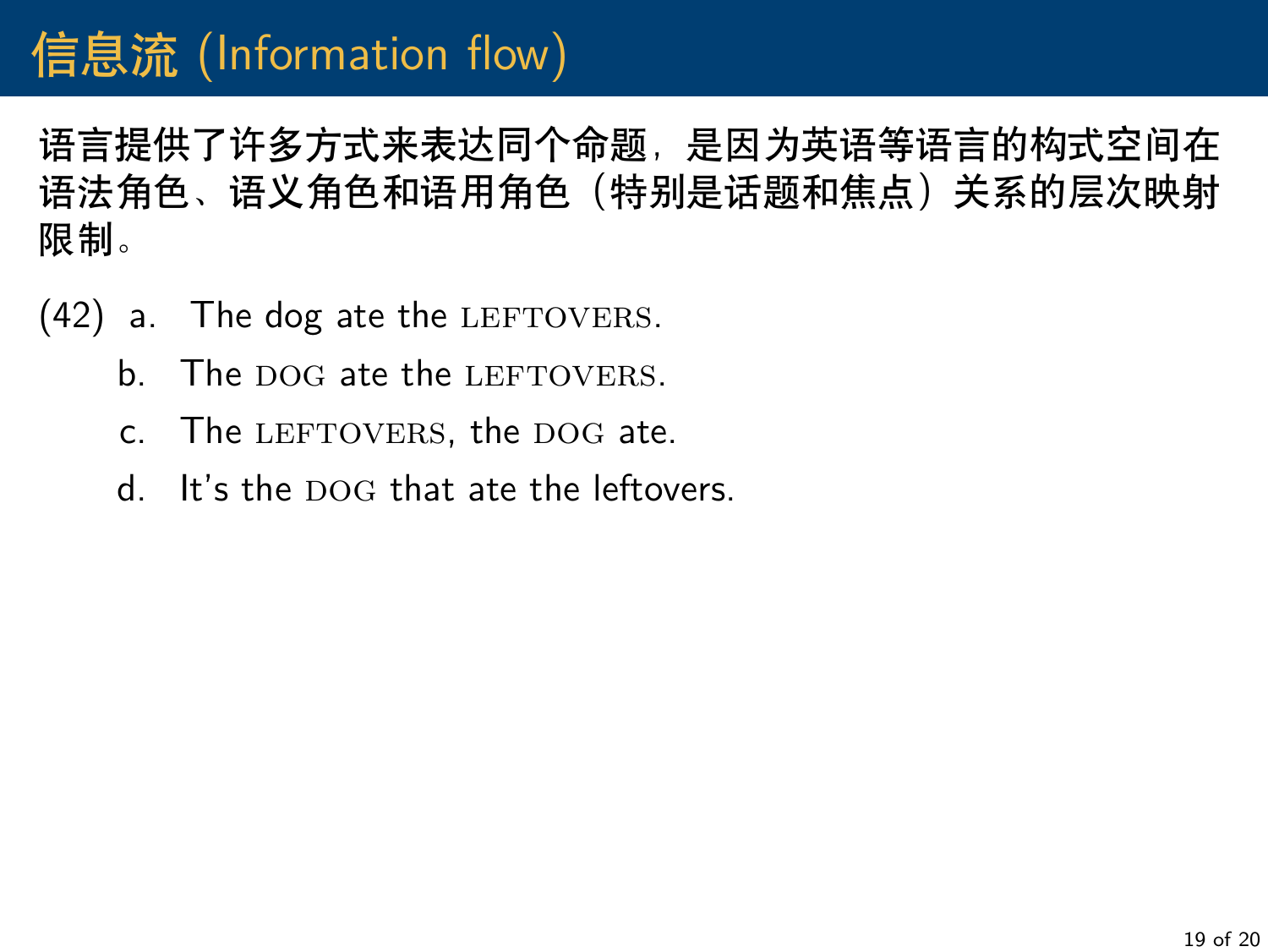语言提供了许多方式来表达同个命题,是因为英语等语言的构式空间在 语法角色、语义角色和语用角色(特别是话题和焦点)关系的层次映射 限制。

- $(42)$  a. The dog ate the LEFTOVERS.
	- b. The DOG ate the LEFTOVERS.
	- c. The LEFTOVERS, the DOG ate.
	- $d$  It's the DOG that ate the leftovers.

#### **Focus construction**

- **a** Argument focus, e.g., SOCIETY's to blame 功能:在预设的开放命题中确定变量。
- <sup>b</sup> Predicate focus, e.g., *She speaks several* languages*.* 功能:断定给定主题的属性。
- <sup>c</sup> Sentence focus, e.g., *Your* SHOE*'s untied* 功能:引入新的篇章所指或报告包含该所指的事件/状态。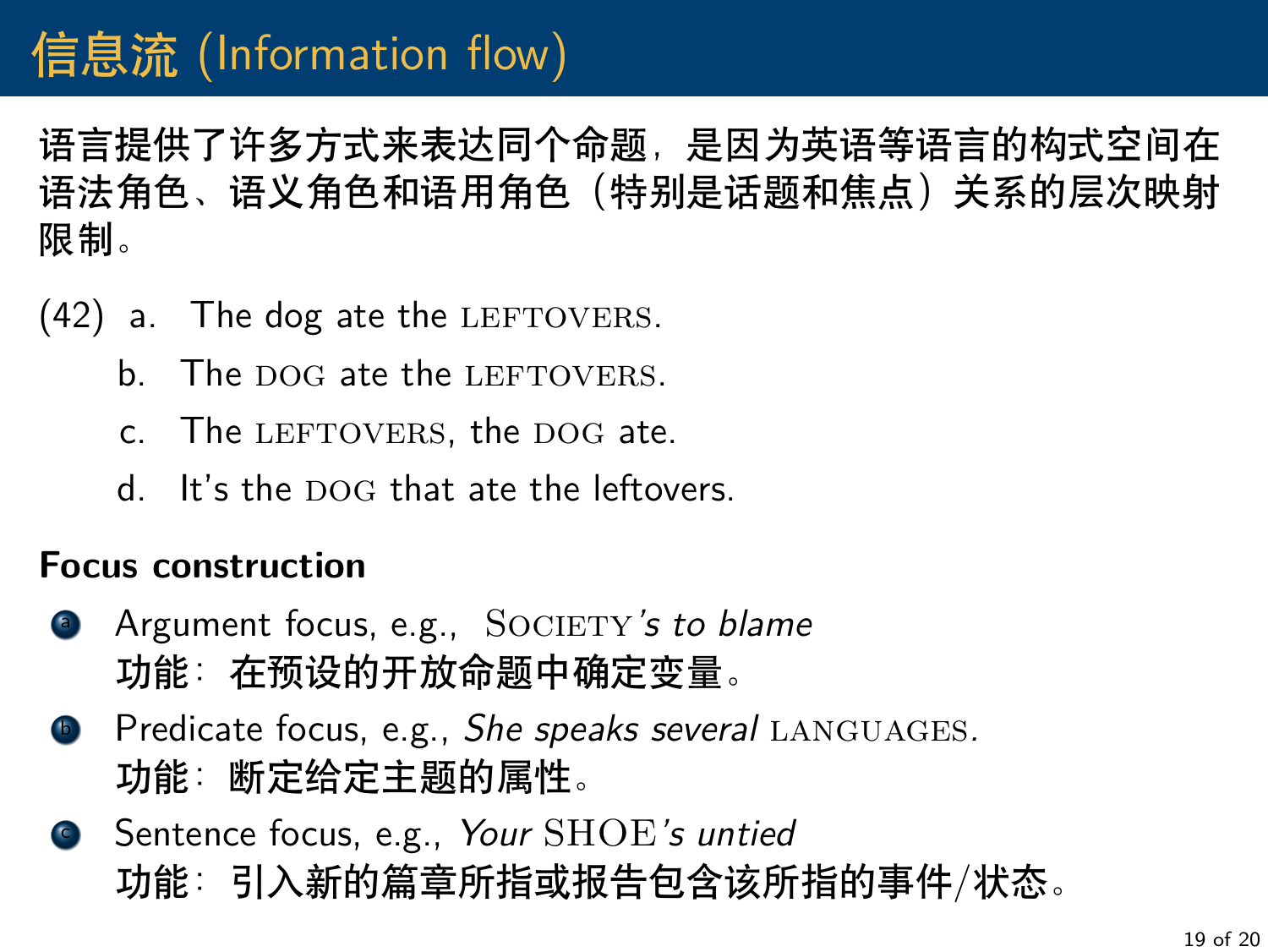### <span id="page-67-0"></span>概述 [\(Introduction\)](#page-1-0)

- <sup>2</sup> 惯用语的连续性 [\(Continuum of idiomaticity\)](#page-14-0)
- <sup>3</sup> 构式意义的种类 [\(Kinds of constructional meanings\)](#page-22-0)
- 信息流 [\(Information flow\)](#page-63-0)
- <sup>5</sup> 总结 [\(Summary\)](#page-67-0)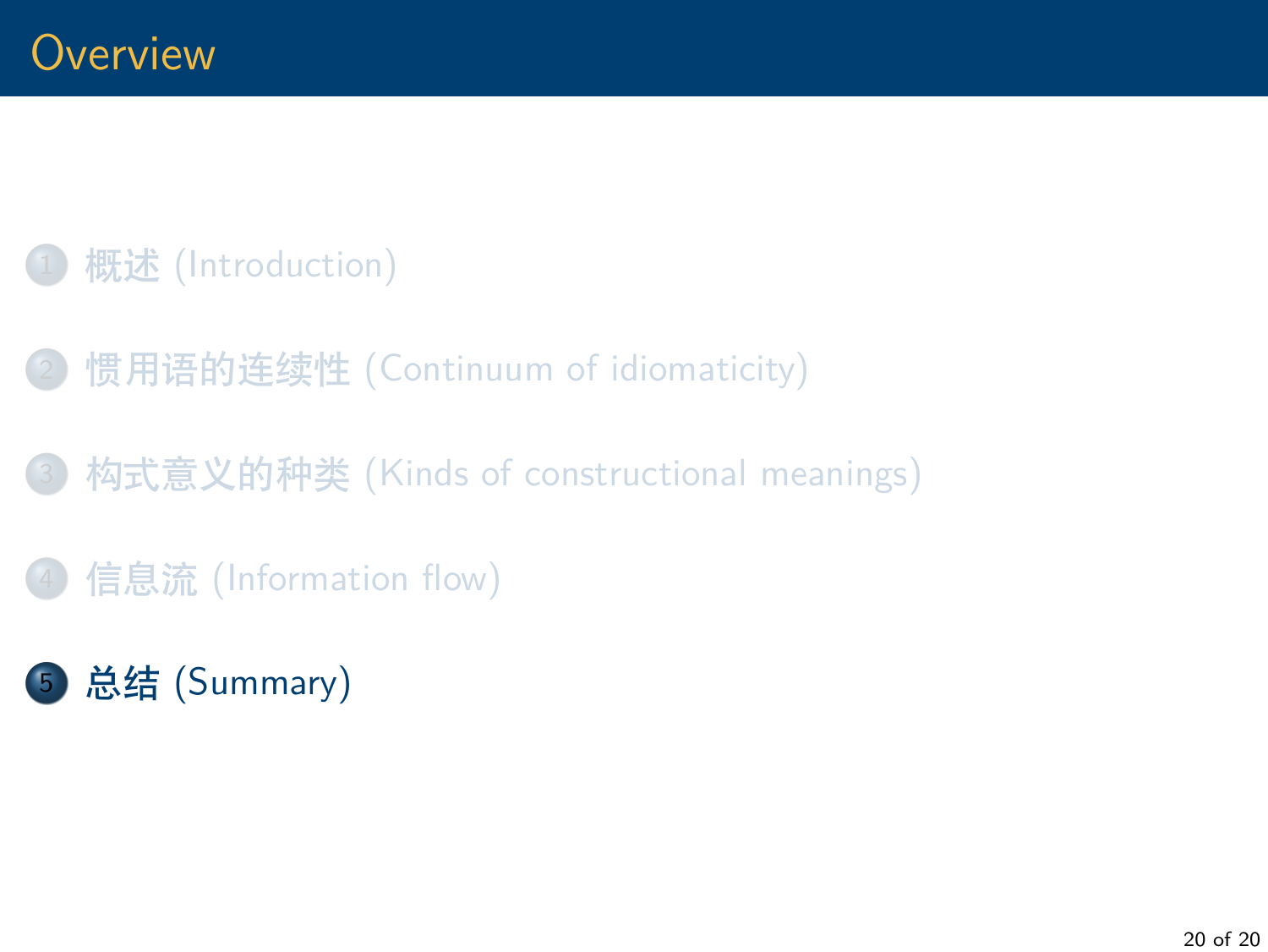*In asking what constructions mean we must also ask how constructions mean.*

想要知道构式表达了什么,我们需要知道构式是怎么表达的。

*Constructions invoke formal properties ranging from syntactic categories to prosodic features to fixed lexical forms. All such patterns must interact in the licensing of utterances.*

构式的形式属性包括句法范畴、音韵特征和固定词汇结构等。所 有这些模式都必须是在话语中可以出现的。